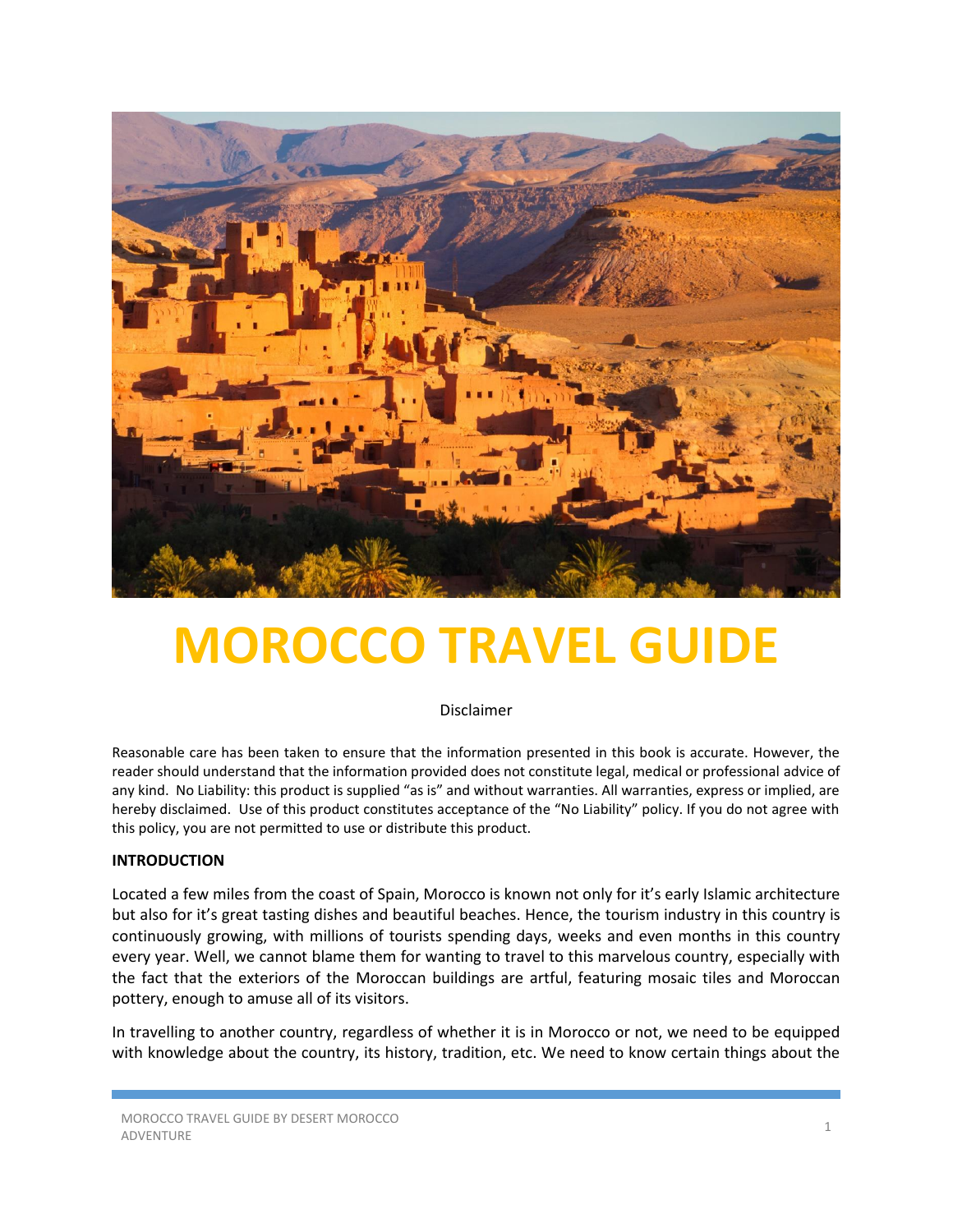place where we would be going to in order for us to have a fun and safe travel. Therefore, this guide has been created in order to allow you to make the most out of your travel.

In this Morocco travel guide, we have listed down the things that you can do in the country and the places that you should not miss, regardless of whether you are looking for a place that offers an adventure, mouth-watering local dishes, a fun encounter with nature and places that can provide you a glimpse of the rich history of Morocco. We have also listed down the 12 rated tourists' attractions in Morocco that would even make your travel worthwhile. After all, Morocco is a country that has a lot to offer to tourists like you.

Of course, in order for you to ensure a comfortable travel, you need to make sure that you got everything that you need and so, we have created a checklist of the things that you must bring during your travel. On the other hand, just like other countries, Morocco has their own sets of laws and these laws apply to everyone who visits the country. To make sure that you would not be violating any of them, we also have a list of the foreign laws and the things that you should not do while you are there. With this complete travel guide in your hand, rest assured that you would have the best days of your life travelling in Morocco!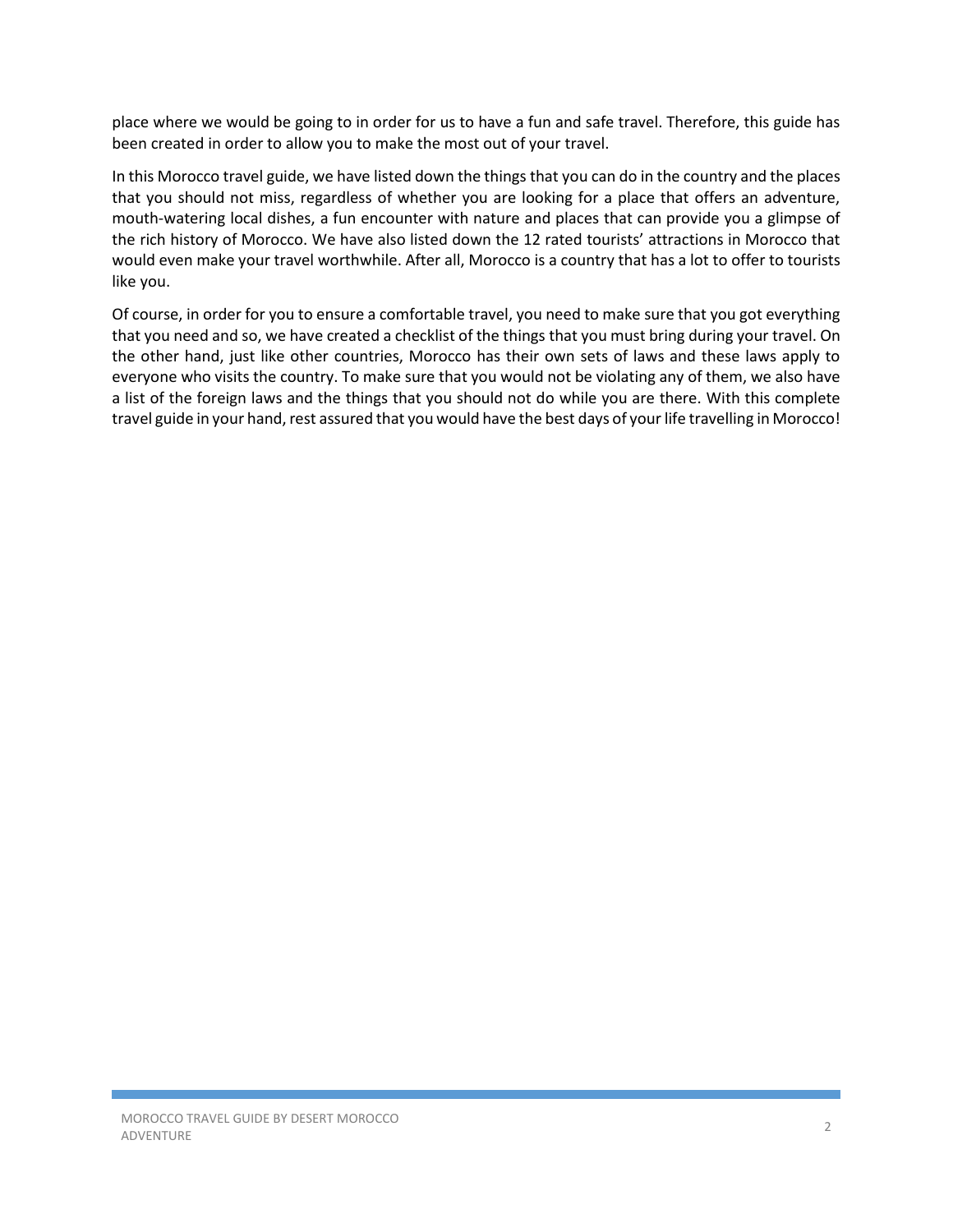# **CHAPTER 1: SOME INFORMATION ABOUT MOROCCO**

Morocco has been chosen as a shooting location of several successful movies and even series and perhaps, that is one of the reasons why you have chosen this country. So, we are here to provide you some information before you actually travel to the country. We believe that these information would be of great help for you somehow during your stay there.

#### **Location**

Morocco is located in the Northwest Africa, bordering Algerian to the East, Atlantic Ocean to the West, Mediterranean Sea to the North and Mauritania to the South. Geographically speaking, it is a very big country and in here, you can find a variety of landscapes. It is also considered to be mountainous and so, you can likely expect that you would be having mountains as a background. Here, you can search for an oasis, go trekking while riding the camel, surf the ocean and even hike the palm grove. There are so many things that you can do in this country.

#### **Capital**

The capital of Morocco is Rabat and not Casablanca, which is only the economic and business capital of the country. Rabat is the home of the most prestigious organizations, foreign embassies and academic institutions in the country including the Mohammed V. University. It is also the city where the parliament is held and where the big decisions are made like approving the budgets and laws. Throughout the years, it has served as an important economic center and tourist destination in the country. After all, in here, you can find world class restaurants and markets as well as historic sites that will surely bring you back in time.

#### **Population**

Based on the estimates of the United Nations, the current population of the country is 35,203,036 as of May 31, 2017. Hence, the population in the country is now equivalent to 0.4% of the total population of the world. In addition to that, it is also projected that the population would continue to increase by the beginning of 2018. Nevertheless, this increase in population is viewed in a positive light as this means that the number of births would exceed the number of death.

#### **Religion**

The majority of the people who are residing in Morocco are Islam – Sunni in particular. Islam is an Arabic word that means obedience, submission and surrender, so the people here are obedient followers who have submitted themselves to Allah. On the other hand, Islam is also a word that literally means peace. So, the people there believe that they can only find real peace not only of mind but also of body by submitting themselves to Allah. Hence, here, you can find a lot of mosque, a place that the Muslim goes to for worshipping. However, they are not open for Christians and other religions, with the exception of the Hassan II Mosque were visitor tours are allowed at certain times a day. In addition to that, if you are a non-Muslim and you plan to visit the holy town of Moulay Idriss, then there is a need for you to know that you are not allowed to stay the night.

#### **Government**

The government in Morocco is considered to be parliamentary constitutional monarchy and so, the one who serves as the head of the government is the Prime Minister. This kind of government is also a multiparty system. Hence, the government is the one who exercises executive power.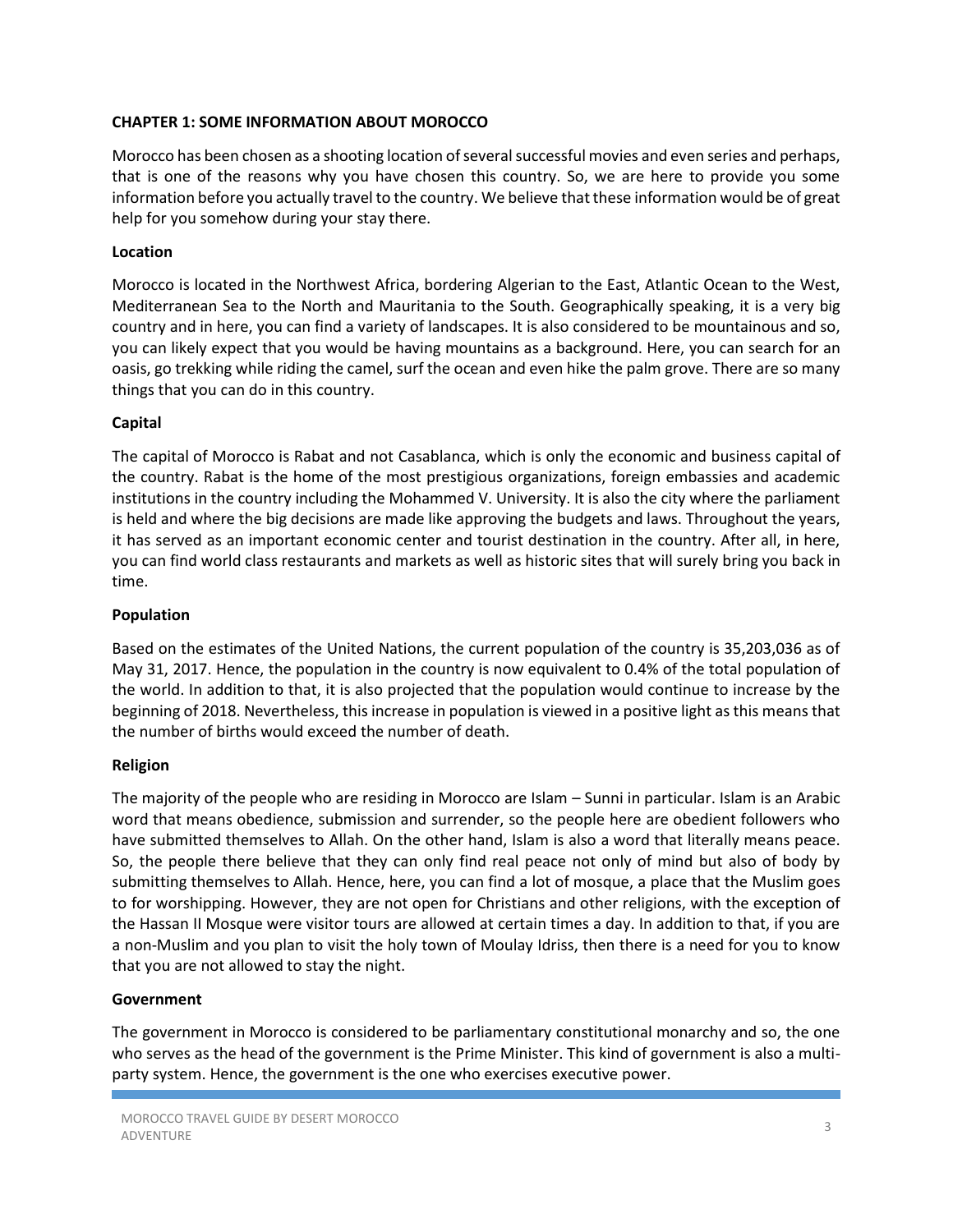#### **Language**

Unless you have been to Morocco several times already and you are already very familiar of the place or you would be going for a vacation there with a tour guide, for sure, you would be needing some help from the locals. Hence, you need to know what language they speak in order for you to converse with them easily. Well, the language that Moroccans speak is a combination of Berber, French, Arabic and English. However, the official language of Morocco is Moroccan Arabic and this is different from the classical Arabic. So, as you are going on a trip to the country, try to learn at least the basic Moroccan Arabic.

On the other hand, English is also an emerging language, especially in the larger cities. In fact, hotels and museums in larger cities tend to have a staff who can speak English. However, if you are dining in a restaurant here, you cannot expect that their menu would come in English. Now, if you can't speak English or the Moroccan Arabic but you can speak French, then you would not have a hard time conversing with the natives for French is considered to be the unofficial second language of the country while speaking Spanish can help you if you would be travelling in the North.

These are just some of the basic information that you should know about Morocco. By knowing and learning these things, you would be able to understand the country and it's people more. It would also help you survive as you travel around the country.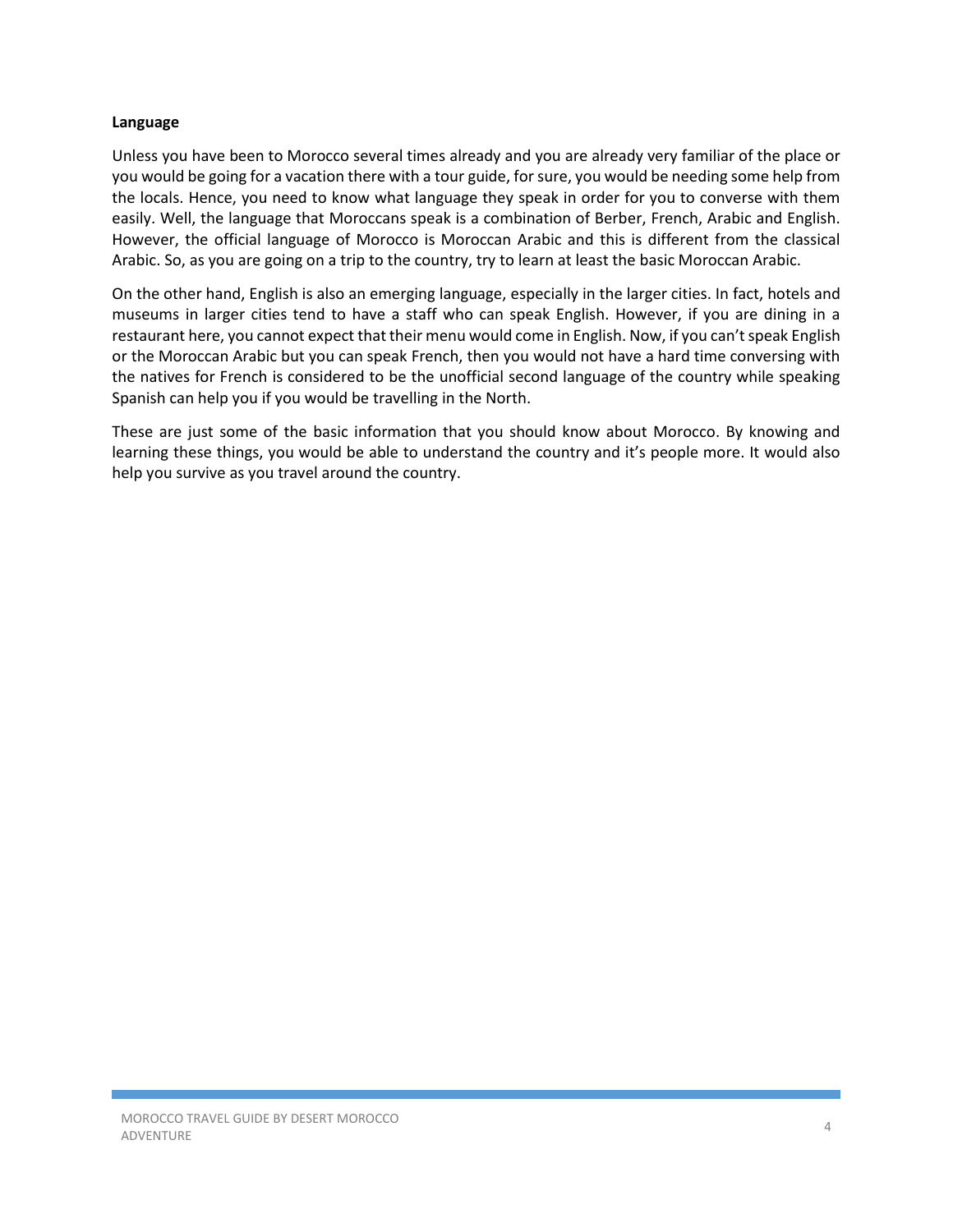# **CHAPTER 2: THINGS YOU NEED TO KNOW BEFORE TRAVELLING TO MOROCCO**

So, you have finally chosen Morocco as your next travel destination. However, do you know something about the country or are you one of those people who is only familiar with the country's name and no more than that? Well, if you consider yourself in the latter category, then here are some things you need to know and things that you are probably curious about. So, here they are.

#### **ATM use and foreign transaction fee**

In case you run out of money during your travel, then there is no need for you to worry much since ATM machines exists in Morocco. However, you need to be aware of the fact that the ATM machine would dispense money in Dirham and a foreign transaction fee may be charged to you but it would still depend on your credit card your bank. So, you need to ask your bank about it prior to your flight. It is also very important for you to call them if you want your debit card to work in Morocco. On the other hand, while large stores accepts ATM cards, smaller stores may ask you to pay them in cash, so make sure that you bring a sufficient amount of it with you.

#### **Holidays**

As you would be going to a Muslim country, then there is a need for you to be knowledgeable about the holidays that they are spending. As much as possible, schedule a flight or stay in the country that does not fall within the holidays. Otherwise, you may not be able to enjoy your stay for most stores and tourist attractions are closed during holidays and that includes Fridays since they consider it as their holy day.

#### **Proper clothing**

If you are a Westerner, then for sure, you are fond of wearing shorts and crank tank tops, especially when the weather is hot and as we know, the weather in Morocco is typically hot. However, despite the hot weather, it is advisable for you to wear modest clothing because about 99% of the population in the country are Muslim. Also, believe it or not, the clothes that you wear may also affect the kind of experience you would be getting in the country as it may affect how the locals would treat you. So, before travelling there, prepare clothes that are not too revealing or at least, does not reveal the thighs and shoulders. On the other hand, if you don't have such clothing, then you can also buy for clothes at the local store and it would also be a great souvenir for your trip as well.

#### **Paying the cab fee**

As you as travelling in Morocco, the most common mode of transportation there is riding the cab. However, you need to know that typically, the Moroccan cab drivers doesn't have a change. So, you need to bring some coins as a way of ensuring that you would only be paying for the right amount of money for the transport. Typically, the cost of travelling within the city is 30 dirham but it is possible for you to bargain for the price with the cab driver. On the other hand, although you need to bring change with you, you need to spend all of it before you return to your country for it would be quite difficult for you to change it back,

#### **Eating manners**

If you would be dining in with a Moroccan, then you need to be mindful of the hand that you are using to eat the food. It is a big NO for you to use your left hand while eating. As a matter of fact, using more than your thumb, index finger and your middle finger is a sign of gluttony. You can only use your left hand for passing the dishes to other people and for picking up bread. It is also important for you to clean your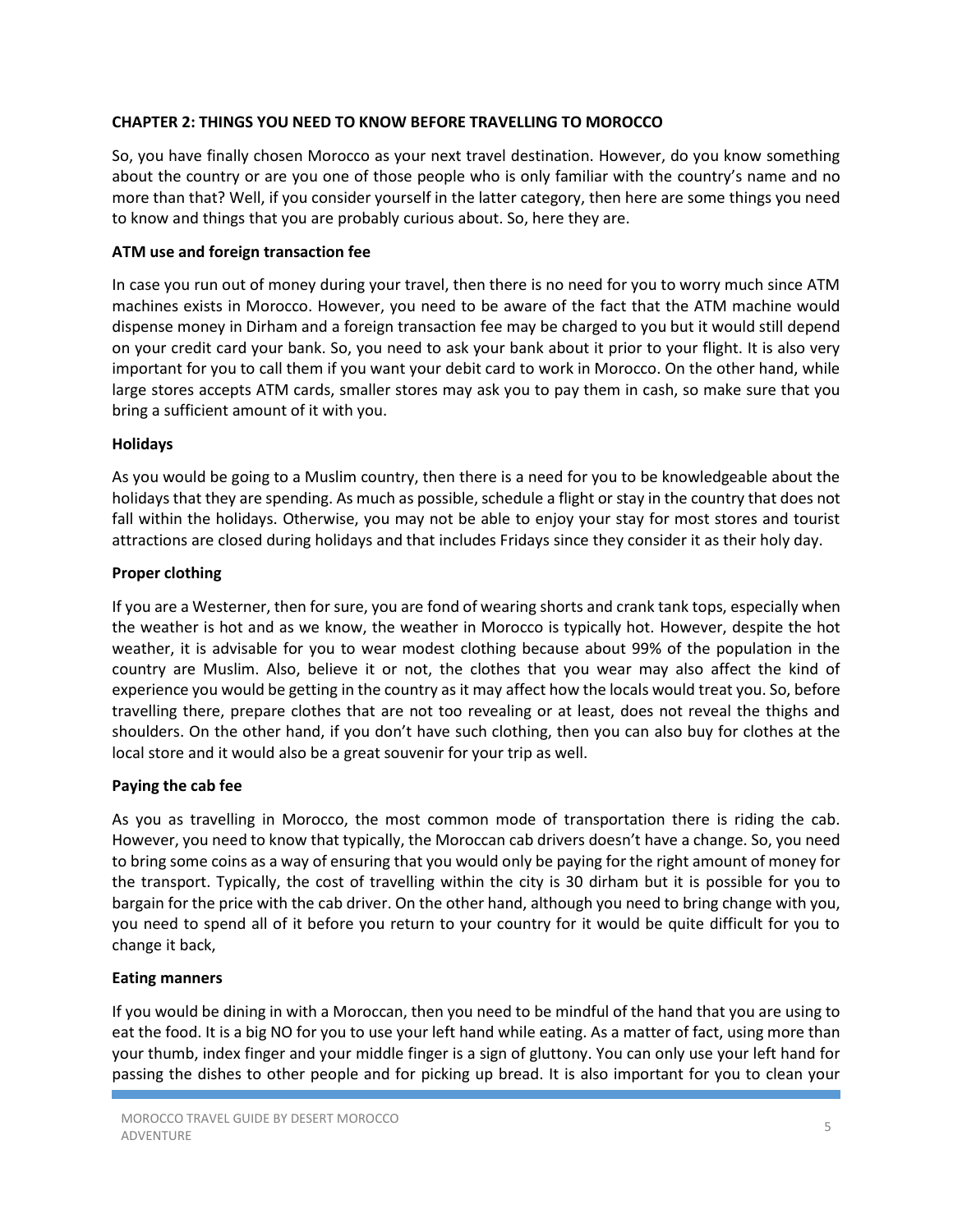hands before you eat using other orange or rose scented water. Also, if a Moroccan local has offered you food, you should also not refuse.

#### **Water**

In order for you to avoid being ill while you are travelling in Morocco, it would be best for you to bring bottled water. Also, as much as possible, avoid using ice whenever you eat outside. Of course, it is also essential for you to wash your hands with soap and water often. After all, it is always better to be safe than sorry and for sure, you don't want to spend the rest of your vacation in bed, right?

#### **Cats**

Do you consider yourself a cat lover? If you do, then you would surely love Morocco. After all, cats are everywhere and you can often find them on the streets. On the other hand, if you are allergic to cats, then you need to make sure that you bring your allergy medicine with you.

#### **Mosques**

Since you would be travelling to a country where most of the locals are Muslim, then you can expect that there would be Mosques all around the country but in most of them, non-Muslims are not allowed to enter. So, if you wish to enter one, then you might need to have the God of Luck on your side. On the other hand, there is also a Mosque in Casablanca called the Hassan II Mosque where tourists like you are allowed to take a photo from the outside. So, make sure that you bring a camera with you.

# **Drinking and partying**

Although we have mentioned a couple of time already that Morocco is a Muslim country and they are quite strict when it comes to drinking and partying, it would still not be that difficult for you to get alcohol at the bars in the country. In fact, in larger cities including Marrakech and Casablanca, it is very much possible for you to find nightclubs and bars where you can drink and party even until midnight. On the other hand, you can also consider participating in the so-called Aissawa. It is a sacred party in a musical from with the focus on elevating the spirit.

#### **Women travelers**

For the traditional Muslims in Moroccan, it is not ideal for a woman to be travelling alone. Women should also not be seen after dark alone. So, for them, it is quite difficult to understand why the foreign tourists would be doing this. In fact, if you are a woman who came from a foreign country and you wander on the streets after dark, they might find you suspicious. So, it would be best for you to bring some friends with you.

#### **Using your camera**

For sure, you would want to take a photo of every place that you have been in Morocco as a remembrance and something that you can share with your friends once you go back. However, you need to ask first on whether it is allowed to take a photo of the place first or not. Otherwise, you may end up paying for the photo that you have taken.

# **Filming locations**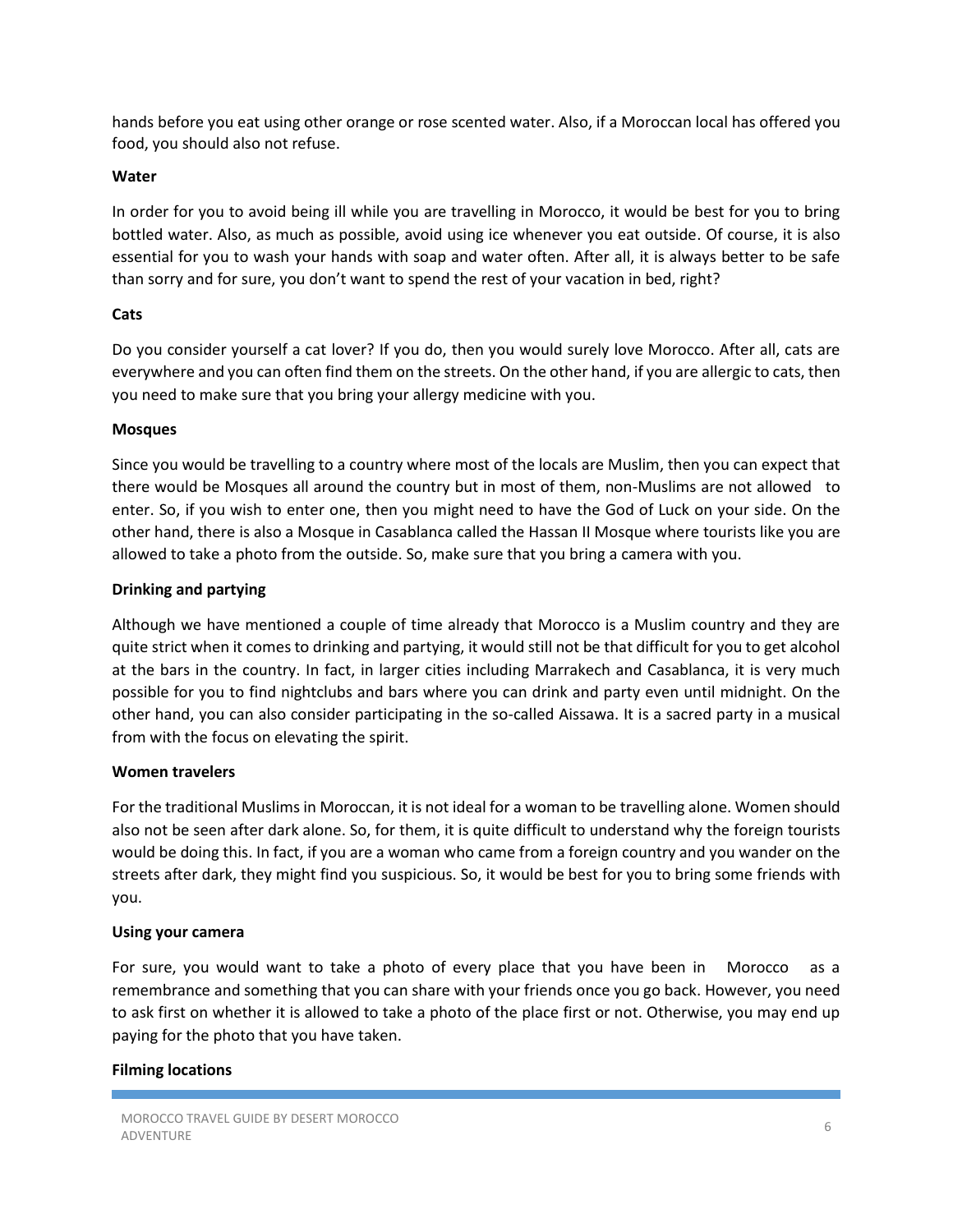Do you know there are movies that were shot in Morocco? Perhaps, you have even seen some of them. For example, have you seen the film entitled, "The man who knew too much"? If you have, then the world class luxury hotel that was featured there was actually the La Mamounia Hotel here in Morocco. On the other hand, while the film "Sex and the City 2" was set in Abu Dhabi, most of the scenes of the film were actually shot in Rabat and Erfoud, two of Morocco's wonderful cities. So, you might as well check them out while you are in the country, take some photos and share the experience with your friends.

# **Toilet paper**

Perhaps, in your country, you got used to not bringing a toilet paper with you for the reason that the bathrooms in your country always have them but you cannot expect that every bathroom in Morocco would have a toilet paper. So, no matter where you go, make sure that you have it with you. You should also bring a sanitizer as well. In addition to that, in case you would be using a public restroom with an attendant, you should ask the attendant first on how much the use of the restroom would cost if you don't want to be surprised later on when they ask you to pay for it later on.

By being equipped with the knowledge on all of these things, you can be assured that you would have the best travel experience of your life in Morocco.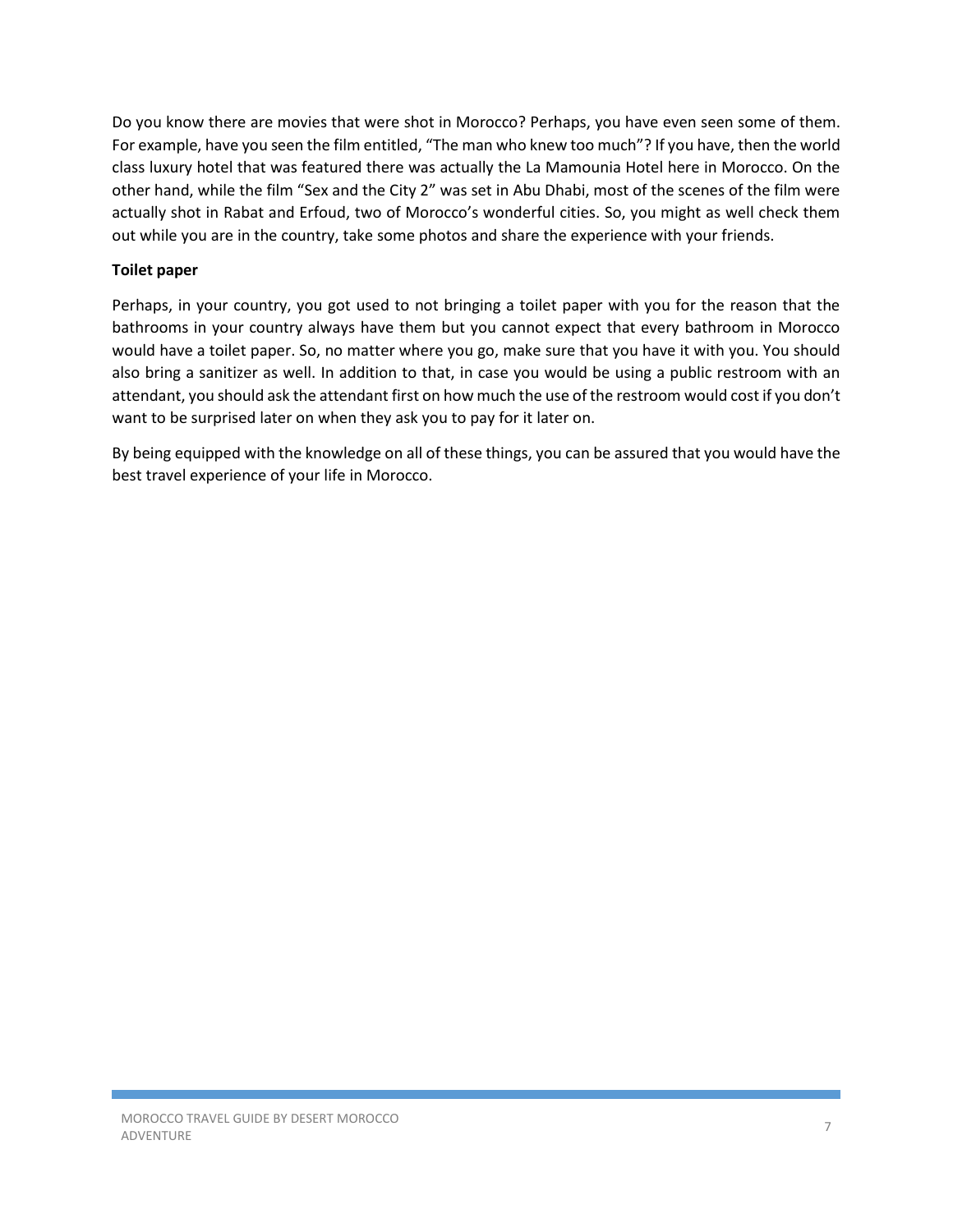#### **CHAPTER 3: History of Morocco**

Even though only a short distance from Spain, the golden kingdom of Morocco feels very cold. As the historic gateway to Africa, it covers a unique position. Justifiably proud of its strong independence, its history is one, which has seen it both as a conqueror and conquered. Settled by the Berbers many years ago and conquered by Roman, European and Islamic armies, Morocco has remained spirited throughout.

#### **EARLY HISTORY – 1000BC**

The Phoenicians were the first to discover this far western land, establishing a post at Lixus on the Moroccan coast in 1000BC. In the following centuries, they and their followers, the Carthaginians, established outposts at Tangier and Essaouira, while developing a town in the area of present-day Rabat.

The Greek traders called the ferocious inhabitants of the interior "barbario," which means "not for our people," a term, which has remained through the times as "Berber." A few is known of the ancient Berbers until its land became a part of the Roman Empire. The Romans have established important centers of settlements, which includes Volubilis whose remains at present are the most impressive from that time of Morocco.

# **ISLAMIC DYNASTIES – 7th to 8th Century**

In the 7th and 8th centuries, the Arabs presented Islam to Morocco, as well as the great Arab dynasties started to rule over huge swathes of the Spain and Maghreb.

One of the numerous remarkable sultans was Moulay Ismail, a 55-year old reign was known to be the most brutal and longest in the Moroccan history. Ismail was cruel reputed to have had a harem of around 500 women, and father more than 700 children. The imperial town of Meknes was his huge projects and many died in the building of his triumphal arches and palaces.

# **MODERNIZATION AND INDEPENDENCE – 20th Century**

At the start of 20th century, Spain, Germany, France and Britain view with one another in order to dominate Morocco, one of the several remaining areas of the land outside the colonial grasp. With Spain and France's occupation of Morocco, hatred of foreign rule for around 40 years until the independence of the country was recovered in 1956.

#### **The Reign of Mohammed VI**

The time Muhammed Ben El Hassan was crowned as Mohammed VI in 1999, Morocco started to enter a new era. The new king was bright, young, and modern and plan on implementing different pioneering reforms. In the start of his reign, he was able to overhaul the family legal code known as "mudawana" that would change the lives of the Moroccan women and developed the Equity and Reconciliation Commission. All at once, he saw the need to create closer bonds with the West and increase foreign investment in the country, especially noticeable in the foreign tourist mecca of Marrakech that has observed a boom in the building of resorts and tourists hotels.

#### **Important Dates in the History of Morocco**

**670** – Arab invasion of North Africa as well as the foundation of the very first Muslim Dynasty.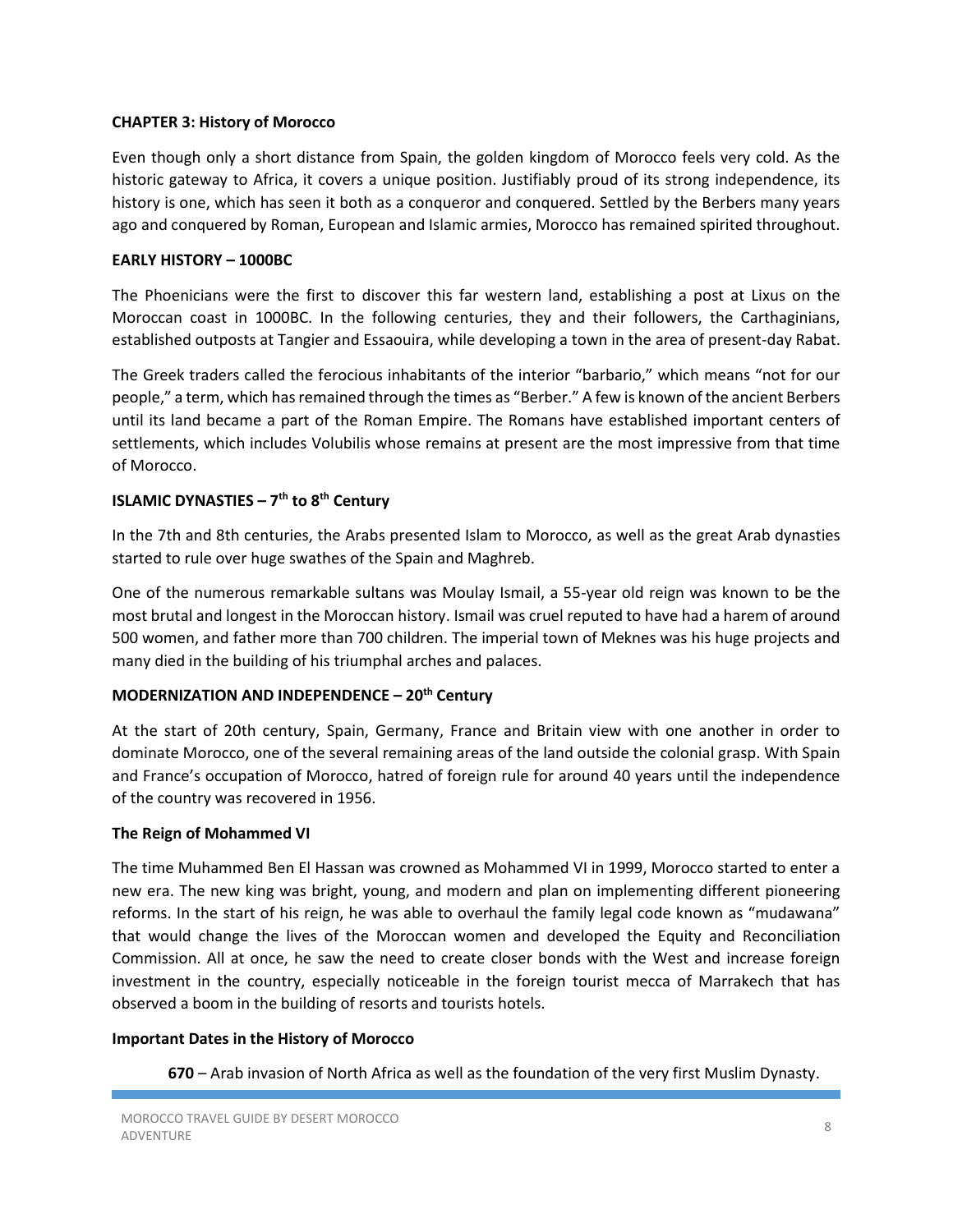**1666** – The Alawite Dynasty takes power while the family remains to rule Morocco to this day.

**1860** – Spain announces war on Morocco after the protracted argument of the Ceuta enclave.

**1912** – The Treaty of Fez founded Morocco as the French Protectorate

**1956** – National discontent leads to independence from France, while Spain keeps a coastal foothold.

**1961** – The King Hassan II comes to power, after the death of King Mohammed, and rules for around 40 years.

**1963** – The country holds it very first general elections.

**1973** – King Hassan delivers 350,000 Moroccan civilians into neighboring Spanish Sahara in a presentation of strength called as The Green March.

**1976** – Algeria comes in the fray. The land becomes gradually militarizes and full-blown was started.

**1991** – The United Nation enters and a ceasefire was declared, even though unrest remains as an independence problem.

**2003** – Over 40 persons are killed in the terrorist bombing throughout Casablanca.

**2004** – Over 500 persons are killed in the shocking earthquake in Northern Morocco.

**2011** – The Arab Springs demonstrations spread throughout a number of big cities in Morocco, later on resulting King Mohammed to change the constitution.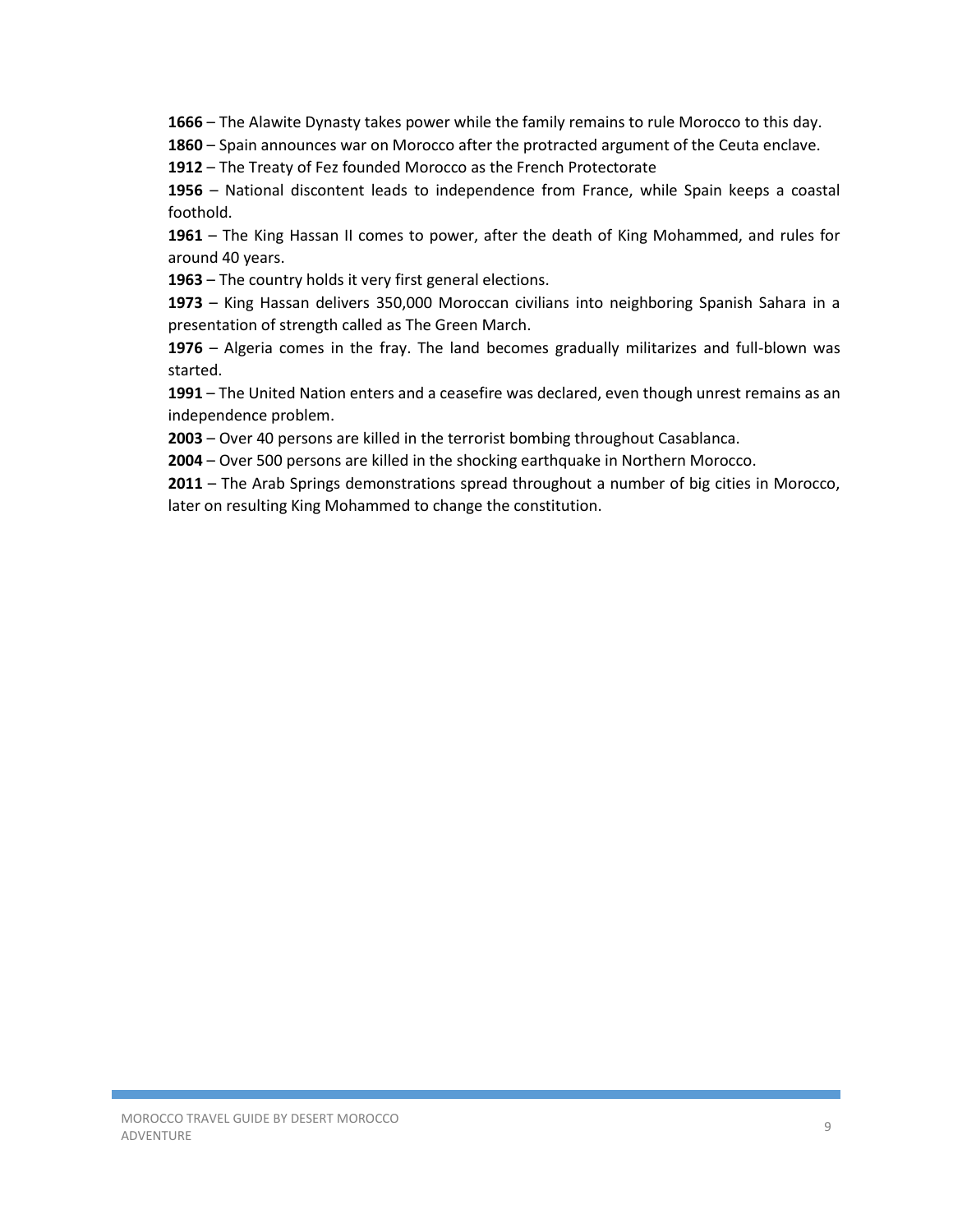#### **CHAPTER 4: History of Moroccan Jews**

Legend has it that the Moroccan Jews have been there since the times of King David. In the southern part of Morocco, 3 days route from Sousee – there's a rock on which is etched, "Joab, son of Zeriah, drove the Philistines to this point." At that time, Joab ben Zeriah as one of the captains of King David. Thus, it has been concluded that some Moroccan Jews have been in the North African land since the time of King David.

Jews rarely led a calm existence in the country for they were subject to the fancies of their Islam rulers. Way back in 809, the Caliphate issued several decrees in contradiction of the Jews. They were prohibited from riding horses, they wore black garments only and sandals were allowed to them – no shoes. Apart from that, they need to pay exorbitant taxes and were obliged to live separately from the population of Arabs in Mellahs.

The Moroccan Jews fell into 3 categories. Those who resided in the Mellahs, the mountain cave desert dwellers, and the so-called Spanish Jews. In case you didn't know yet, the Mountain Jews were totally pious loving in the spirit of the Biblical Palestine. You will find some of them who would roam around the country, such as pilgrims – searching for a "mohel" or "shochet," while some traveled around toe bless each Jew they encounter. Some understand not much about Hebrew even though their language is Berber.

Most of them wore accessories like earrings as a symbol to the world that every time Hebrews in the wilderness obliged Aaron to arrange a golden calf and offer him ornaments in order to melt down – the elders of the present mountains Jews disagreed to perform homage to the idol.

Furthermore, 80% of the Moroccan Jews lived in the cities and towns of Mellahs. Mellah is referring to the Arabic word meaning salt and many folklore has it that the Jews were given the security and protection of the Sultans in interchange for keeping the heads of their opponents is salt.

Every major city of Morocco has their own Mellahs – remnants of older times. There were crowded streets where the trading can be heard in high-toned tones, where there was a continuous movement of forms in black and white turbans and small round skullcaps. Some businesses were set up on the sidewalk, and hammering silver and gold.

# **The Contemporary Times**

Before World War II, the population of Moroccan Jewish reach around 225,000. Even though Jews weren't deported throughout World War II, they did experience huge humiliation under the Vichy rule. After the landing of United States in 1943, some pogroms did happen. During June 1948, gory riot in Djerada and Oujda killed 44 Jews and injured scores more. The same year, an informal economic boycott was initiated against the Jews of Morocco.

In 1956, the country announced its independence and the migration of Jewish to Israel was postponed. In 1963, emigration restarted letting over 100,000 Moroccan Jews touch Israel. In 1965, a Moroccan writer named Said Ghallab narrate the behavior of his fellow Muslims toward the Jewish people.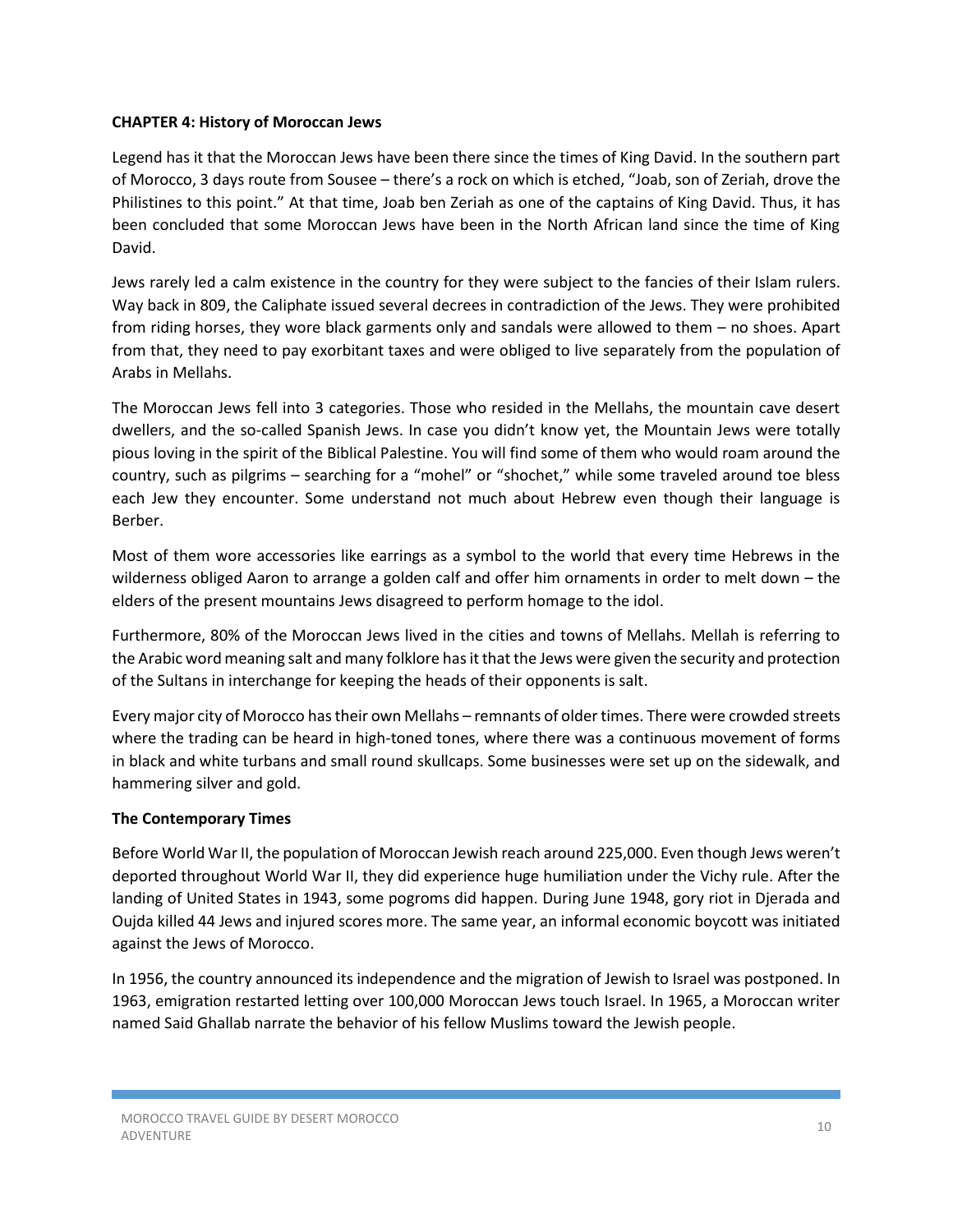Luckily this attitude no longer triumphs. Earlier in his death in 1999, King Hassan attempted to safeguard the population of Jews and today, Morocco has one of the top and most tolerant settings for Jews throughout the Arab world. Jewish in Morocco emigrates, even those who have Israeli citizenship, visit their friends and family freely in Morocco. Moreover, the Moroccan Jews have held the top positions in the government and business community. The major organization in Jewish symbolizing the community was known to be the Conseil des Communautes Israelites located in Casa Blanca. Its works include general communal affairs, cultural and religious life, youth activities, and maintenance of holy places, finance, communal heritage, and external relations.

The Moroccan Jews no longer live in the conventional Jewish mellahs; however, intermarriage is unknown. Further, the community has at all times been tolerant and religious. The younger era wants to keep its higher education out of the country and is more likely not to return to Morocco. Therefore, the community is in the stage of aging.

In the beginning of 2004, the Marrakech had a little population of around 260 people, the majority of the age of 60. Apart from that, Casablanca has the biggest community, around 3,000 people. You will find kosher restaurants, old-age homes, mikvaot, nynagogues in Casablanca, Tangier, Tetuan, Rabat, Mogador, and Marrakesh. In 1992, the majority of Jewish schools were closed, but Casablanca has suffered a bit of renewal and today ten schools serve over 800 students.

The community of Jews has established a wonderful tradition or pilgrimages and rituals to the tombs of holy sages. You will find 13 such popular sites, centuries-old that are well restored by the Muslims. Each year on special dates, the people of Moroccan Jews from all around the globe, throng to such graves including Israel. A distinct Moroccan festival, known as Mimunah is being celebrated both in Israel and in Morocco.

There's no doubt that Israel is the closest friends of Morocco within the Arab world. King Hassan frequent tried to be a promoter in the Arab-Israeli peace process. During July 1986, he was able to host the Israeli Prime Minister Shimon Peres in a determination to stimulate progress. After 2 months, Hassan was able to meet along with a delegation of Moroccan Jews, which includes an Israeli Knesset member. On 1993, after signing the deal along with the PLO, the great Prime Minister Yitzhak Rabi was able to pay a visit to Morocco. And during May 1999, the King Hassan conducted the first meeting of the World Union of Moroccan Jews, which was held in Marrakech.

On May 2003, a sequence of suicide bombers attacked 4 Jewish targets in Casablanca, and a 5th attack was made from the Spanish consulate. No one Jews were injured in the attack as it happened on Shabbat when the establishments were vacant of Jews. 29 Muslims were killed there. Even though the bombings influenced the sense of security of the Jewish, they were seen by the majority of Moroccans as an assault to the political and social order of the country and test the power of the young king.

King Mohammed VI was able to visit the area of one of the attacks the day it happened and advised the Jewish community to restart again. The government organized a big rally in the streets of Casablanca to show support for the Jewish community, at the same time the king also reasserted the traditional protection of his family for the sake of the Jews in his country.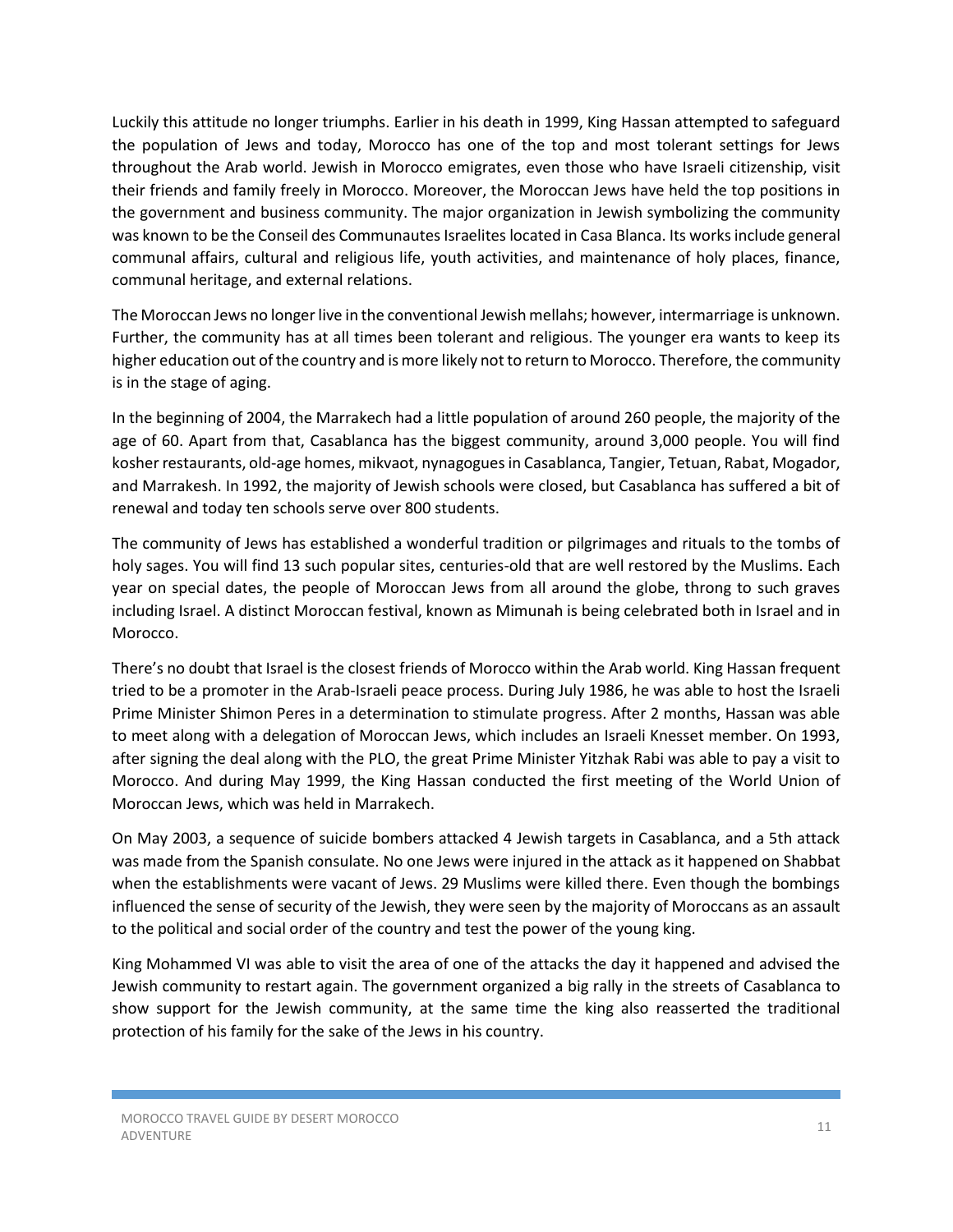#### **CHAPTER 4: ESSENTIAL PACKING LIST FOR MOROCCO TRIP**

Quite excited for your upcoming Morocco trip and plunge all your gladness to its breath-taking sand dunes? First, get ready for your pack ups. Before boarding your plane, maybe you will find yourself browsing around of what to pack and what you should wear and putting an effort to figure out the activities and exact activities to be prepared for.

If you successfully determine the essential things to bring on your trip, you get no worry wherever part Morocco you will be hanging around. So, before your complete excitement starts, make sure that you already have your packing list for a more stress-free travel experience.

Thus, see to it that before feet kiss the sand dunes, you already have the best ideas how to make yourself comfortable during your explorations. Here's what your packing list should consist of:

#### **Clothing**

For women, make sure to wear a culturally appropriate clothing while spending your time in traveling Morocco. Even if you will find this destination to be predominantly Muslim country, it is considered to be more relaxing and its major tourist spots have already gotten used to foreign tourists and their style. You still have to be culturally respectful by covering your shoulders and knees where full-lengths will be better and bring scarfs when visiting mosques.

For men, you do not have to put so much consideration to figure out what to wear when traveling Morocco. Jeans and t-shirts will be fine for you and long shorts and t-shirts will be ideal for hotter regions, but sometimes shorts can be viewed as underwear.

# **Suggested Packing List for Clothing**

Even if you are on a short visit to Morocco, chances are you can't escape from sweating around through your t-shirt from exploring Marrakech to shivering on a cold night while enjoying the Atlas Mountains. You can wear loose fitting pants and tunics which are perfect during hotter months as well as wearing tshirt, baggy pair of jeans, light sweater, flip-flops, and slippers.

But it is still important for your to have at least few idea of what you wanted to do and where you are going to have better idea of what and how to pack. Below is the packing list ideally for travelers who wanted to spend most of their time doing a variety of activities and visiting places in Morocco at the same time:

- $\checkmark$  1 pair of loose and breathable pants and 1 pair of jeans
- $\checkmark$  1 long skirt for women
- $\checkmark$  1 long sleeve shirt
- $\checkmark$  1 light sweater/sweatshirt
- $\checkmark$  1 jacket for cold places
- $\checkmark$  Underwear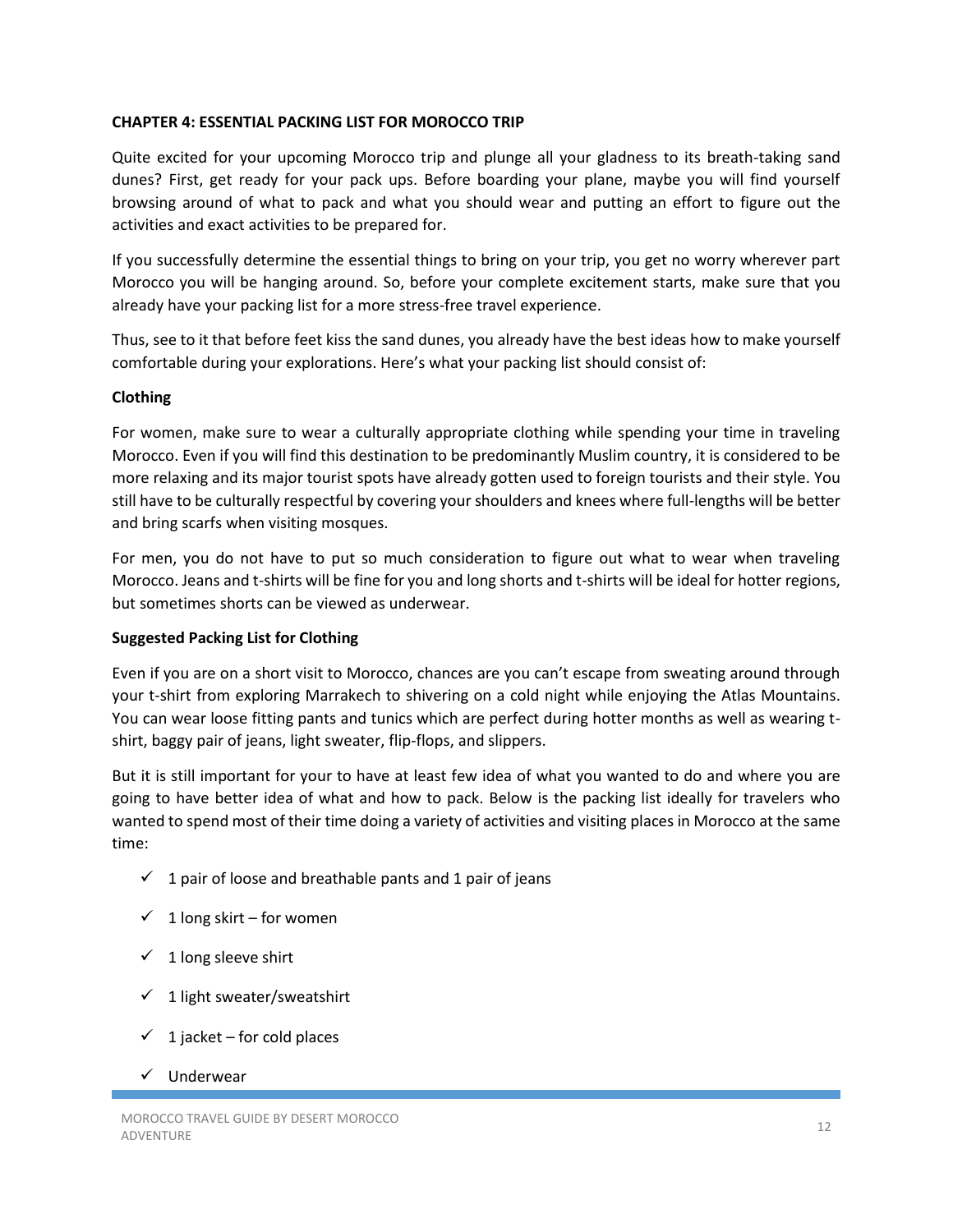- $\checkmark$  1 pair of sneakers for hikes and other outdoor activities
- $\checkmark$  1 pair of sandals/flip flops/shower flip flops when visiting hammam or staying hostels
- $\checkmark$  Socks
- $\checkmark$  Bathing suit/bikinis for women
- $\checkmark$  Scarf
- $\checkmark$  Hat either floppy top or wool cap depending on the season

# **Packing List by Season**

In Morocco, from December to February are considered to be the coldest months of the year where it goes chilly. So, it will be an opportunity for you to see snow on the tops of the mountains.

Thus, you can experience very cold temperature during night time where this can be a perfect time for you if you are planning for an overnight camel trek.

If wondering the best time to go, choose spring or fall when things have already warmed up a bit, but haven't yet hit the summer highs. Remember, Morocco offers an arid climate, there is a big tendency for temperature to go down after sunset all year round.

# • **Winter**

When traveling to Morocco during winter, you have to bring closed toe shoes, jacket, socks and wool cap. Make sure if you are heading to the coast to bring a jacket that is windbreaker while if you are planning to camp or stay in a rustic accommodation, considering your own sleeping bag is ideal.

• **Spring/Fall** 

You still have the freedom to bring windbreaker or jacket even in spring or fall, but see to it that you will pack clothes that can keep you cool during that day. You may choose to wear a long skirt or loose fitting pants and breathable t-shirts.

• **Summer** 

The same way of what you will wear during fall or spring time, you still have to bring clothes that will effectively keep you cool and a light jacket for after dark. Thus, it is quite important for you to bring sunscreen.

Never planning a bottle of sunscreen for you will find it expensive in Morocco, better for you to just buy at home. Also, it will be ideal for you to pack a floppy hat to keep you comfortable and bottled water to keep you hydrated.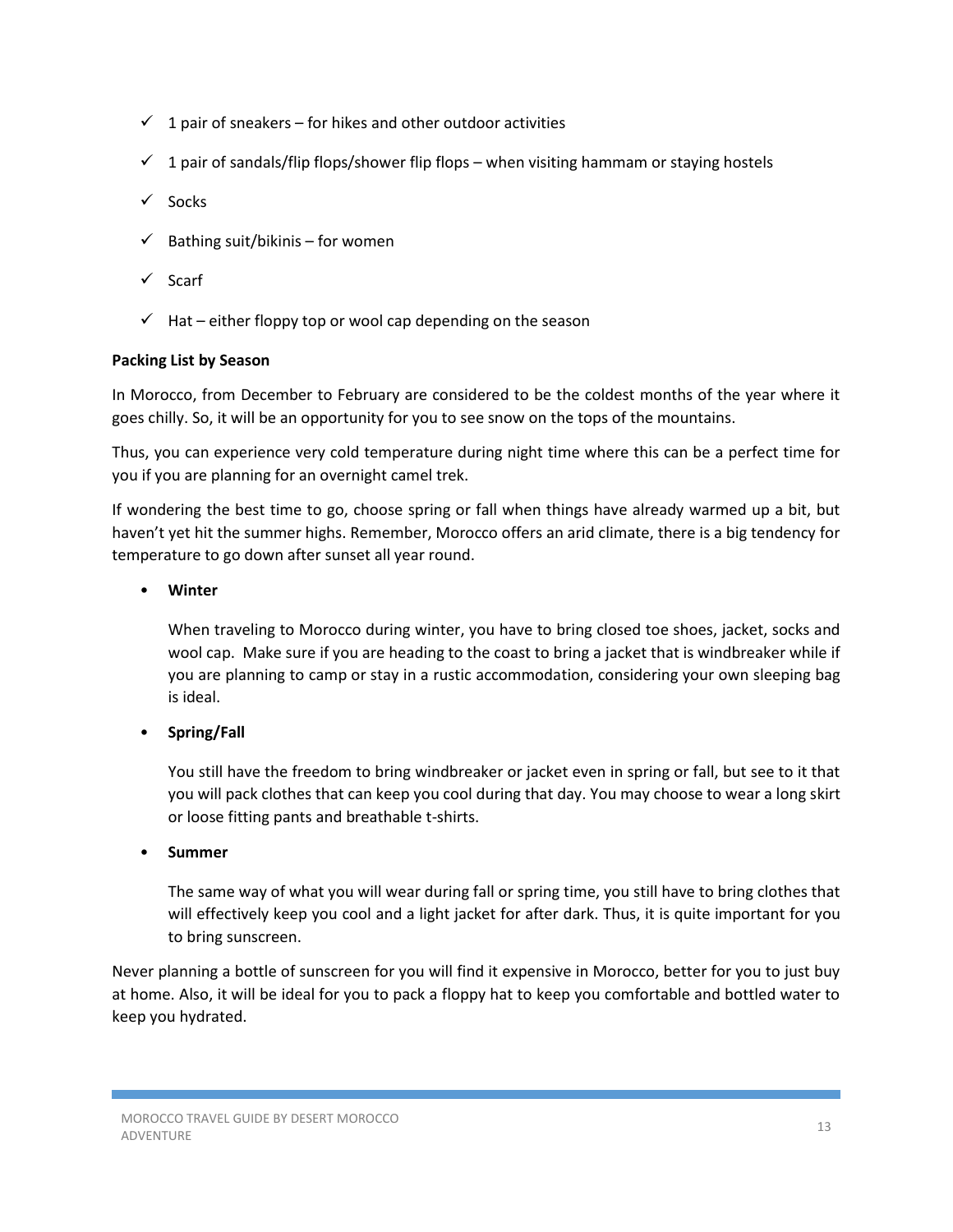So before getting excited about the day you will be traveling to Morocco, make sure you already have the idea of the things to pack, most especially if you are a first-time traveler to that place. This way, it will be easier for you to enjoy your Morocco trip the best way.

# **Culture and Custom Guide for Successful Morocco Trip**

If you hear about Morocco, you can jump into an idea of one of the best travel destinations in the world. This place can truly introduce you to a variety of different mesmerizing tourist spots, scenic views and landscapes, savory cuisines, perfect subjects and so much more.

So, there is no room for you not to love this place and include on your travel list. On the other hand, as you go to different place, especially if out of your homeland, you should expect that you can experience different custom, beliefs, and culture.

In order for you to completely enjoy and avoid any conflicts, you have to be aware of it first and respect it. Like any other countries, Morocco has its own special culture where it can be considered as a place for acceptance towards differences.

As you travel across the country, you will be able to discover its amazing art and rich culture where it hosted Phoenicians, Arabs, Berbers, Sub-Saharan African, Romans, Vandals, and Spanish-Andalusians. On the other hand, the majority of the population in Morocco is Arab and Berber by identity having with at least a third of Moroccan Population is speaking the Amazigh language.

# • **People**

Moroccans are the citizens and inhabitants of Morocco. Thus, most of the Moroccan people have an Arab and Berber origin. It was estimated that there ae a total of 38 million Moroccan in the world and about 33 million are living in Morocco and at least 2.5 million are living in Spain and France.

# • **Traditional Clothing**

The traditional dress in Morocco is called Djellaba, but nowadays the younger generation is not wearing them anymore. Also, there is a dress called Caftan which the Moroccan people can wear during weddings. Typically, these can be worn with flat slippers made of leather called Balgha, but during weddings, women are wearing Takchitas or Caftans with heels.

# • **Values and Attitudes**

The people of Morocco are following the principles of Islam. The Moroccan families have a strong foundation with regards to unity whether it is a nuclear or extended family. Usually, children are expected to take care of their parents as they grow old. Meaning, you can find quite a few elderly homes as compared to western countries.

# • **Weddings**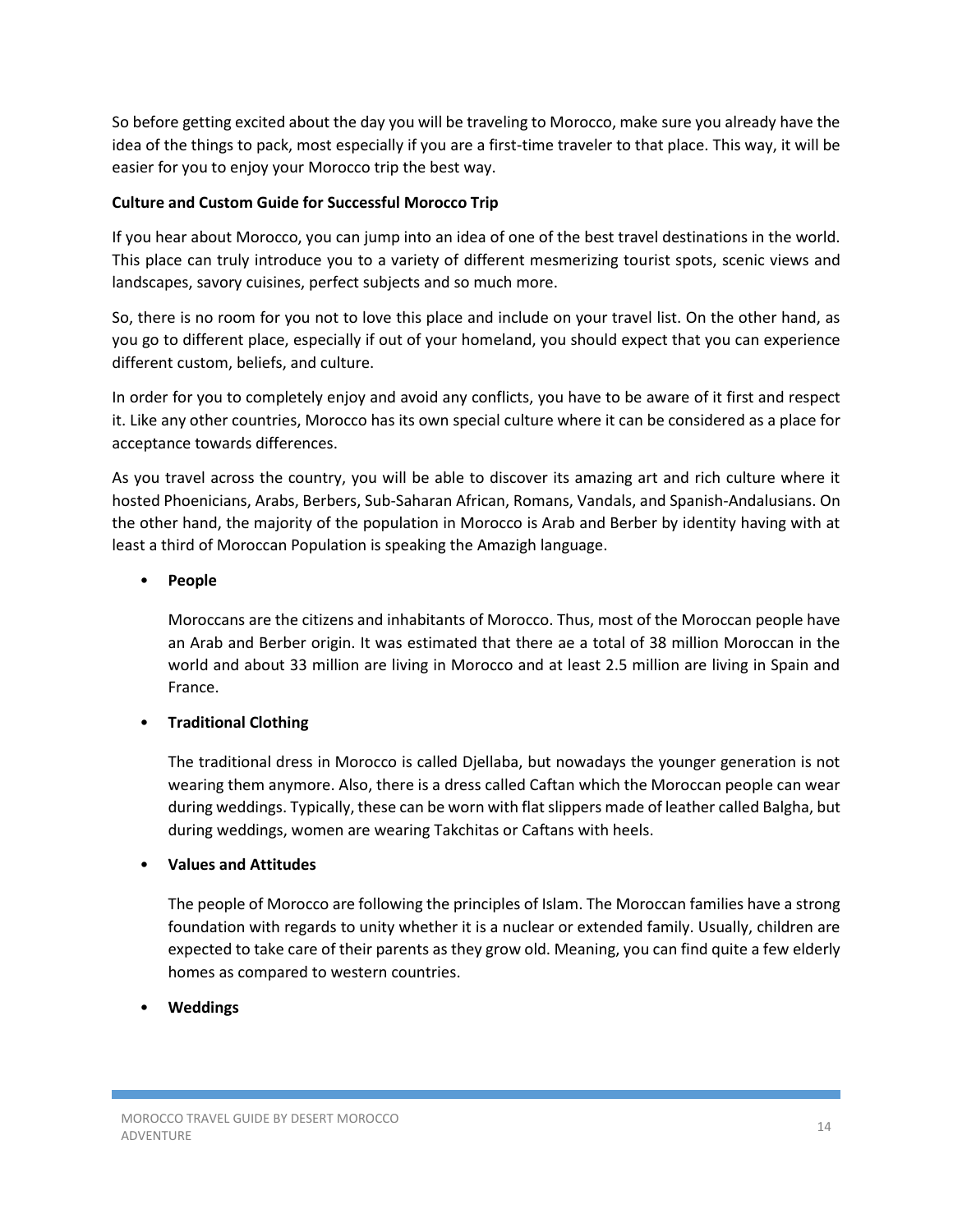During a Moroccan wedding, the groom is required to provide his bride with special gifts before the wedding day such as henna or sugar and other gifts are chosen by the groom. 2 days before their wedding, the bride is required to go to a traditional Moroccan hammam with her relatives.

This is a part of the purification act while singing their traditional songs together. The next ceremony will be using Moroccan henna where symbols will be drawn on the hands and feet of the bride. Typically, the Moroccan wedding will last at least 4 to 8 hours.

#### • **Architecture**

The architecture in Morocco was greatly influenced by a number of architectural styles such as geometric design, Arabic architecture for fountains, Islamic calligraphy, Al-Andaluz architecture for gardens and arches and Persian techniques for tiling concept. Thus, recent buildings are being influenced by the French architecture because France occupied Morocco in 1912.

#### • **Music**

The Moroccan music is considered to be Moroccan culture's fundamental aspects. There are a variety of different musical styles you can find in this country having its own unique story to tell. You can find Andalusian music from Rabat, Ahidous from Souss and Gnawa, Chaabi from Atlas and Amazigh from the Rif.

#### • **Hospitality**

The Moroccan people are known for their hospitality. They will definitely welcome you into their homes where they will provide you food and interesting stories as well as they will guide you through your entire trip.

Now, you already have an idea about the Moroccan customs and culture. It will be more comfortable and easier for you to explore different places. Get ready to discover more thing about this beautiful country!

# **Other Essential Things to Pack for Morocco Travel – Tips for Clothing and Supplies**

In 1912, Morocco forcedly became a French protectorate and the Moroccans have resented their loss of independence. The entire country wasn't subdued until 1934. And in 1942, the allies landed in Morocco and Roosevelt developed sympathy to Moroccans during the World War II.

A Manifesto of Independence was successfully published in 1944 and in 1947, the Sultan favored independence. In 1956, Morocco became independent and by 1999, Mohammed VI became the king. Today, Morocco is considered to be one of the fast developing countries in the world and tourism is one of its main industries.

As you plan to travel Morocco, you get no surprise that this is a warm country. But, you still have to be aware of its cultural considerations about when packing that you may find unusual for tourists used to the Western culture. Now, as you plan or getting ready to explore Morocco, here are some tips for your packing list.

#### **Clothes**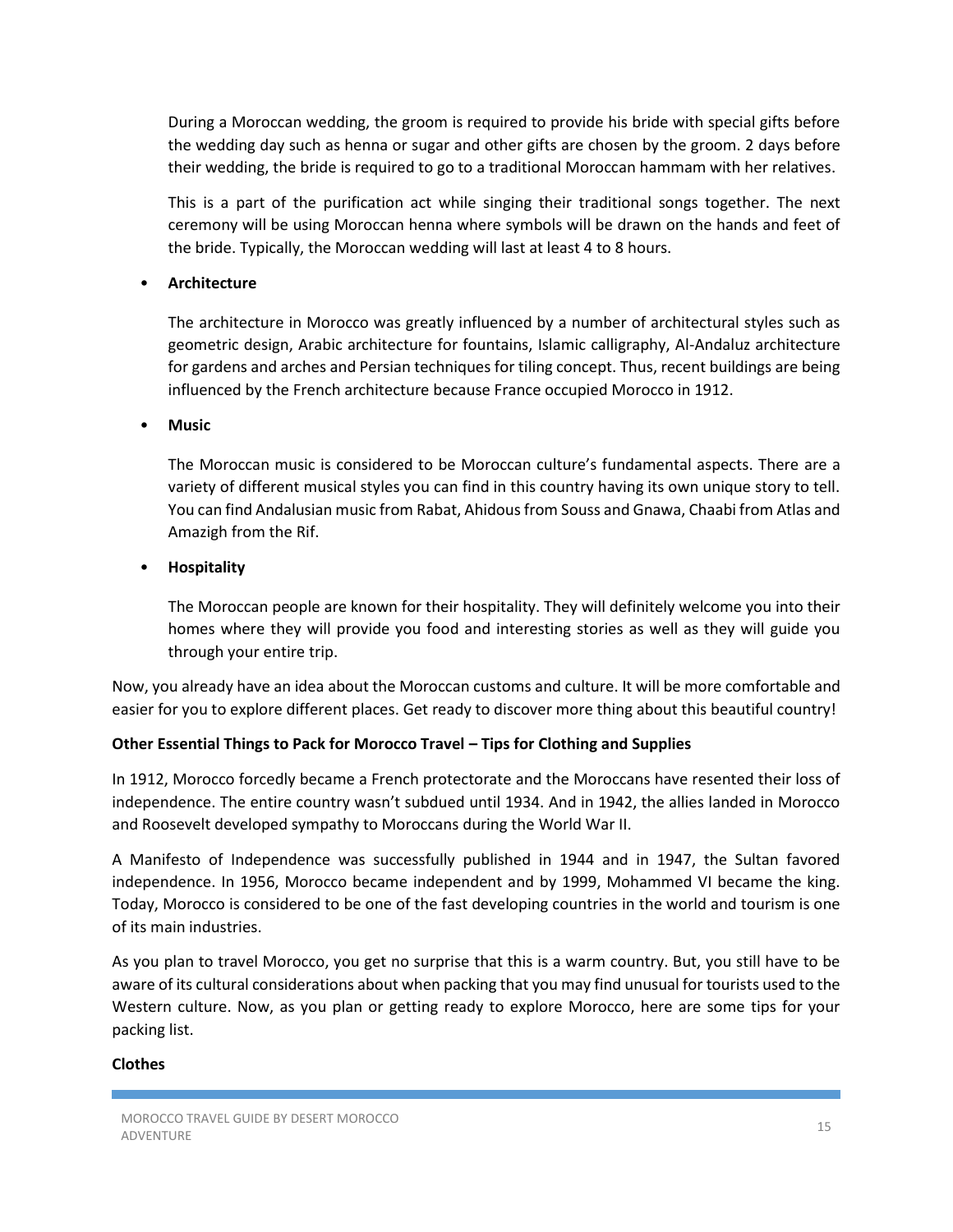Morocco is definitely hot and humid, so pack light clothes. While in the city, it will be safe for you to wear a nice shirt and long shorts or long trousers. But, in the countryside, shirts are seen as inappropriate and t-shirts are perceived as underwear.

In some towns or villages, women have to dress conservatively. Thus, you have to remember that women need to cover their heads when entering a Mosque, so see to it that you will pack some wrap of cover up if you want to take a visit to some beautiful Mosques in Morocco.

#### **Cameras**

In Morocco, there are lots of beautiful places and amazing things to take pictures, so it is ideal for you to bring a camera. Meanwhile, you have to keep in mind that some locals know how to determine tourists taking pictures of them, so they may charge you a fee.

# **Toiletries**

You will find shampoos and soaps from nice hotels, but if you will travel outside of the city, better for you to bring your own. Thus, it will be perfect to bring other toiletries or medical supplies which you think you will need. These supplies include a toothbrush, toothpaste, spare glasses, makeup, feminine hygiene products, a razor blade for shaving and any medicine.

Through these other essential things to pack for your much awaited Morocco, trip you will have a stressfree experience. Also, this will help you to have a more enjoying and comfortable travel to your desired destinations.

#### **Etiquette in Morocco – Make Your Travel Successful**

Morocco is having a well-developed tourism having a strong tourist industry with a focus on coast, culture, and history. Then by 1985, the Moroccan government established a Ministry of Tourism.

Way back the second half of 1980's and early 1990s's, about 1 to 1.5 million Europeans have visited Morocco and most of them were Spanish and French. Most of the tourist visited the country's large beach resorts. And by 2016, more than 10.3 million international tourists have attracted by Morocco and as a result, it is the most visited African country.

Morocco offers you a unique travel experience. From diversity to culture and beliefs to etiquette, you successfully find the perfect place to be a traveler, adventurer, and photographer or even you just wanted to escape wearies of your office, to enjoy music and to find time to unwind.

If you are quite serious about taking a travel to Morocco, take effort and time to research for the culture and etiquette of the Morocco so that you will be more acquainted before you arrive. This will successfully benefit your travel experiences where each of your will be more enjoyable and meaningful.

#### **Greetings**

As you enter Morocco, you have to be aware of the proper greetings in order for you avoid an offense. Moroccans are known to be formal to all social situations.

You have to always greet using your right hand since the left hand is considered to be traditionally unclean.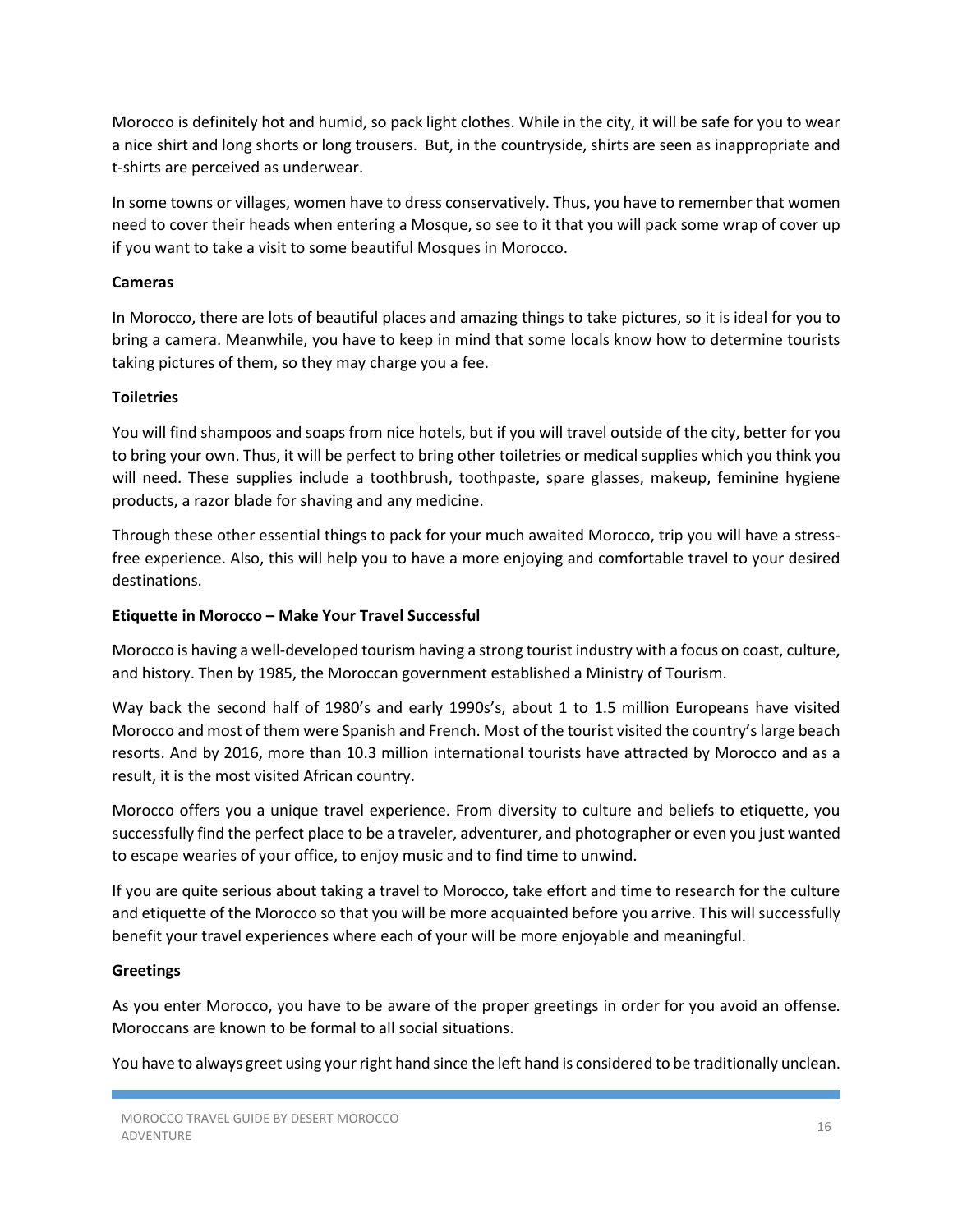- $\checkmark$  Greetings need to always include queries pertaining to health as well as to family's well-being.
- $\checkmark$  Kissing on the cheeks is only practiced between the members of the same sex, especially if they are friends not unless each is well-known to the other.
- $\checkmark$  It is considered to be polite to remove shoes when entering someone's home, especially before entering the living and dining area.

#### **Gestures**

Other than greetings, you also have to be aware of your gestures.

- $\checkmark$  It is considered to be impolite to use your index finger to motion a person in approaching you.
- $\checkmark$  Moroccans beckon someone by means of placing palm downward and then sweeping the hand close themselves.

#### **Appropriate Attire**

Moroccans are known to be conservative by nature and wholeheartedly Muslim, but they are also been exposed and understanding about the Western culture. Still, Moroccans will definitely treat travelers with higher respect if they are going to dress conservatively.

- $\checkmark$  It will be worthy for men to figure out which type of dress that Moroccan men generally wear. Tshirt or collared shirt that covers the shoulders, jeans or long pants and shoes and sandals are best options. When at the beach or even playing sports, it is allowed to wear beachwear, sleeveless shirts, and running shoes. If you will wear this at some other time, you will be perceived wearing underwear.
- $\checkmark$  For women, you have to dress conservatively through wearing short-sleeve shirts covering the shoulders, loose and long pants and sandals or shoes into the full-length Moroccan robe, locally known as jellabah.

In respecting the culture and etiquettes in Morocco, you are not recommended to be revealing, but you can be classy with regards to the appropriate attire. The proper attire covers both day and night.

#### **Punctuality**

When you visit Morocco, you may find that punctuality is not part of Moroccan trademarks. Most often, their tasks are being achieved in the so-called "Moroccan Time". This means that tasks can be completed anything from half-hour late because of personal appointments or even arriving the other day. On the other hand, there is an exception to the rule, specifically to the faux guides and hustlers which are known to wait for a long time before the agreed schedule or time.

#### **Eating and Drinking**

In Islamic cultures, left hand is considered be untidy since people use this hand for sanitary tasks.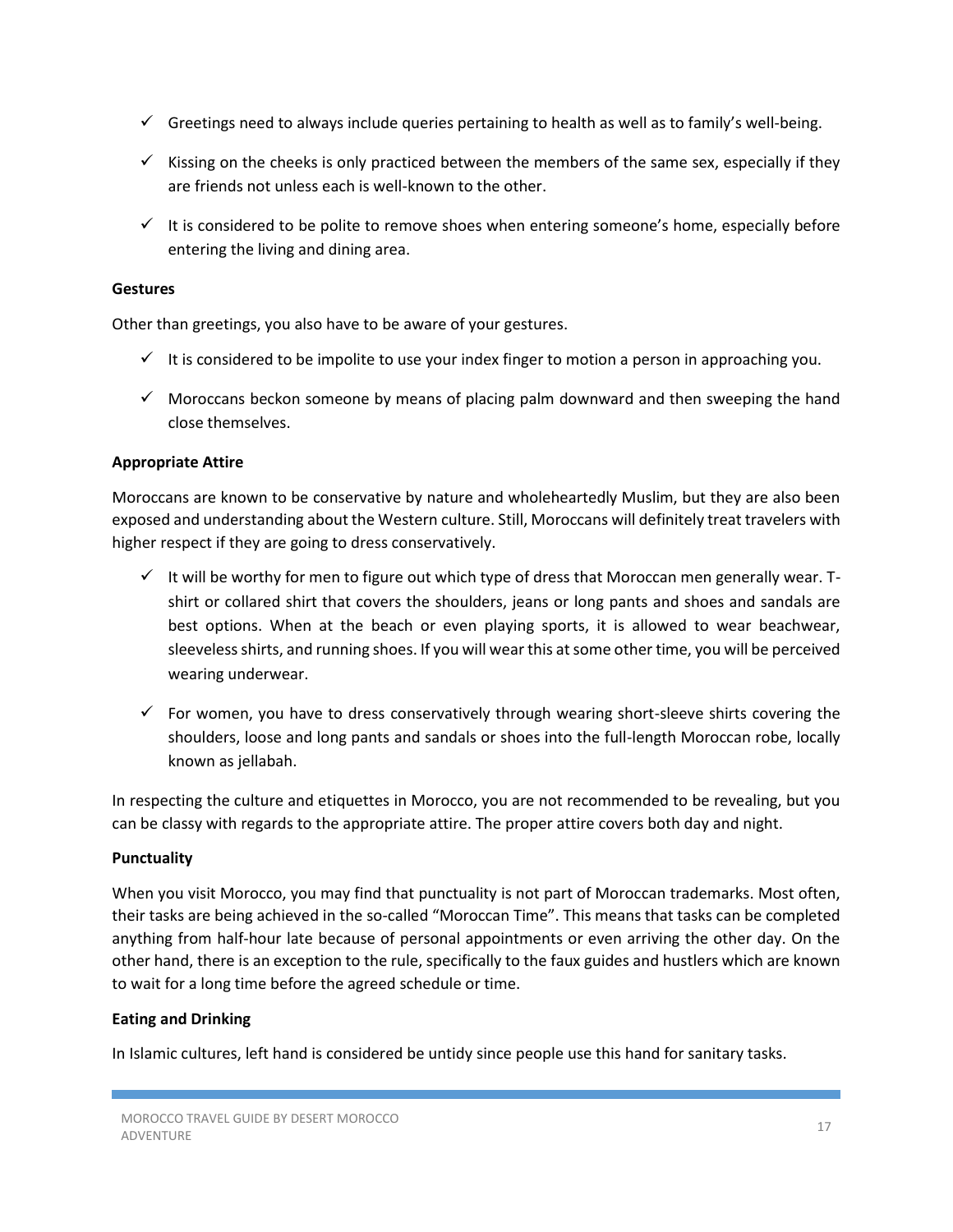- $\checkmark$  Moroccans infrequently eat with their left hand, instead, they will use it to drink from or to pass the bread. So, if you are going to eat from a communal tagine, make sure to eat only with your right hand.
- $\checkmark$  A respectful procedure when being offered with food is for you to politely decline it. If it is offered again to you, you may accept a small portion. It is also considered to be polite when reciprocating the offer and can afford respect. For you to properly decline the offer of food, you can simply pat your stomach and then shake your head, followed by "La, shukrran" which means "No, thank you."

# **Hammams**

In traditional Moroccan culture, Moroccan women used to nude when bathing. But nowadays where there are lots of younger women and most of them are travelers, it appeals to go topless yet wearing underwear or even bikini bottoms.

This practice will not cause any offense and those women who choose to wear bikini top or bra may do so. But, this will cause the local women to wonder why tourists does like to bare all. Both Moroccan and Western men bathe in shorts. Thus, it is not required to shower beforehand.

#### **Avoiding Offense**

Even though non-Muslims are not expected to participate or to fast during the Ramadan, it will be polite if they are going eat, drink or smoke indoors or away from public eye. It will be better to show respect to the dress code and demeanor when you are near in Mosque. This is applicable at any time of the year and most especially during Ramadan.

It also acceptable to take photos of Mosque as long as you are not too close or as if you are photographing its interior. Thus, you have to keep in mind that it is strictly forbidden to take photos of military, police, border checkpoints and airport installations.

Now, it is now easier for you to effectively determine of what you have to do and not to. This way, you are not only respecting their culture and customs, you are also creating a successful trip and relationship between the locals.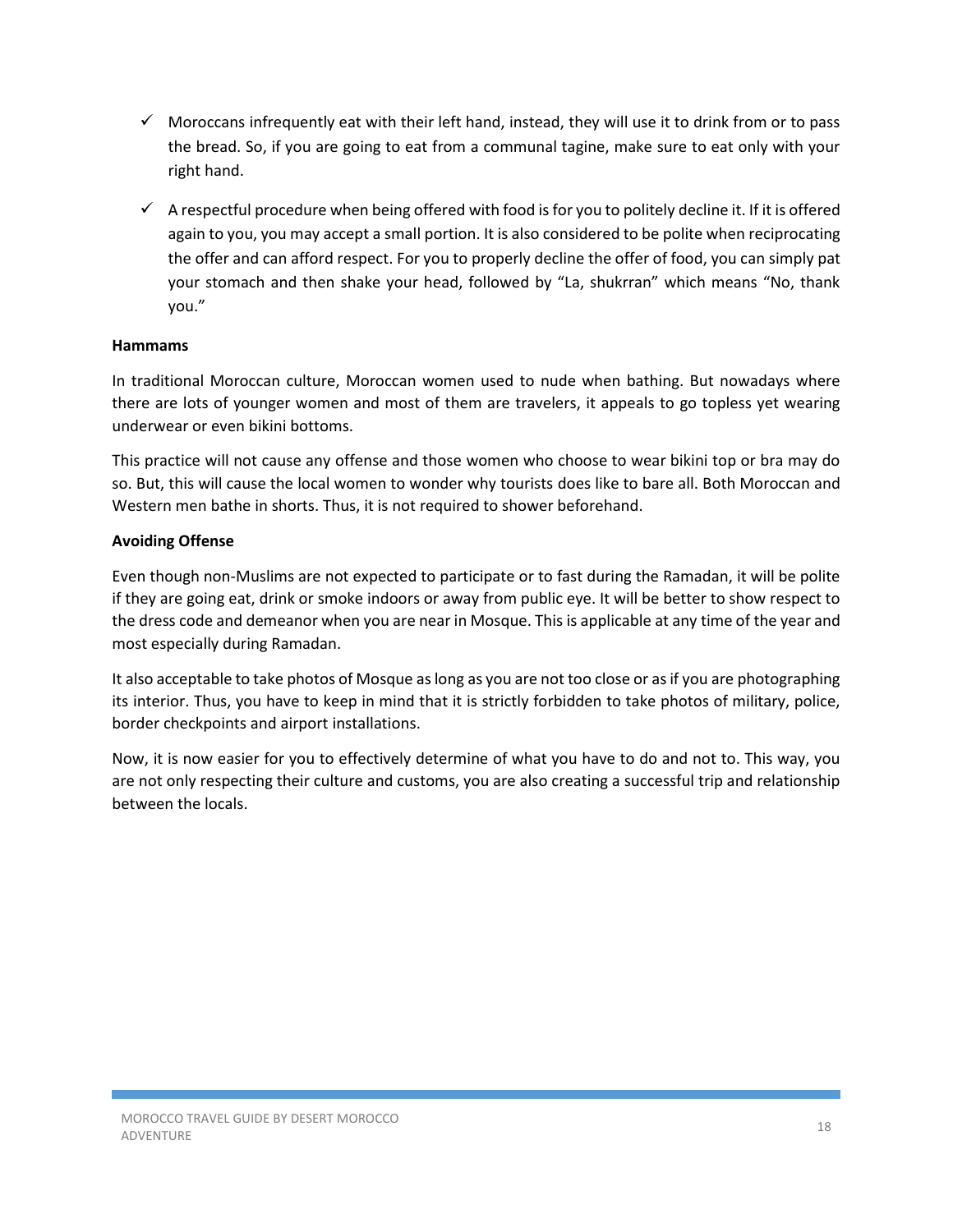#### **CHAPTER 5: Reasons Why You Need To Visit Morocco**

It is a fact that everybody loves to travel. Travelling is one of the ways to relax and to take a break from the world. Well, are you planning to travel with your family, friends or with special someone? Then, you should find a place that can provide you the best travel experience. One of the most beautiful places in the world that you must visit at least once in your life is Morocco.

Morocco is a paradise like place where you can enjoy your travel. There are many reasons why you need to visit this wonderful place. It is best summed up in the following examples.

#### **Foods**

It cannot be denied that everybody loves to eat. Well, if you choose Morocco as your travel destination, for sure you can have a satisfying and luxurious food experience. They have variety of cuisines that you can widely choose from. With this, you can have the chance to choose the kind of foods that highly match to your taste.

Furthermore, as a guest in the latter tourist place, you will always be served with the best foods for you to have an indulgent experience during your stay. To mention a few, some of the delicious foods that can savour your taste include fresh salads, delicious pastries, tagines, homemade bread as well as couscous. They can also offer you with biscuits and mint tea for your snacks.

Well, did you know that these foods have already been part of the Moroccan history? Way back in ancient times in Morocco, the first inhabitants called Berbers use local ingredients in making their food. These include olives, dates, figs that are perfectly match in poultry stews as well as lamb cuisines.

As time passes by, Moroccan people started to use spices on their dish. They use ginger, cinnamon, cumin, caraway, and saffron. On the other hand, they also learned to make sweet and sour cookeries under the influence of the Persians. In addition to this, Moroccan cooking is also influenced by the Moors in Andalusia in the Southern area of Spain. Example of Moorish dish is the bisteeya or pastilla, a famous pigeon pie in Morocco today.

Moreover, the Moroccan dish was also influenced by the British and French these modern times. There are many other interesting things that you must know about the foods of the Moroccans. Morocco has a lot to offer to feed its people in the best possible way. The place has many home grown fruits such as melons, oranges, potatoes, tomatoes as well as hot and sweet peppers.

When you visit Morocco, you must also be familiar with their important five cooking products namely almonds, lemons, dates, figs and olives. The country is also abundant in fish and other seafood. To give you some trivia, Morocco is not plenty in beef; this is why their meals are commonly poultry and lamb.

Tajine, poultry stew or lamb is considered as their national dish. They also use additional ingredients such as prunes, vegetables, hard-boiled eggs and lemons. As their national food, Tajine is made up from a unique flavouring of popular spices like saffron, cumin, cinnamon, ginger, and coriander as well as ground red pepper.

To give you some information about their national dish, the word Tajine is derived from typical earthenware dish having a cone-shaped top wherein it was cooked and served. Aside from the latter food,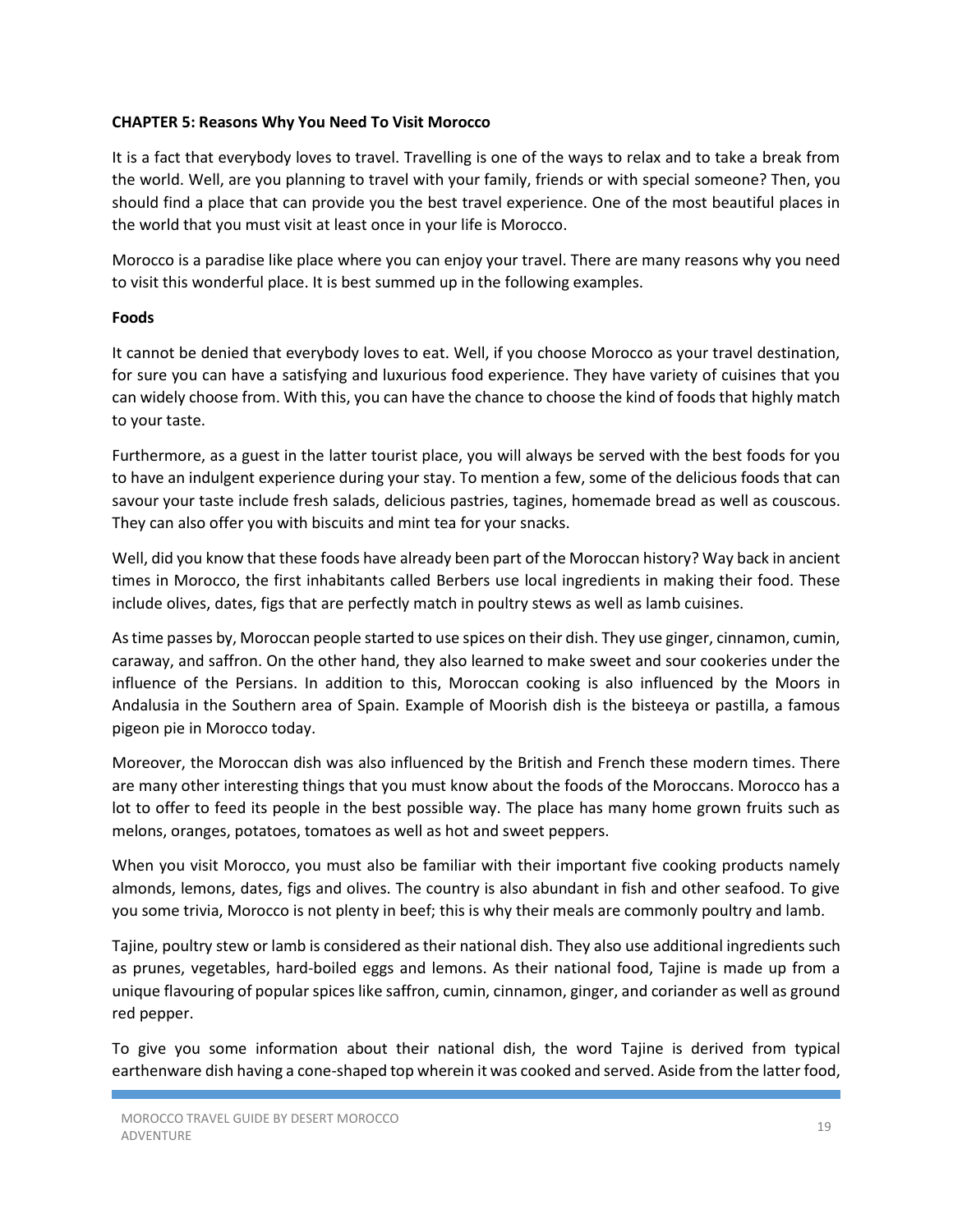another popular Moroccan cuisine is the couscous which is made from semolina, a fine grain of a wheat product. This dish can be served together with meat, vegetables and seafood.

In addition, sweet foods also play a very significant part in the diet of the Moroccans. What makes unique in the Moroccan culture is that each household has a massive supply of homemade delicious desserts that are made from honey, almonds and other ingredients. These delicious foods are always accompanied with a sweetened mint tea.

Meanwhile, the Moroccans have particular foods that they need to eat during holiday and religious celebrations. To mention one, there is a dietary restriction during the holy season of Ramadan. Eating pork and alcohol is strictly prohibited.

#### **Mountains**

As an aspiring traveller, for sure you also love adventure. Well, the Morocco has beautiful mountains known as the Atlas Mountains. The said mountains divide the country which forms a barrier which results to the climate difference between the South and North. If you want high level of relaxation, then maybe you can take a walk or go climbing for a nerve wracking and awesome adventure. To give you a trivia, it takes 4167m to climb the majestic Jebel Toubkal. Probably, this can be one of the best adventures that you can treasure for the rest of your life.

Well, do you know that there are many historical events that happened with this popular mountain? These events are best summed up in the following examples. The Atlas Mountains stand from million years. The people of the latter mountains are called the Berbers. For centuries, the Berbers live with the combination of Islam as well as indigenous mountain traditions. Before, one of the primary livelihoods of the Berbers was herding.

Lately, the region of Atlas Mountains was already controlled by the French during the colonial times. With this, French language was entirely heard in the region.

# **Riads**

Morocco is a country that is rich in culture and traditions. One example why many travellers choose Morocco as their destination is because of its traditional Moroccan house called the Riads. It has a refreshing internal courtyard with a fountain that replicates the Roman villa. This traditional creative architecture which is designed with mosaics, calligraphy as well as geometric patterns became very popular for many years. Even more important, attractive old buildings were also improved into remarkable restaurants and hotels that provide people with genuine Moroccan experience.

When you are an aspiring traveller, you can be amazed with the great accommodation that you can receive in Morocco. They have the best Riads or houses where you can stay for your vacation in the latter country.

To give you some short background about the Riads, this was located inside the old city districts in Morocco. As a matter of fact, the Riads were already abandoned many years ago. However, this gained its popularity because it was bought by noble family particularly European tourists and investors and restored as private houses way back in 1970s.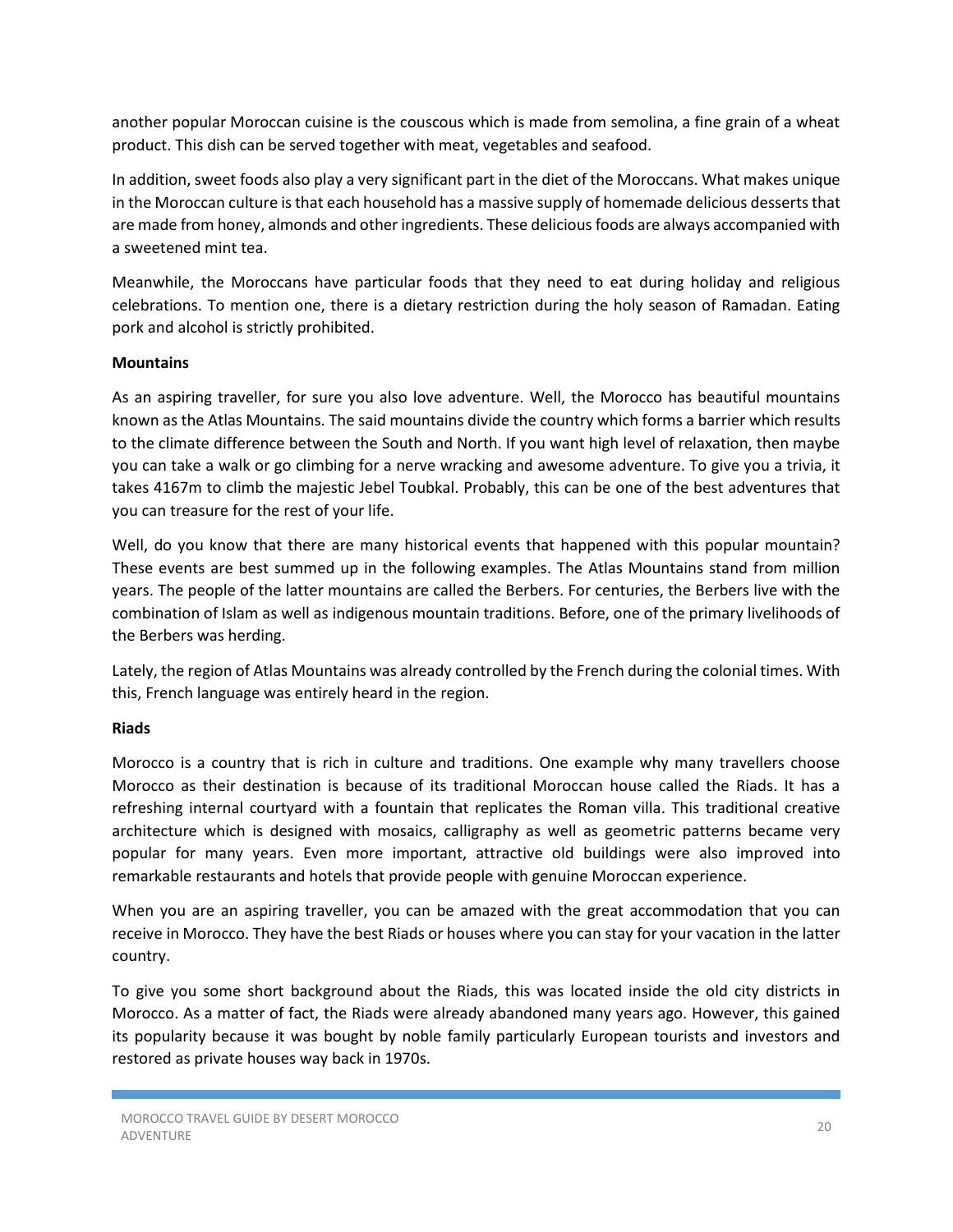Meanwhile, the Riads also have various central patios that you can widely choose from. These are the following:

- Riad Porte Royale, Marrakech
- Riad Les Ammonites, Marrakech
- Riad Cinnamon, Marrakech
- Riad Karmela Marrakech
- Riad Samsli Marrakech
- Riad Papillon Marrakech

To further explain about this excellent architecture in Morocco, Riad was derived from the Arabian word ryad which means garden. The usual Riads tend to have few stories high, with a ground floor as well as a fountain and patio.

Nowadays, Riads is one of the most popular guest houses that Moroccans can provide to many aspiring travellers like you. Riads are perfect for those who are seeking high level of privacy and authenticity, thus it only contains limited rooms. Staying in Riads can be a great adventure for you thus they really provide you the best accommodation that you are actually looking for.

When you want to attain the highest clientele satisfaction, then you can make the best decision if you will stay in the latter Moroccan architecture. They have a lot to offer for you to have a luxurious stay. Thus, they have a professional team that can accommodate you in the best possible way.

# **People**

Berbers can be considered as one of the friendliest, approachable as well as most hospitable people in the world. In some far-off villages in the South Morocco, people have a simple way of living. The best thing about them is that they will always make sure that you are comfortable and feel welcome as their guest. With them, you can have wonderful conversations since language is not a barrier. You can have the best experience with their people with their gestures, smiles, foods as well as their ever-present mint tea. When you stay with the people in Morocco, you can always feel like you are at home. Thus, they can treat you as one of their family members, not a stranger.

People in Morocco will never disappoint you when it comes to great treatment. They can treat you with respect and professionalism. They are also concerned for their visitors, thus they really have strong family relationships.

# **Hotel and Restaurants**

If you visit the fantastic place of Morocco, you can have a wonderful stay on their famous and world class hotels and restaurants. They can offer you with the best accommodation that you truly desire and deserve. Whatever your need is, they have a team that will support and provide you the best customer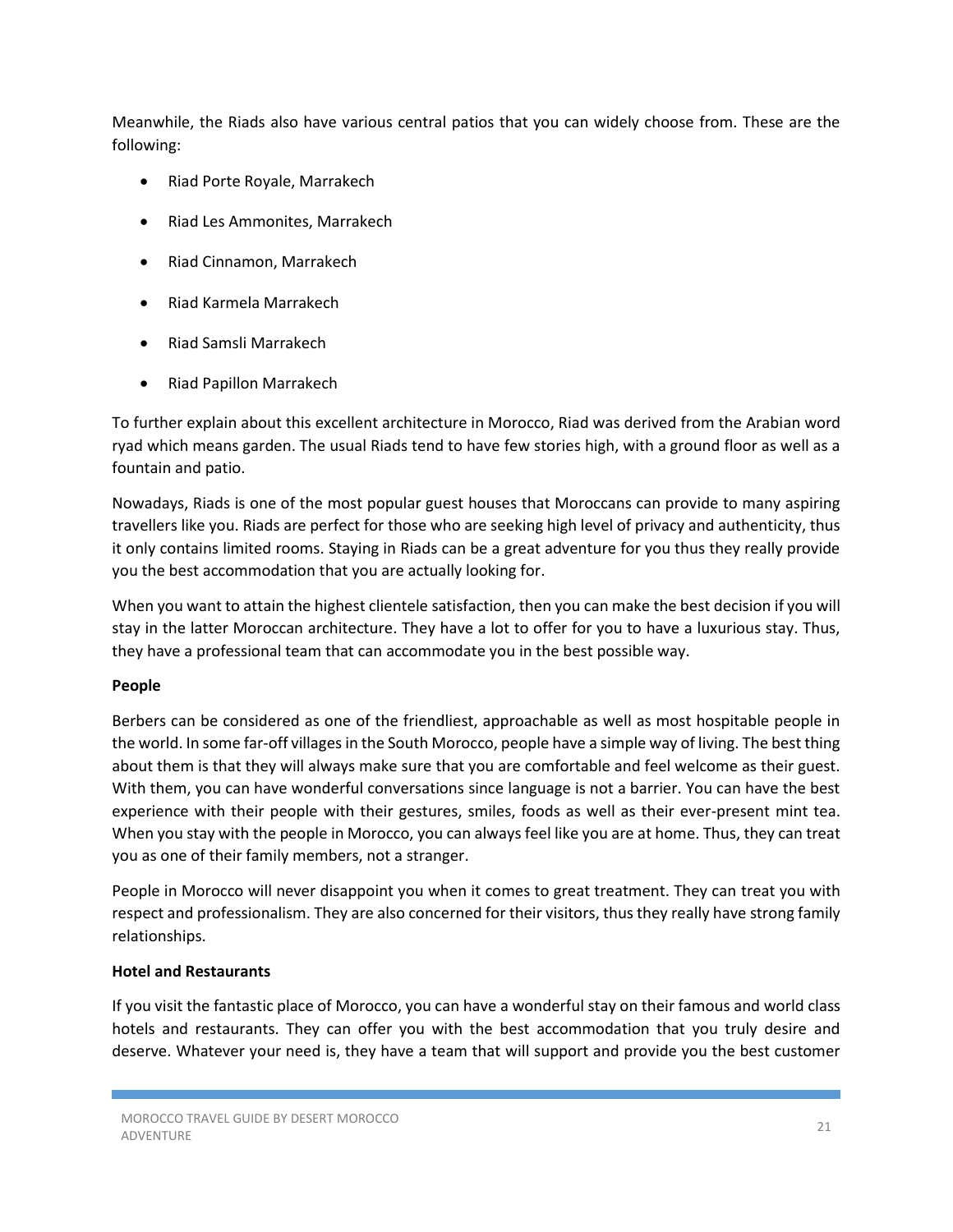service that you are actually looking for. Their hotel and restaurant personnel can work in a very positive attitude and professional manner. They will be right there for you from start to finish.

In addition to this, they have a friendly hotel staff that can help to lighten up your day. With them, rest assured that you can have the highest level of happiness and satisfaction regarding their service. On the other hand, you will definitely have a luxurious dining experience on their remarkable hotels. They can always offer you the best foods that can satisfy your craving.

Some of their most sought after cuisines are mutton, lamb, and beef, chicken, seafood, fish, bread, tagine and couscous. You must also try their other cookeries like the brochettes, bissara, pastilla as well as harira. You can also find pizzas and sandwiches that suits to your taste.

With their elegant and luxurious hotels and restaurants, you can make sure that your money; time and effort that you have invested in going to the latter place are all worth it. In addition to this, you can also be surprise about the savings that you can get, thus you can afford delicious and excellent quality accommodation in just a very affordable cos.

#### **Beaches**

Morocco has the best beaches wherein you can enjoy surfing and swimming. The best thing about it is that you can bath in clear, sparkling and clean water. There are many beaches that you can choose from in the place in order to relax and enjoy the sand and water. Some of the most popular beaches in Morocco can be found in Tamuda Bay, Essaouira, and in Al Jadida.

If you want to perform nerve wracking water sports, then you can best do it in the amazing beaches of Morocco. Aside from the enjoyment that you can experience with Morocco's exotic beaches, you can also have the chance to see the beauty of nature.

# **Amazing Tourist Attractions**

In Morocco, you can be amazed with various tourist spots that are truly pleasing to the eye. Apart from its beautiful culture and traditions, you can attain a peace of mind that will help you to feel relaxed and comfortable during your stay. To mention a few, some of the most famous cultural places in Morocco are Koutoubia Mosque in Marrakech, Marrakech Railway Station, Hassan Tower in Rabat, Bahia Palace Marrakech, as well as Bou Inania Madrasa in Fes.

On the other hand, their popular historical spots include Kasbah of Udayas in Rabat, El Badi Palace in Marrakech, Volubilis near Meknes, Chellah in Rabat, as well as the Ksar of Ait Benhaddou. With the amazing tourist destinations in Morocco, you can assure that the hard earned budget, effort as well as time that you have invested for your travel experience in the latter place.

# **Theatres and Museums**

When you choose Morocco as your vacation destination, then you must visit their beautiful theatres and museums that highly reflect their rich history. Some of their most famous museums are Ethnographic Museum, Morocco Museum of Antiquities, Rabat Archaeological Museum, and Ecomusee Berebere in Marrakech as well as the Moroccan Art Museum. If you are an aspiring traveller who loves art, then going to these museums can be the perfect one for you.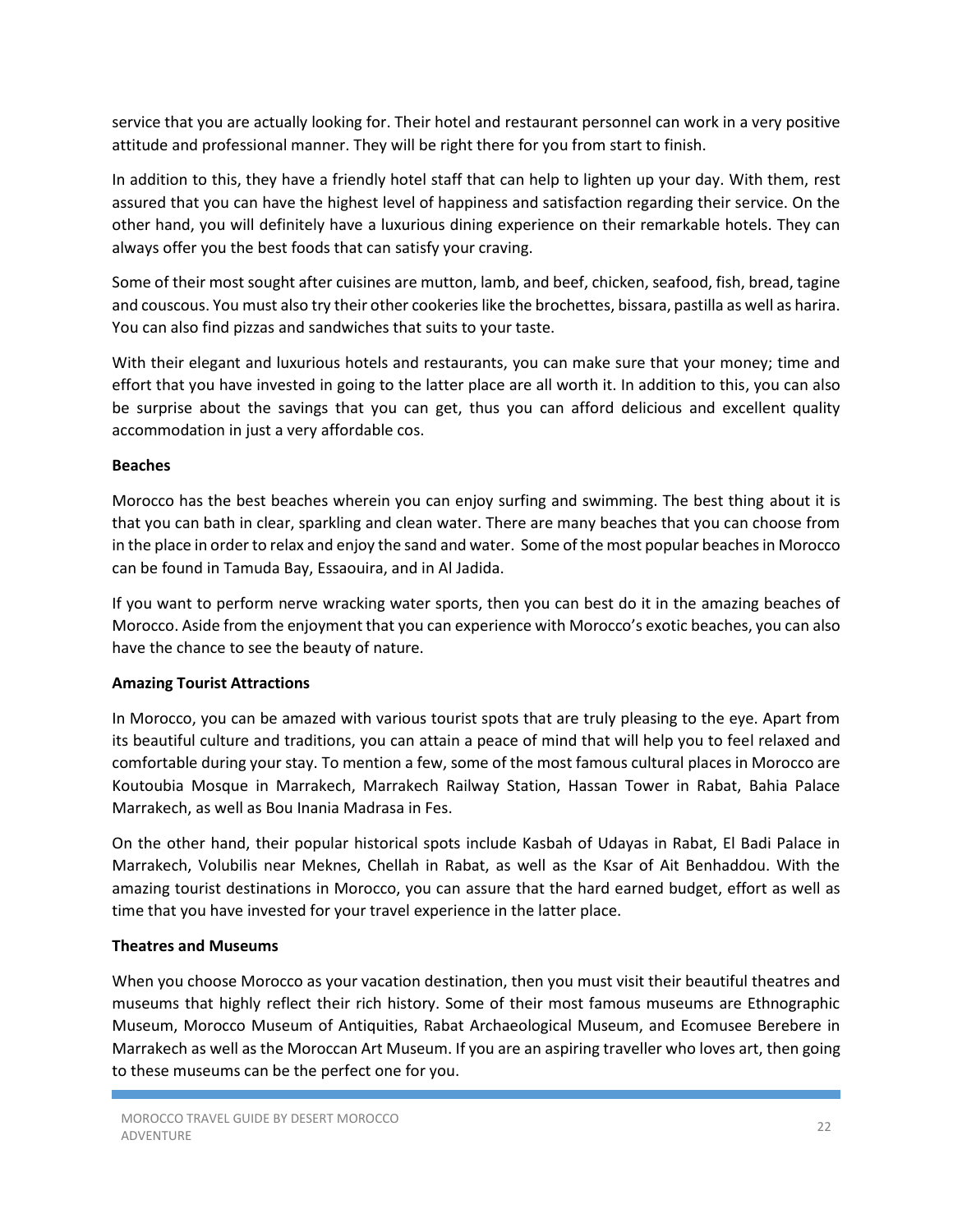On the other hand, you can relax while watching nerve wracking live performances on their theatres. They have fabulous actors and actresses that you can surely admire in terms of their acting performances. They are really passionate and very dedicated in doing their work. As a result, you can feel what you are watching and be satisfied about it. Meanwhile, some of their famous theatres include Gran Teatro Cervantes and Alliance Franco-Marocaine.

# **Spectacular Nightlife**

When you spend nightlife in Morocco, you can have three categories that will make your travel more exciting and satisfying. These are the local up market, tourist tack and the local sleaze.

The local sleaze comprises all local bars that are not meant for women. On the other hand, tourist tack includes belly dancing. Lastly, the local upmarket include nightclubs and bars which are commonly associated with five star Morocco hotels. If you are a party goer, then you can party in Morocco to have a satisfying and luxurious nightlife.

# **Shopping**

There are several shopping avenues in Morocco where you can find various items that you can buy that can serve as your remembrance during your visit on the latter place. The good thing about it is that these valuable items can be availed in just a very wallet friendly and affordable cost. With this, you can be thankful about the great savings that you can receive in your shopping experience.

To give you some hint, you can visit two of their most sought after shopping destinations namely Morocco cities of Fez and Marrakech. In these shopping venues, you can have a wide array of options of charms and knickknacks that you can bring home with you. Some of these items are woven carpets, kilims as well as carved wood items.

To sum it up, if ever you are planning to have a vacation or trip with the people you love, then going to the paradise like place of Morocco can be the best option for you. Thus, you can really enjoy luxurious travel experience without spending more of your hard earned budget. Even more important, Morocco can also be the perfect place for you to unwind and release the stress and tension that you feel brought about your very busy schedule nowadays.

You can even spend quality time with your family, special someone and with your friends in just a very affordable amount. So, if you are a budget conscious person who has great standards, then Morocco is the perfect destination for you. The above mentioned features of the place are the reasons why you need to visit Morocco. What are you waiting for? Visit the place now!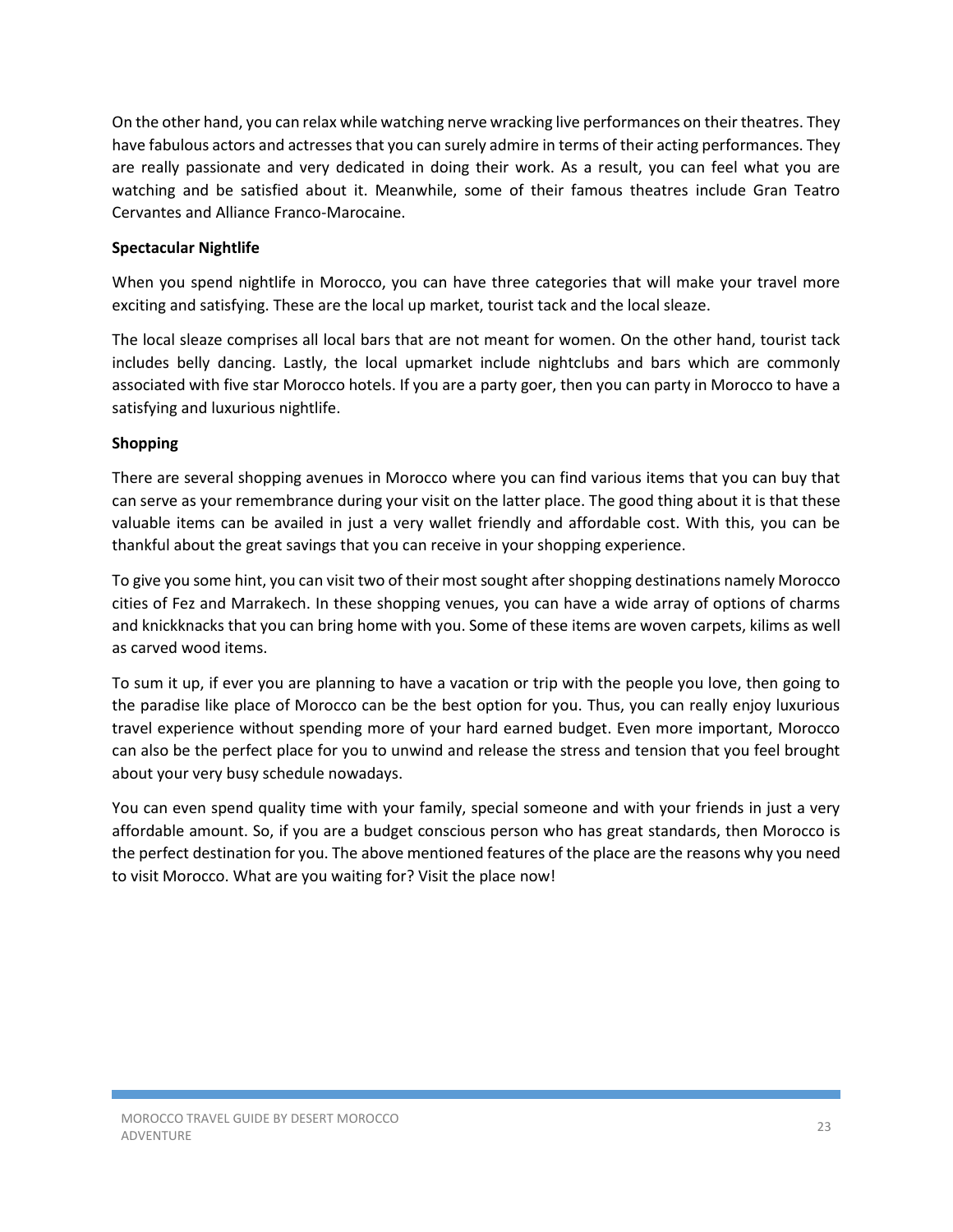#### **CHAPTER 6: 1O Best Summer Destinations in Morocco for Travelers**

Any traveler would be delighted to visit Morocco not only because of its famous cities but also with the summer destinations. From the beaches to the mountains, you have a wide variety of choices to enjoy, have fun and relax with family and friends during your summer vacation.

Morocco has many summer destinations to offer and most tourist and travelers who want to see the beauty of the place and experience the Arabic Culture would be amazed. Do you want to have a relaxing and fun summer vacation of tour? Here are the best summer destinations in Morocco that you would love to see.

# **Sidi Ifni**

Located at the Southwest of Morocco, this place is famous for tourists due to the famous surfing event being held here. The small fishing town with a population of 20, 000 gives both tourist and any traveler the amazing and thrilling life of surfing. Aside from the activities, the Spanish heritage of the town remains in some parts of it that results to an exciting discovery. You could shop in at the fish markets in the area and get an affordable price.

#### **Meknes**

Take a trip off the beach and visit the imperial city of Meknes. Considered as one of the imperial cities found in Morocco, a traveler who wants to discover the Spanish-Moorish style of the City could have a tour here. The high walls and the huge gates offer a magnificent view of the culture and tradition that the city is famous for several years.

Be amazed by the historical sites and large monuments found in the city and make your travel memorable and worthwhile.

#### **Rabat**

Considered as Morocco's top tourist destination, Rabat was named as one of the top travel destinations by CNN in the year 2013. Travelers would love to see the outdoor cafés and boulevard here and eat the food and drinks famous in this city. The old town, medina and the great walls would give a fantastic experience all throughout your travel time.

The amazing site of Kasbah des Oudaias would not disappoint due to the captivating view it has looking from the ocean.

#### **Asilah**

Located at the North Coast of Morocco, Asillah is a famous seaside resort that still has the historical attractions dating from the 19<sup>th</sup> and 20<sup>th</sup> centuries. The growing selection of budget hotels and restaurants add to the fascination of both travelers and tourists. There is more to expect as you have complete enjoyment from the sites of Asilah.

The Paradise Beach located in the south portion of Asilah offers a lot of fun and excitement to the vacationers who visit the beach. Hence, the vacation and travel adventure would be complete with a taste of discovery and excitement.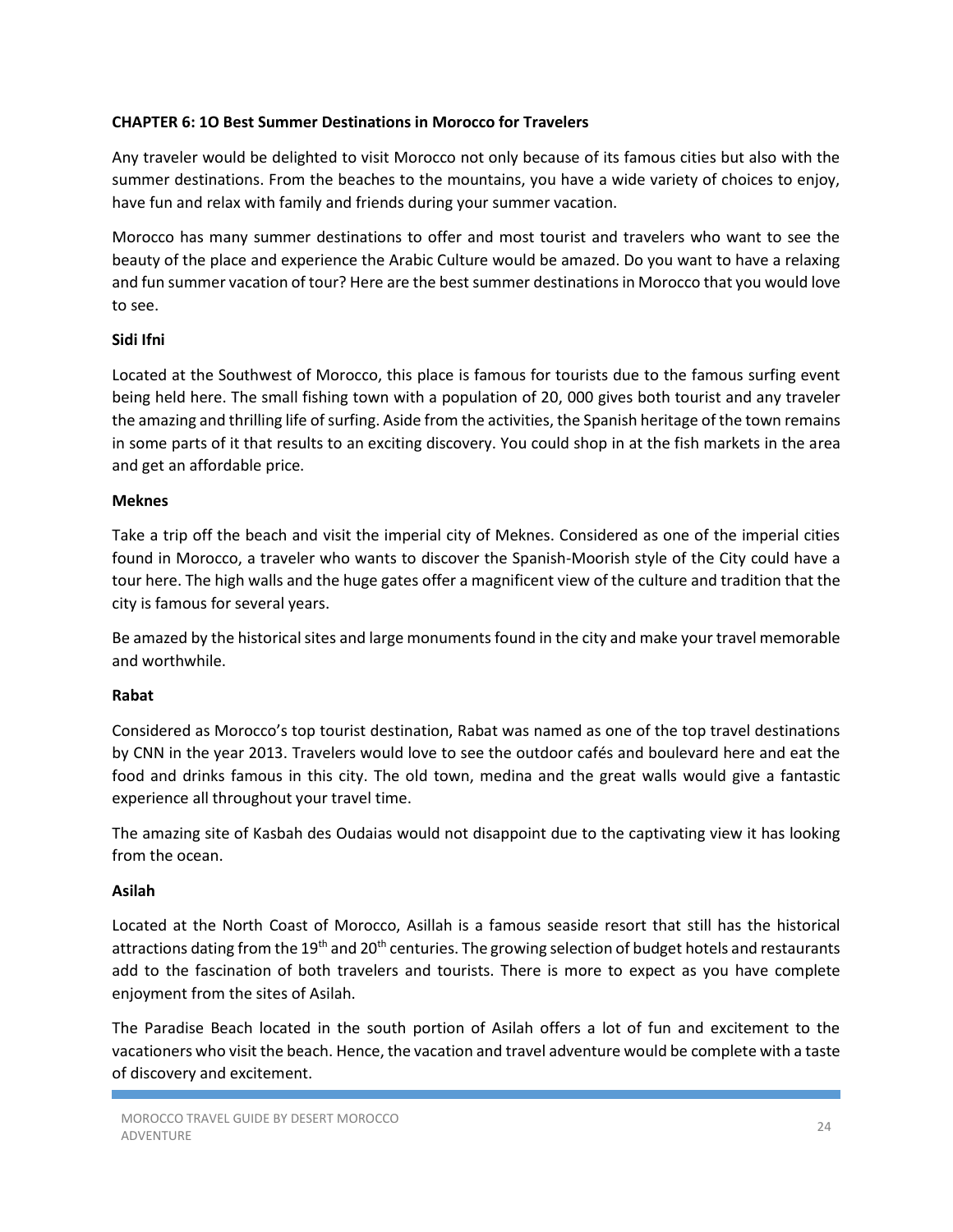#### **Chefchaouen**

If you love to purchase Moroccan handicrafts, you love to go to this city. Often referred to as the "Blue City" due to the blue buildings, this is famous for tourists due to the attractions you would see. You could also find goat cheese in the area together with kief. Aside from the handicrafts, you would also have selected goods of your choice. If you travel to the blue city, you would have a chance to experience more than just the sites but also the foods.

#### **Essaouira**

Formerly called as Mogador, this city is famous for the whitewashed homes and the blue shutters: the perfect background if you want to enjoy beach activities such as windsurfing and kitesurfing. The coastline offers a scenic view of the ocean and the mountains found in the near regions. You would have the best travel adventure to fill your satisfaction.

There are also handicraft products found around the city. One of the most amazing features of these products is the use of old techniques such as thuya wood and cabinet making. There are also souvenirs that can be bought with an affordable price. The fascinating view and the products are not enough, as you would expect more if you were a traveler or tourist. There are more things to see and discover!

#### **High Atlas**

Mountain travelers would love not only the beauty but also the majestic view offered this mountain range. Located at the coast of Morocco towards Alergia, you would find the joy and thrill of mountain climbing. One of the many attractions is the Toubkal National Park where visitors could experience some fun and serous mountain climbing.

You would have a great time in doing outdoor activities with your friends and family. You could enjoy the experience sports that would fit your interests such as winter skiing. People who want to experience more fun and adventure could visit Tudra that is located on the east part of North Atlas.

This would give you a sweeping view of the mountains and canyons around the area. The several kilometer adventure that ranges from 600 meters or equivalent to 2, 000 feet is a sure hit for tourists. There is also the mud rock city found within the area. Famous for the attractive sites and the activities made around the area, any traveler would love to stay in here a while longer.

#### **Fes**

Formerly known as the capital of Morocco, Fes or Fez is now considered as the third largest city of the country. There are many centuries old medina travelers night want to see. You could effectively see and experience the culture of the place due to the transportation system it has. Pulled by donkeys and handcart, a tourist or a group of travelers would have a chance to enjoy the way of life of the people.

Home of 150,000 people, this place is considered the largest car free location in the world. The style of living, the old homes and the mosaic tiles of the floors of houses delivers the cultural tradition of the country together with the lifestyle of the people. You would be delighted as you see and experience the life of the people here.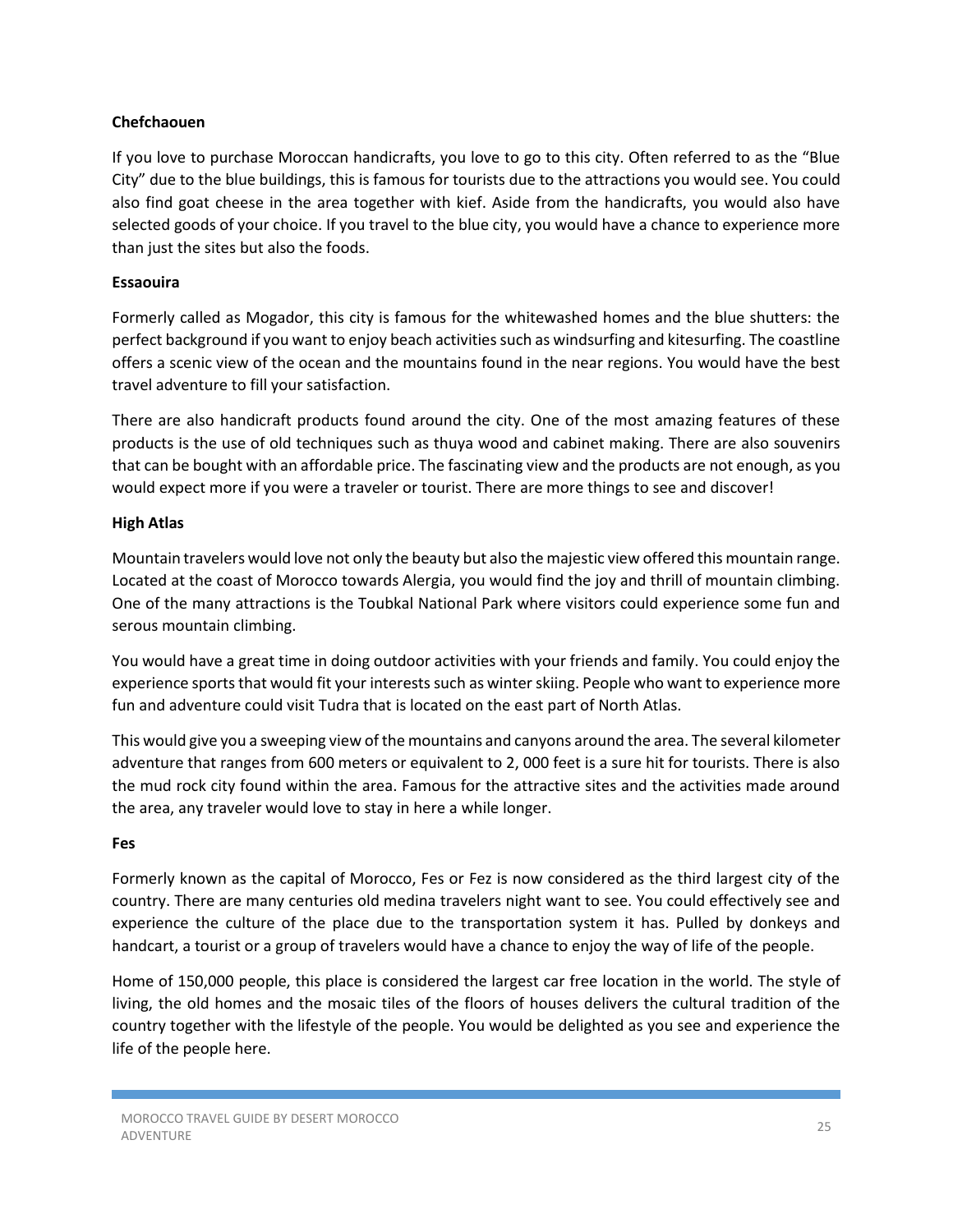The maze on the streets and the alleys would provide an awe for any visitor as the streets and alleys create a great wonder for them. Hence, there are more discoveries to rake note of.

# **Marrakech**

Dazzled with architecture and courtyards, you would have a great time with this summer destination. Formerly recognized as one of the imperial cities of Morocco, this is also called the "Red City" due to the sandstone buildings it has. The attractive sites are not only famous to local tourists but to celebrities as well such the Rolling Stones and the Beatles who had once visited the Red City.

You could do fan activities here such watch a snake charmer, sit on a red carpet and watch the view of the sunset or eat the tasty delicacies of the place such as a sheep's head and other delightful foods. Relax yourself from the long and hot travel and enjoy the comfort of a massage in a public bath. There is always a reason to enjoy both the view and the attractions.

For those who love the aroma and taste of tea, there is a great teahouse available in the area where a traveler drinks tea. There are also wonderful varieties of plants to see in the botanical garden found in the area. You could also do strolling activities along the towns and beaches found here. This would give you great memories to enjoy with your friends and family.

# **Merzouga**

Located in southeastern Morocco, this small town would give any traveler the charm to enjoy his or her summer adventure. The beautiful place and the things to do offer a great time to anyone who want to enjoy the summer vacation or bonding they plan to do.

One of the best activities you can do is the camel ride in the red dunes found in the sand areas. The prefect temperature together with the excellent camel ride would give you a chance to discover the other interesting features of the town together with the culture and tradition of the people. Your fun and exciting adventure would never stop as each day, you are offered of many things to do.

An exciting dinner is prepared as the locals have their tents outside the dunes. Travelers could expect a great time together with the memorable experience the town would offer. Here fun and excitement for any traveler is enjoyed in the satisfying way.

For any traveler, Morocco is the best place to travel and make a travel adventure. The great weather with the lovely and fascinating attractions would be a sure delight for most of the people who want to have an excellent and memorable travel time. Morocco is one of the best travel destination for you.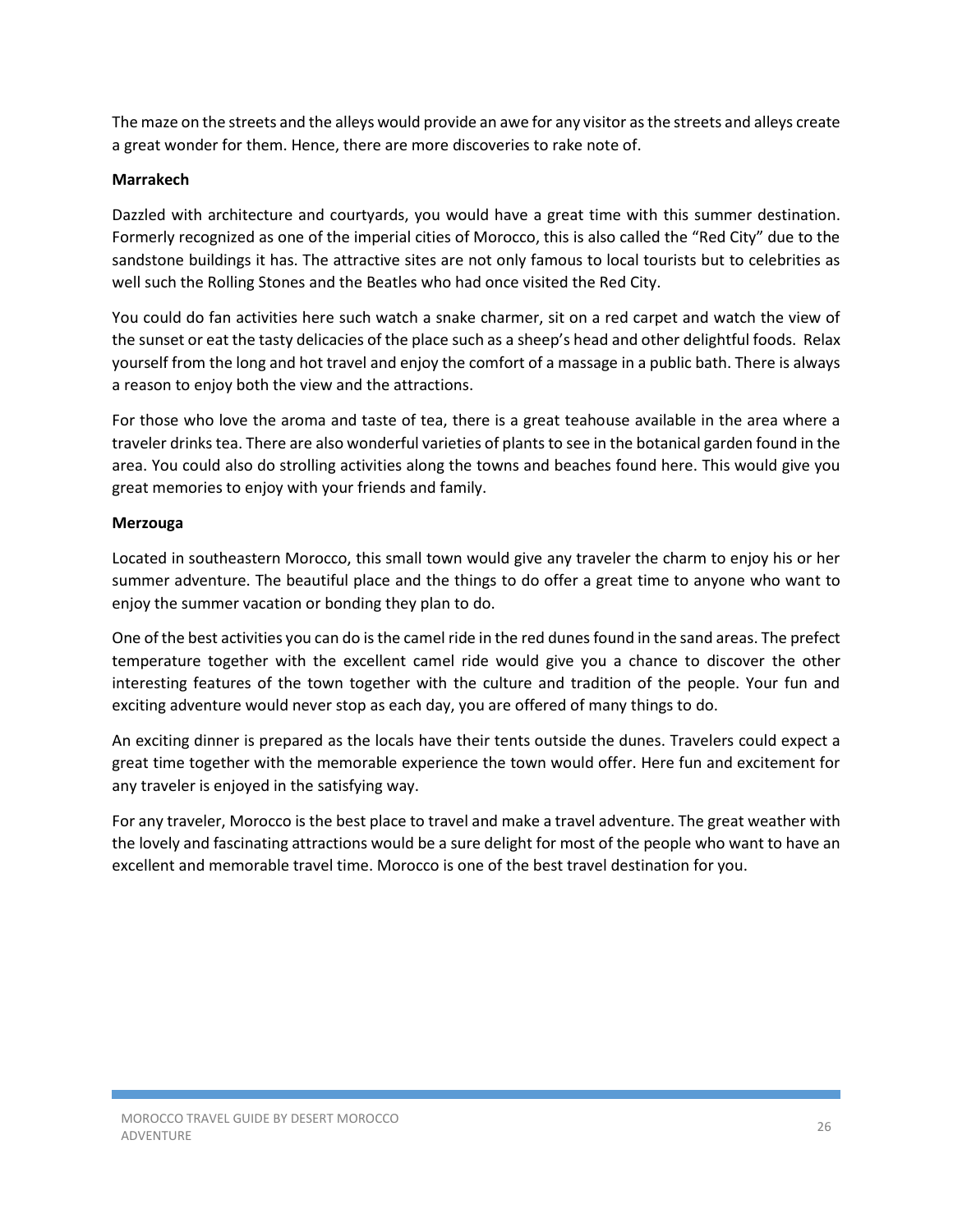#### **CHAPTER 7: Best Romantic Locations for Dating in Morocco**

#### **1. Marrakeck/Marrakesh**

Known as a major city in the Morocco Kingdom, it also considered as the fourth city after the Fez, Tangier and Casablanca. The located about 580 km southwest of the Tangier region and in the Southwest of Rabat, this city referred to as one of the most important city belonging to the former main city of Morocco…

Similar to many Moroccan cities, this city is made up of modern neighborhoods and vendors selling different varieties of products. Today, Marrakesh is considered a busy city and the presence of tourists in the area makes it livelier. The rising development of hotel and real estate gave the city a wide progression this 21<sup>st</sup> century.

#### **History**

During the Neolithic times, Berber farmers made residence in the region. Founded in 1062 by Abu Bakr Ibn Umar, the city has numerous mosques and Koramic schools that became the center of religion and learning in the area. The establishment of the trading center made possible for the city to achieve a wide growth in terms of industry and commerce.

The unique style of architecture was the influence of the Andalusian heritage. The mosques that are found in the place became the living proof of the unique architecture of the area. In later time, the city became a capital of the Almoravid Estate that stretches to the Senegal shores to the main region of Spain and to the Atlantic coasts.

#### **Population**

Based on the 2014 census, the city has a large population of more than 928 thousand. This is a huge number compared to the 843 thousand in the 2004. When it comes to the households, the city has more than 217 thousand in its towns and villages.

#### **Economy**

The construction of the high ways and the airports mark a huge tourism scale in the city. Each year, it is expected to have 2 million tourists from the vacation and tourist spots around the area. Due to the booming economy, French celebrities have invested property around the area that further heightens the growth on the economy of the city.

Investments and real estate made a greater leap in the 2011 with the emergence of the local housing industry. The improvements made are related to the hotels and leisure centers around the area.

# **Culture**

The city is rich in Moroccan and Berber Culture. Notable landmarks could `be found in the city such as the Marrakech Museum that holds the famous Dar Menebhi Palace. This is located in the old city and was built around the 19<sup>th</sup> century.

One of the most fascinating about the culture of the city is the festivals. The festivals are classified as both national and Islamic. Each year, a great number of tourist came to join the festival or attend it. A few of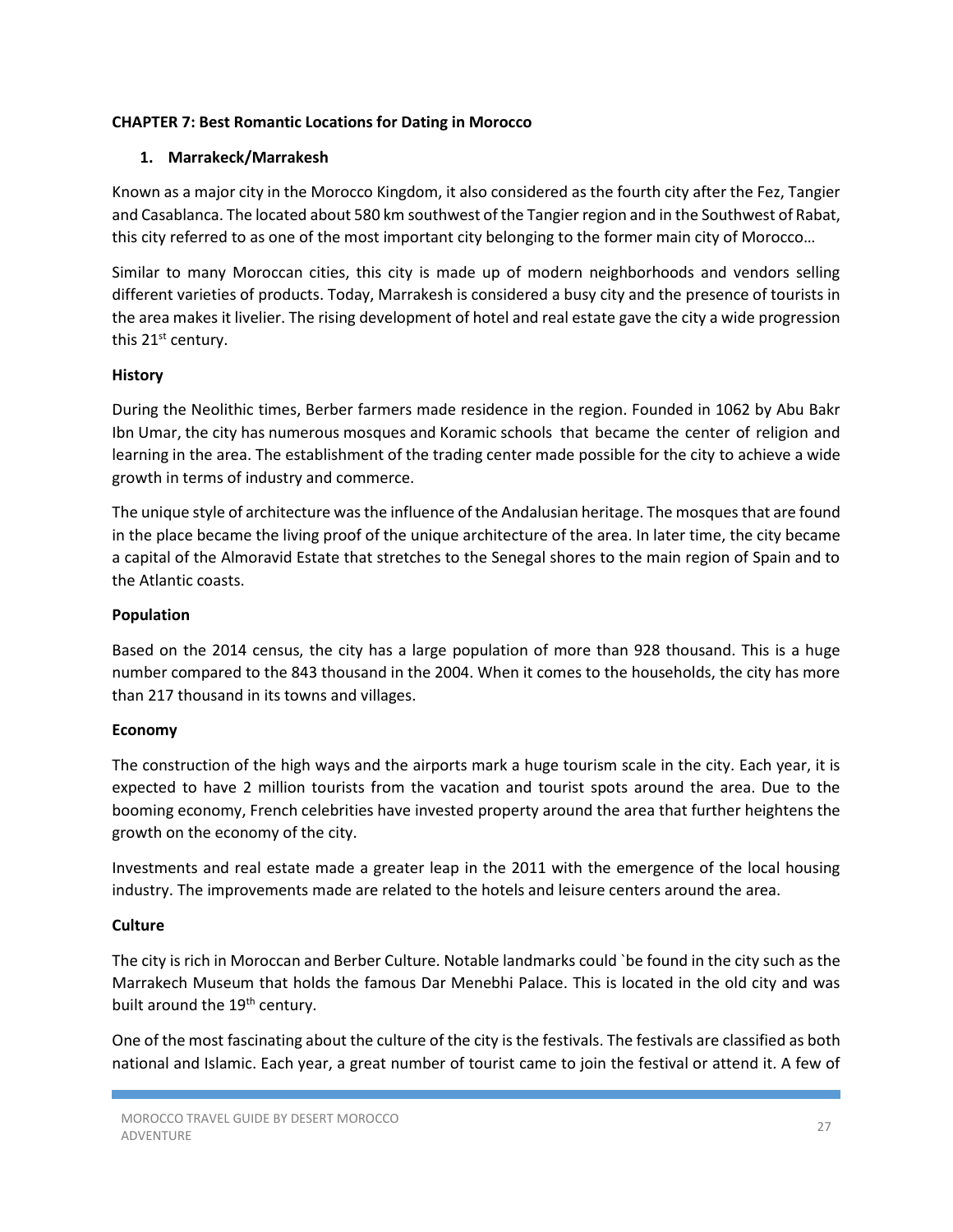the festivals being held in the city are the International Film Festival of Marrakech that is the North African version of the Cannes Film Festival.

If you happen to travel at this city, you would be grateful and satisfied with the places, the tradition and culture that the place has to offer. A traveler would be delighted to stay or have a vacation here.

# **2. High Atlas Mountains**

Also known as the Grand Atlas Mountains, the High Atlas Mountains could be found at the Central part of Morocco in Northern Africa. The mountains could also be seen at the western part of the Atlantic Ocean. It travels to the east direction where you can see the border of Morocco and Algeria.

If you would like to travel to the ranges, you would have the chance to see Jbel Toubkal that is considered the highest mountain located and the range. This is part of the Toubkal National Park. The range of mountains serves as a weather barrier in the Morocco region that could be seen in the western and east part.

 The falling of snows in the mountain ranges launched the idea of having winter sports in the region. The ski stations are found at the North Western High Atlas Mountains.

#### **History**

The Berbers were the first inhabitants of the High Atlas Mountains. They have made a living in cultivating the land and doing pastoral work. During that time, the locals have developed a technique in terms of using precipitations.

This resulted in a major growth in terms of farming wherein the easy cultivation of the fertile land left a significant mark in many years to come. The cultivated valleys where known as Agdal or the Garden of Berber. The western agriculturists were amazed with the technique used that made a big contribution to the High Atlas Mountains but also to the other areas of Morocco.

This resulted to the exploration of the French Scientists who want to discover the great agricultural system that developed in the mountain range. Today, the system of agriculture at High Atlas Mountain has improved due to the construction of waterways and canals.

#### **Places to Visit**

The mountain has a wide range of places that a travel might want to travel One of these is the fortified village known as Alt Benhaddou. The village has made appearances in films so it is often referred to as the Moroccan Hollywood.

If you would travel further down the mountain range, you could see the Amesfrane Rock Wall. This site is famous due to the horizontal ridges that could be observed due to the occasion of heavy erosion in the area. Despite of this, it made a cathedral like impression to the travelers. In due time, a great number of the travelers has named it the Cathedral due to its close resemblance to the gothic cathedral.

#### **Languages**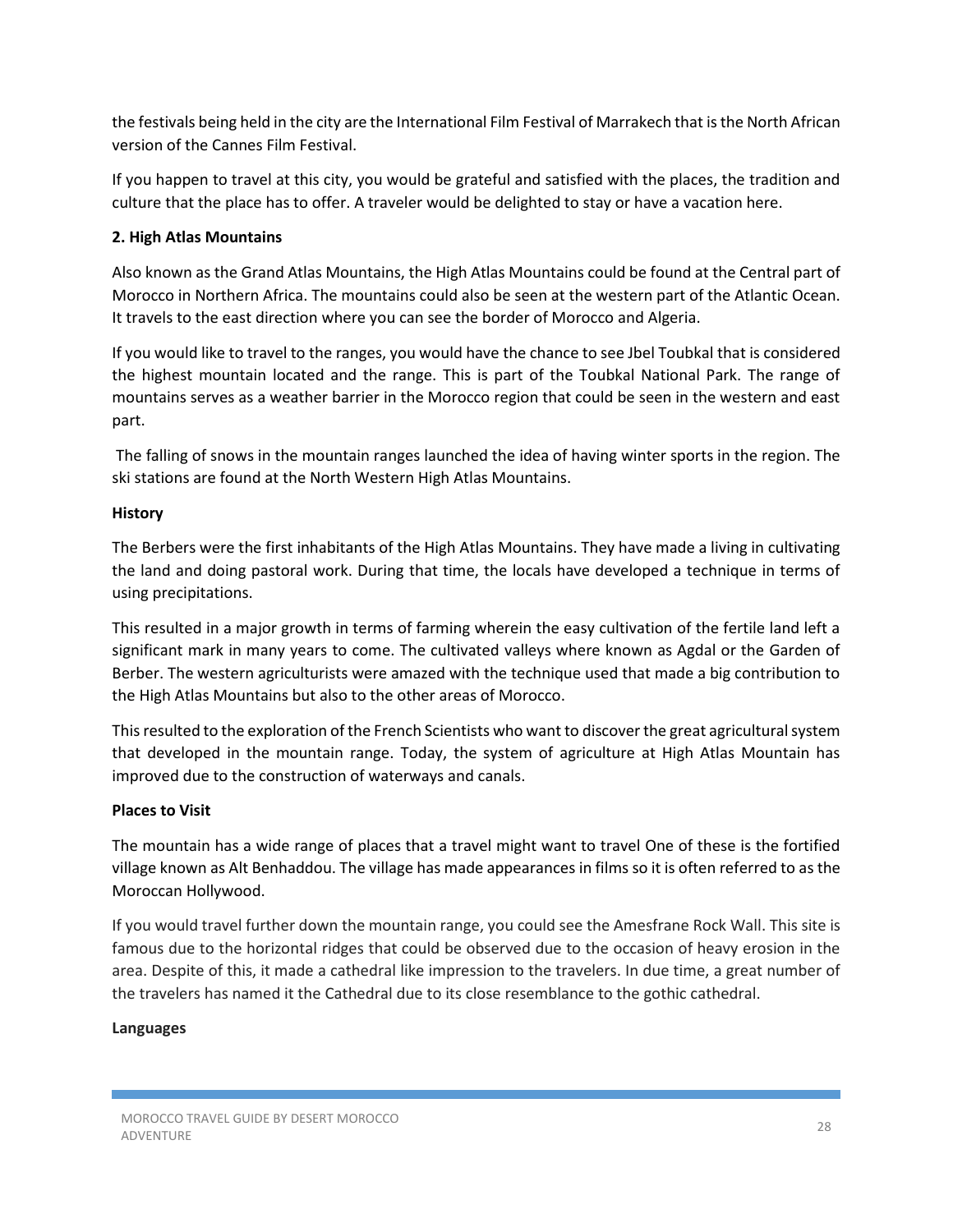The language of the High Atlas Mountains is Arabic and Berber. Over 14 million people living in the mountain ranges speak the languages. However, at some point the spoken language are used in an interchangeable manner so you could expect a certain combination of these languages

The High Atlas Mountains has rich history and culture that would fascinate any traveler. Hence, with this profound richness you could expect a lot more to see when you climb up the mountain ranges. The culture, sites and languages would give you the attractions you would not forget. This would make your travel time more worth it.

# **3. The Rif and the Mediterranean Coast**

On the northern part of Morocco there lies a mountainous region with mostly fertile plains called the Rif or Rif. The name of this region was derived from the term Arrif, an Arabic word that means "the country side". The Rif Mountains is characterized by a few small towns and other major cities that make up the entire place. One thing that you should take note about the Rif Mountains is that it's not an extension of the Atlas Mountains.

# **History**

During the prehistoric times, it is believed that the Rif has been inhabited by the early civilizations in Morocco known as the Berbers. Earlier in  $11<sup>th</sup>$  century BC, it was the Phoenicians who started the establishment of trading posts with the help of the local Berbers. Upon establishing a great partnership, the two groups of people began the punic language somewhere at the Atlantic and Mediterranean Coasts. Together, they founded some of the cities in Morocco including Melila (Rusadir), Tangier and a lot more. Each of these cities has its own name back then and later the names were changed in the passing of time.

The Rif officially became a part of Mauretania, a province in Morroco succeeding the Third Punic War. The war gave way for Tangier to become the capital of the province under the leadership of Emperor Claudius. The Romans ruled until the end of the 5<sup>th</sup> century.

Then in 710, both the Berbers and the Rif decided to be converted to Islam under the rule of Salih l ibn Mansur of the Kingdom of Nekor. Upon conversion, the Berber Muslims began putting up more cities. I was in the 15<sup>th</sup> century when the Rif had experienced several battles in one place to another. With those wars, the Riffian Berbers had won the higher number of victories over the Spaniards.

# **Geography**

Compared to other regions in Morocco, the Rif receives higher amount of rainfall in a year. Meanwhile, the eastern part of the Rif precipitation appears to be lesser in comparison to the western part. The central portions also receives lesser while it is covered by the forests of Atlas etc. The Rif Mountains has an estimated of 5 to 8 various subpopulations of Macaca Sylavanus.

Because of the massive deforestation in the mountain, the locals started converting some part of the forest into cannabis plantations especially in the past few century. As of now, the mountain undergoes a process of a great change.

# **The Riffian People and Their Language**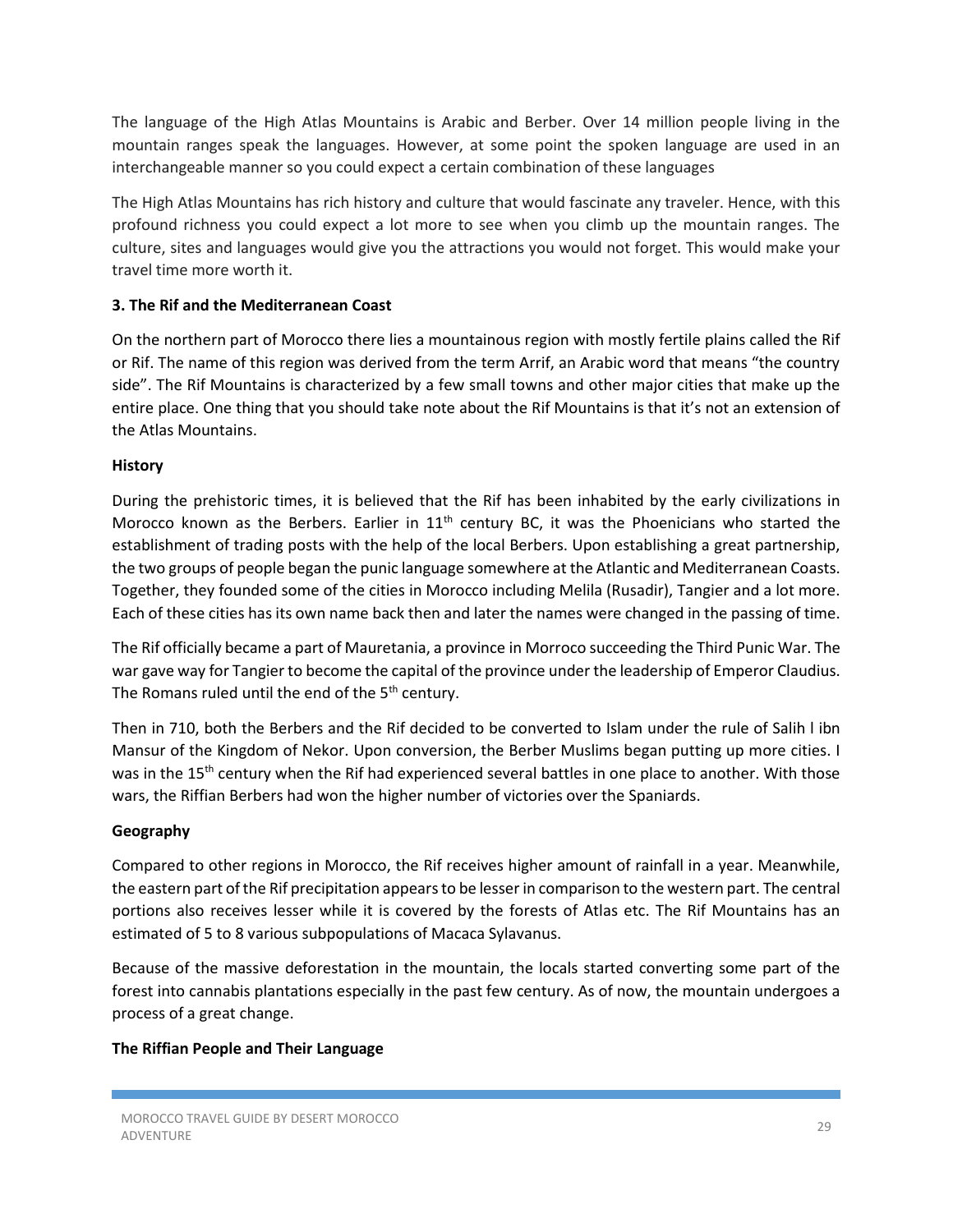Riffian locals are actually a part of the Berber ethnic group who are the first inhabitants of Morocco especially on the Northen part. There are over 5 million Riffian in the whole area of the region. Their mother tongue is called Tmaziyt by the Riffian themselves. For the non-Riffians the language is called Tarifft. Yet, a high number of Riffians also speak Spanish, French and their own Moroccan Arabic being their second or their language.

# **4. Circque du Jebel Tazzeka**

The Jbel Tazekka is a well-known tourist attraction in Morocco that is great for couples and for anyone who wants to visit the place for fun and thrill. It's considered the highest mountain in Morocco that lies in the northeast summit of Middle Atlas.

If you get the chance to reach the peak of the mountain, you'll be surprised to see a panoramic view of the southern mountains with densely wooded region all over. This famous Morroccan park is located approximately 120km going to the east part of the region if your reference point is the city of Taza.

# **History**

 Many might be thinking about the history of Jbel Tazekka National Park. Actually, it has been created as protection for natural resources from the top of the Tazekka down to the grove of the cedars. The mountain of Jbel Tazekka is considered a major part of the park dominating a greater portion of the surrounding area.

The construction of the park started in 1950 during the French colonial times. Setting up the Tazekka Park with the Jbel Tazekka mountain with it took up an estimated of 680 hectares. The greater part of the park is actually meant to protect the greater part of the flora in the park. Years after it was finished to become a tourist attraction in Morocco, the local government decided to enlarge the park for up to 13, 737 hectares for the sake of the fauna and flora and other species in the mountain. The expansion has been necessary to control the entire place.

In 1989, an extension was made covering 120km mainly for the forests of holm oak as well as the other landscapes in the park. The extension made a great impact in the entire park as it has become more attractive for tourists and even to the locals themselves. The enlargement is indeed extensive that one of the well known caves in Morocco has become a part of the park as well. The Dripstone Cave situated in northern Africa has been included as an extension of the park.

# **Climate**

Don't be surprised to experience the atmospheric moisture in the park as it is surrounded by mountains and forests. Since it's orographically lifted in a woody mountain, there are instances that you'll see cap cloud that shows frequently in a year. This is why you have nothing to worry about the weather when you decided to go to the place because the weather there is really good and ideal for travelers like you. Precipitation falls in white and cold form of snow.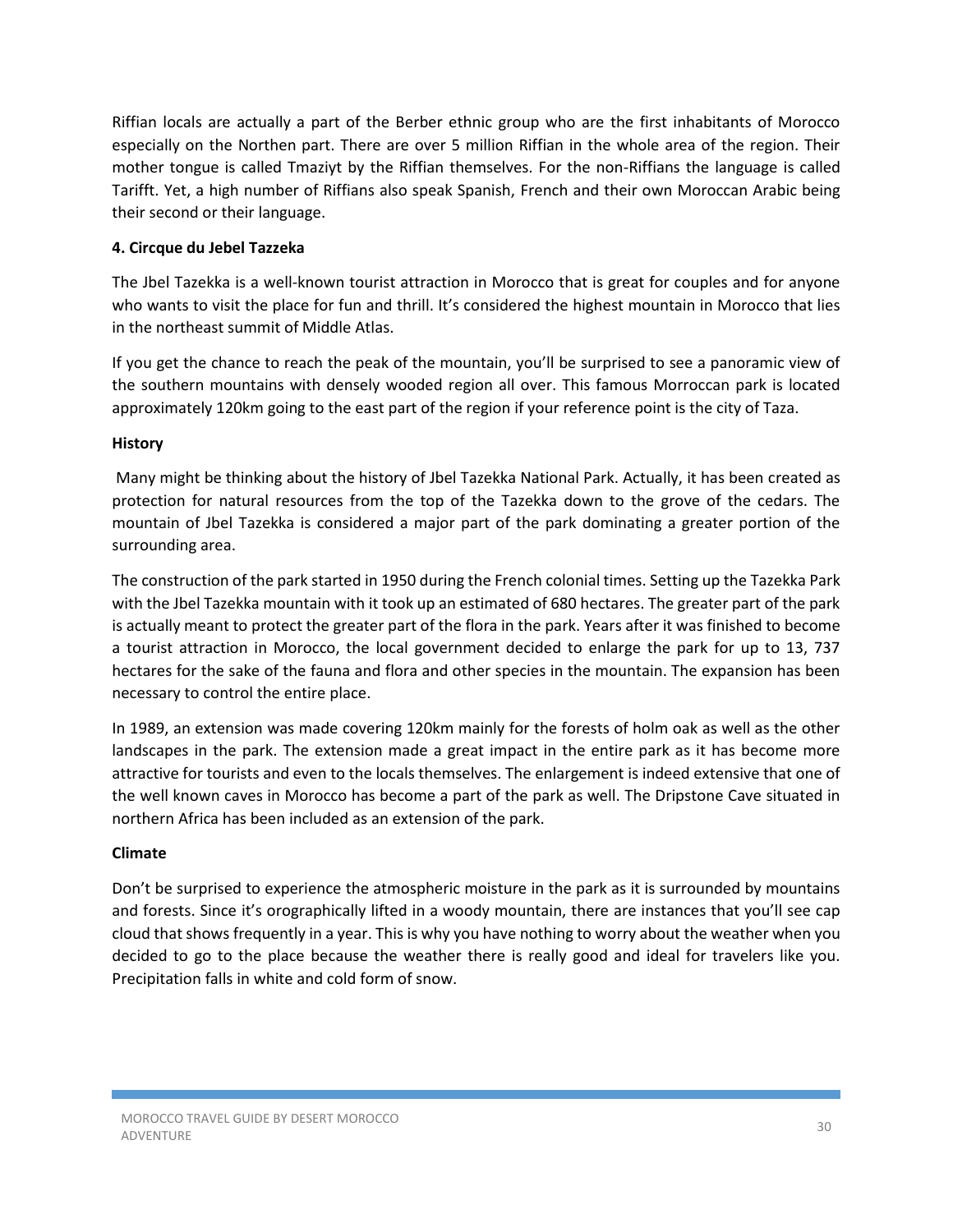#### **CHAPTER 6: Top Hotels to Stay in Morocco**

Your vacation will not be complete without a place to stay in Morocco. Being with your special someone in your travel must be the best feeling that you can experience but you should make sure that you know where to stay in the place for relaxation and private time.

Looking for highly affordable but high standard hotels in Morocco? Here's a list of the top hotels in the country that are surely within your budget.

#### **1. Riad Dar Anika**

Are you looking for a luxurious and engaging boutique in Morocco? The best option for this is Riad Anika. Get soak to a luxurious treat in their spa and you won't have any regrets of paying the price. The ambiance at Riad Dar Anika offers an individual style of sophistication that lovers will surely love. You'll experience a great personal treatment that will keep you coming back to the place. The hotel has a large swimming pool perfect for relaxation. Enjoy the evening and cocktail drinks served for couples. Riad Anika guarantees 100% privacy for guests that you will truly appreciate.

# **2. El Fenn**

One of the most popular hotels in Marrakesh, Morocco is El Fenn. The hotel has 28 individual rooms and suites set in a countryside filled with trees. El Fenn is a perfect place for a temporary retreat of the exotic cities of Africa. Its historic architecture, well-maintained gardens and terraces are perfect for your vacation in the city because it offers you great quality treatment as guest. Just a few walks away, you'll reach the Djemma Fna square. The bustling maze of most of the streets add to the great view of the hotel. Not only the façade is amazing but the entire place is completely incredible.

#### **3. Riad Du Sud**

Do you want to get the best price out of your stay in a hotel? With Riad Du Sud, you'll surely get the best of your money in the hotel. If you're short of budget, this one's suitable for you. The only thing that you will have to worry is that how you will spend your time in the hotel with your lover. Make yourselves comfortable in the place just like you do when you're at home. Facilities and amenities are complete. You have nothing to ask for. There are private bathrooms as well as showers. Other amenities are also offered for guests. You only have to choose which one is most appropriate to your needs.

#### **4. Rabat Hotel**

Unwind and relax in one of the top hotels in Morocco which is the Rabat Hotel. It offers high quality service to guests especially to couples who want to make their vacation as memorable as possible. Be stunned of the great ambiance in the hotel that will make you want to stay longer. The hotel is excellently designed combining modern and traditional designs. The rooms and suites are good for two people thus, if you're with your special someone in the trip, the hotel gives you lots of reason to stay in it.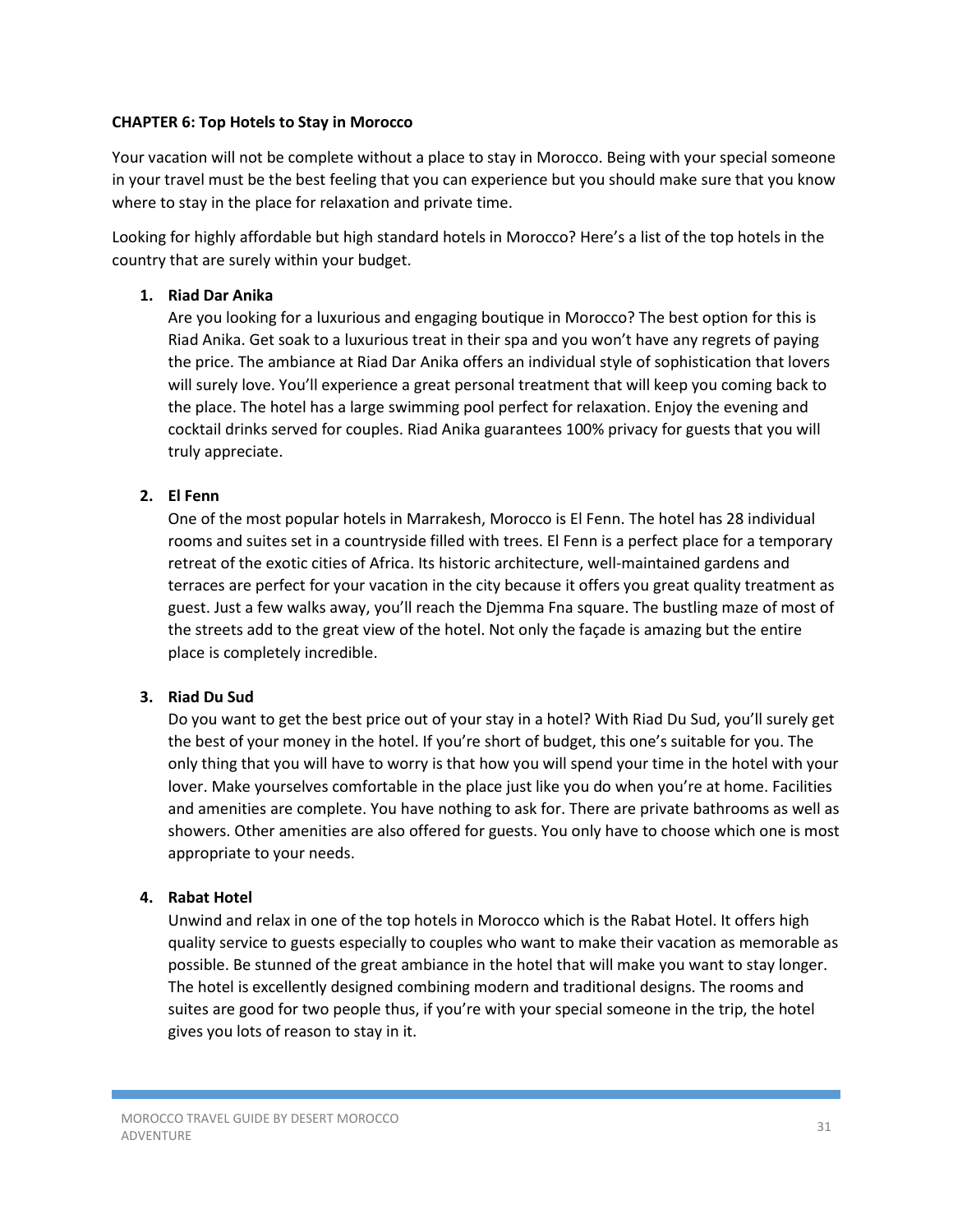#### **CHAPTER 8: Top Moroccan Restaurants**

Morocco is a home of unique, delicious, and flavorful cuisines. With a number of restaurants all throughout the place, you can satisfy your cravings. Every food is made by globally competitive and highly qualified chefs. You will totally love its cuisines. After travelling from your desired destination, going to one of its restaurants is the best thing you can do.

Below are one of the top notch restaurants in Morocco.

# **Le Jardin**

Le Jardin combines a touch of French refinement and elegance to the bustle of Morocco. It is a home of peace, allowing a multitude of diners to try the palatial charm of Marrakech. Situated in an old mansion, it is built in the large central courtyard that features a stunning and magnificent combination of retro 1 and traditional Moroccan design.

When you enter Le Jardin, you will be quite amazed with its 60s interior design. It was started by Anne Favier and Kamal Laftimi. They were also the ones who discovered the house and rebuilt it in a manner that represents their distinctive tastes. Now, it is considered as a place to relax and enjoy. It offers special events like film screenings.

# **Gastro MK**

Situated within the luxury Maison MK, Gastro MK focuses on customer care, artistic creativity, and cutting edge innovation. It provides a fusion of Moroccan and French cuisines. It really evokes the Francophone culture in the past and create excellent infusions or North African and European culinary cultures. Its head chef has created a holistic menu with classical dishes.

Tourists or diners should take advantage of the five-course tasting menu that features chicken pastille, lettuce salad, pumpkin puree, carrot crisp, potato sarladaise, duck leg confit, and apricot sauce. For sure, you will enjoy every bite you take.

# **Dar Moha**

Known for its atmospheric riad, Dar Moha is considered one of the best places in Morocco. When you want to try new Moroccan cuisine, you should make a reservation at Dar Moha. It reinvents classical gastronomy in which Moroccan cooking core flavors are interweaved with modern cooking techniques or styles.

It is run by Mohamed fedal who is able to transform it into a beautiful riad and a comfortable dining space. Most tourists request for pastilla lobster coriander juice, and chakhchoukha (cockerel with preserved lemon and olives). They are astonishing and comforting as well.

# **Le Grand Café de la Poste**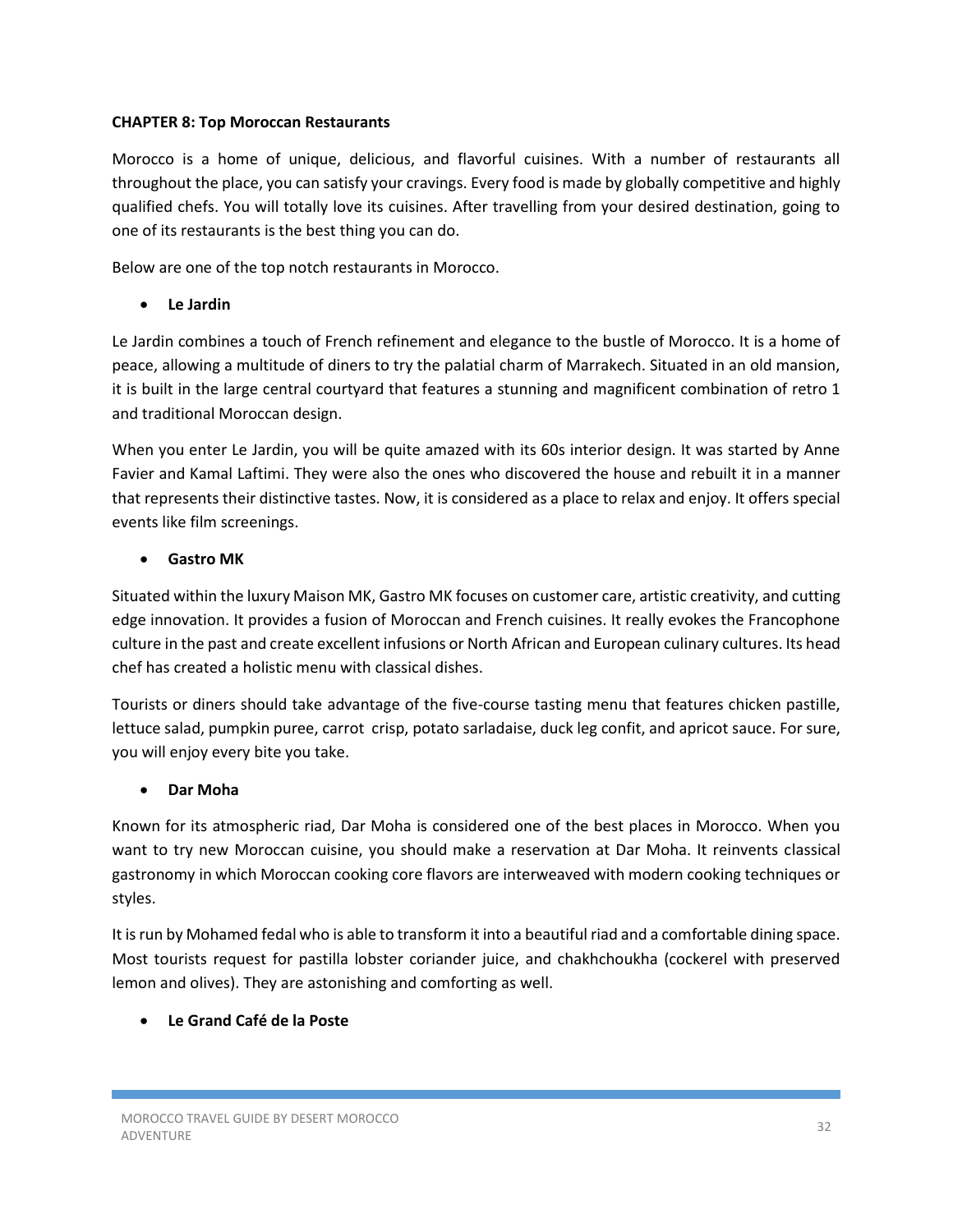Being a 20<sup>th</sup>century innovation of the style in 1920, Le Grand Café de la Poste integrates the sophistication of Moroccan colonial era into most contemporary trends. It has a retro décor that emphasizes Art Deco style. It also has a relaxing and soothing ambiance in which you can see a touch of Francophone.

When it comes to food, it is a bit multi-faceted with Moroccan flavors and French styles. It gets its popularity because of its tender roast beef, grilled sardines, as well as foie de veau persille. It has a large terrace where people often visit. In the late afternoon, it is packed with cocktail drinkers. Its luxurious surroundings welcome a broad range of people, including famous personalities and tourists.

# **Al Fassia Gueliz**

Al Fassia Gueliz and Al Fassia Aguedal (identical sister restaurant) provides stimulating and motivating selections of traditional home cooking in Morocco. They are not only popular in the locals but also to many tourists in different parts of the world. They provide hearty as well as simple dishes that emphasizes on freshness.

Al Fassia Gueliz also features a la carte menu that gives many diners a number of dish options. Being a sumptuous pigeon, pastilla is highly recommended. Aside from that, you should grab mechui which is a roast lamb leg. It is recognized as a centerpiece to a meal, so make sure to order it ahead of time to avoid discomfort.

# **Le Tobsil**

As a banquet hall that attempts to provide luxury as well as extravagance of Pashas in Morocco, Le Tobsil is a convenient and peaceful haven. It is situated in the alleyways of Medina. A wide array of couples really love it because of its romantic escape. It has white table cloths, stone arches, and candle lit that will never ruin your time with your special someone.

Every day, it has a different and unique set meal, using fresh and traditional flavors in Morocco. Its foods are cooked with thorough attention and meticulous care. Also it has 'cous cous' and tagine that is presented with extravagance or indulgence. This is why any tourist keep coming back.

# **Comptoir Darna Marrakech**

A combination of Art Deco villa and luxury ballroom, Comptoir Darna Marrakech can complete your travel experience with a sense of fulfillment. They provide regular performances of dancing and music for your entertainment.

Apart from that, it has an opulent dining area that is complemented with a crafter menu. When looking for the best of Moroccan and French cuisine with a touch of Asian culinary traditions, Comptoir Darna Marrakech comes to your rescue. Seafood tagine, mussels, a steam cooked and roasted lamb shoulder are one of the highlights in its menu.

# **Bo-Zin**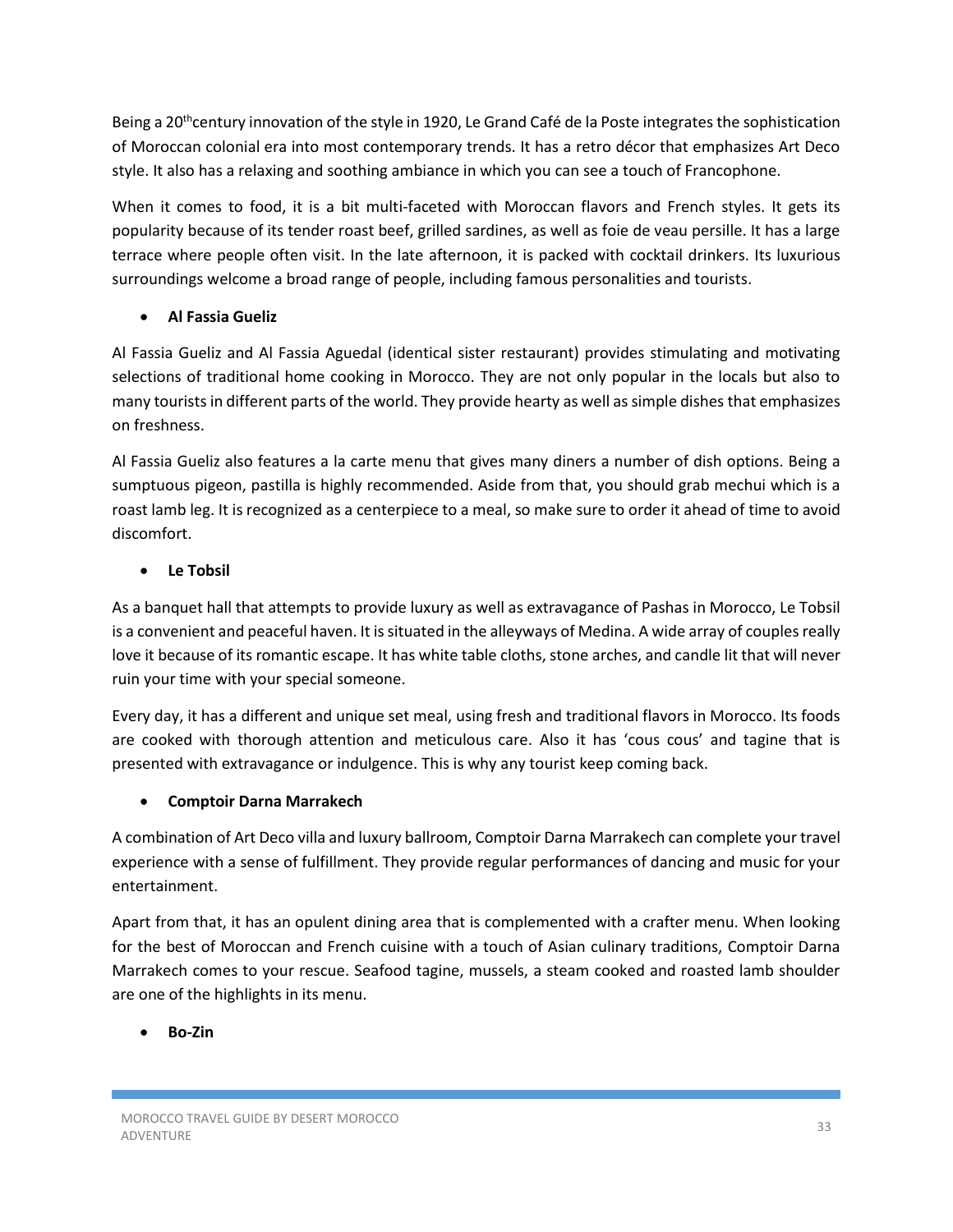Providing a trendy and contemporary Moroccan food, Bo-Zin has services with a touch of the Medina traditions. It creates a very welcoming atmosphere that any tourist love. It is bar, pergola and garden space that diners always choose.

Aside from offering good food, it offers regular performances from good singers, DJs, and bands. When you have been exploring Morocco all day long, go to Bo-Zin. It is one of the best restaurants you cannot afford to miss.

# **Dar Yacout**

Recognized as a Medina Institutions, it is one of the most popular and the best restaurants in Morocco. With its theatrical design and wonderful cooking, it entices every diner and tourist. Like other Moroccan restaurants, it is unique and stunning. It has a reinvention of Moroccan design motifs that represents a palace in the Arabian Nights.

Not only that, its interiors have extravagant grandeur that is complemented with rustic and hearty cuisine. It features Moroccan cuisine that is perfectly cooked.

There you go the list of the best restaurants in Morocco. When you are tired of exploring different attractions in the place, go to one of the Moroccan restaurants. Their services are highly tailored to cater your needs that can guarantee a hassle-free travel.

# **Le Relais de Paris**

When looking for a haven of French culinary delights in Casablanca, Morocco, Le Relais de Paris is one of the best restaurants you should grab. Located in La Corniche beach region, Le Relais de Paris gives different guests an opportunity to taste delicious as well as flavorful French food. Aside from good food, they can enjoy a panoramic and stunning view of the sea.

Le Relais de Paris combines enticing flavors, comfortable atmosphere, and refined style to provide one of the most unforgettable services in the place. It has a mix of the traditional as well as modern elegance in order to catch customers' attention and interest.

When it comes to its menu, it encompasses of fish, spaghetti, and meat. All guests or tourists can even enjoy its famous Skybar following a meal that can make them feel happier and more fulfilled. When your next destination is Casablanca, Morocco, it has Le Relais de Paris that can boost your appetite.

# **La Sqala**

This charming restaurant offers an escape from the noise in the city. Having a classic interior and stunning garden with a variety of flowers, it can be considered as a place of tranquility. It provides typical Moroccan specialties such as tagines and couscous. This is why all guests can give these traditional dishes a try with sweet mint tea in the country.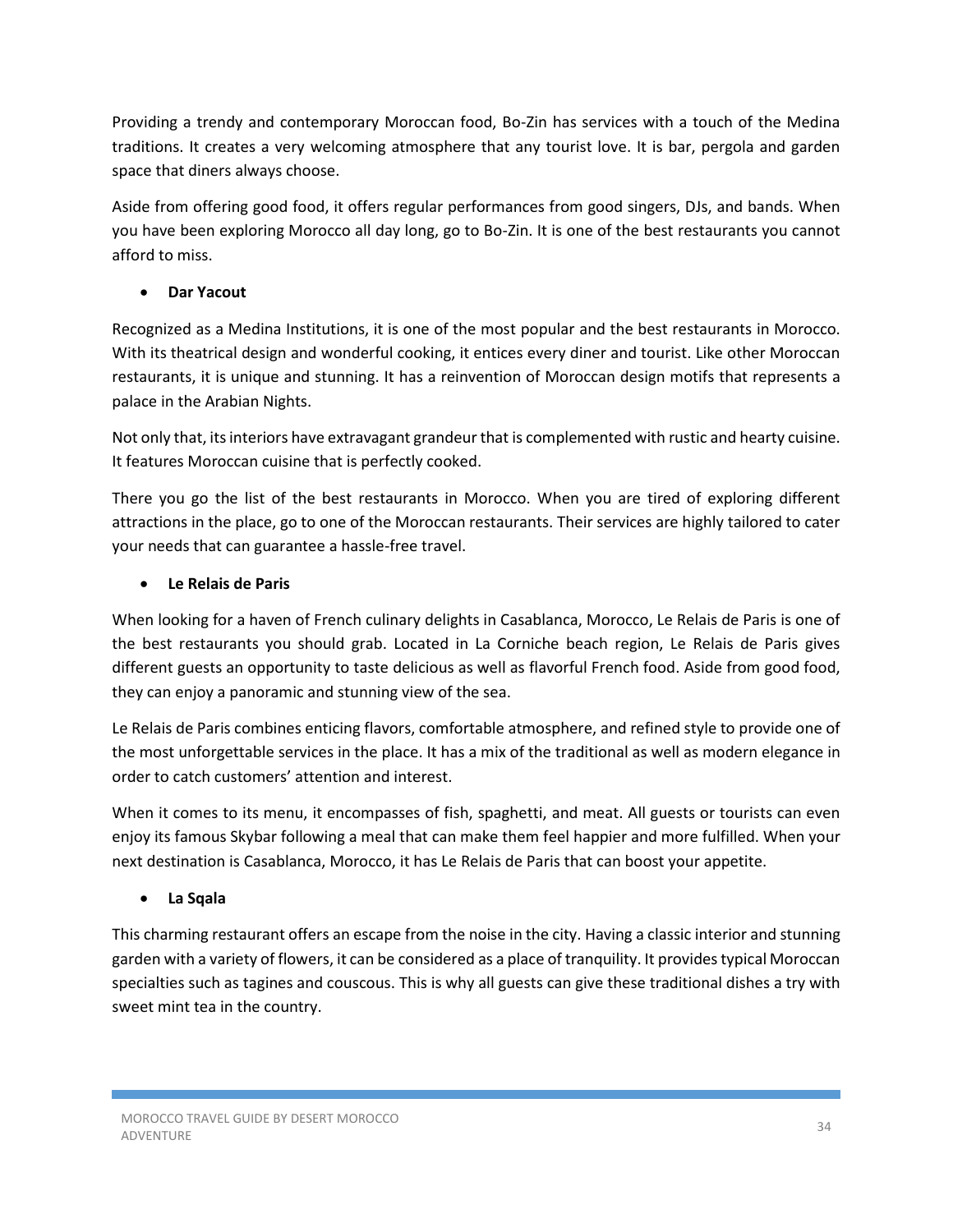When it comes to its Andalusian inspired garden, you should not miss the live entertainment to complete your travel experience. You should invite one of your friends, relatives, and colleagues to have fun from the start to finish.

# **Rick's Café**

Because of the film Casablanca in 1942, Rick's Café has transformed. Located in an old country-yard style mansion, it proudly features a piano bar with a range of replicas you can see in curved arches, brass lighting, and balconies as well.

Having four fireplaces and very romantic dining with a captivating view of the port, it offers an experience with maximum comfort and optimal convenience. When it comes to its menu, it is said to be an international one. Its chefs specialize in dishes with fresh seafood, and organic vegetables in Casablanca, Morocco.

# **Brasserie de la Tour**

Situated in the luxury Sofitel Hotel, Brasserie de la Tour provides dishes that are highly inspired by "bistronomy", combining gastronomy, satisfaction, and conviviality. You can eat authentic French cuisine with lots of creativity.

During your experience at the Brasserie de la Tour, you will enjoy and love a very sophisticated setting. The hotel has a glass roof that creates a bright and airy atmosphere every day. At night, you will be able to witness a magical and appealing one for sure.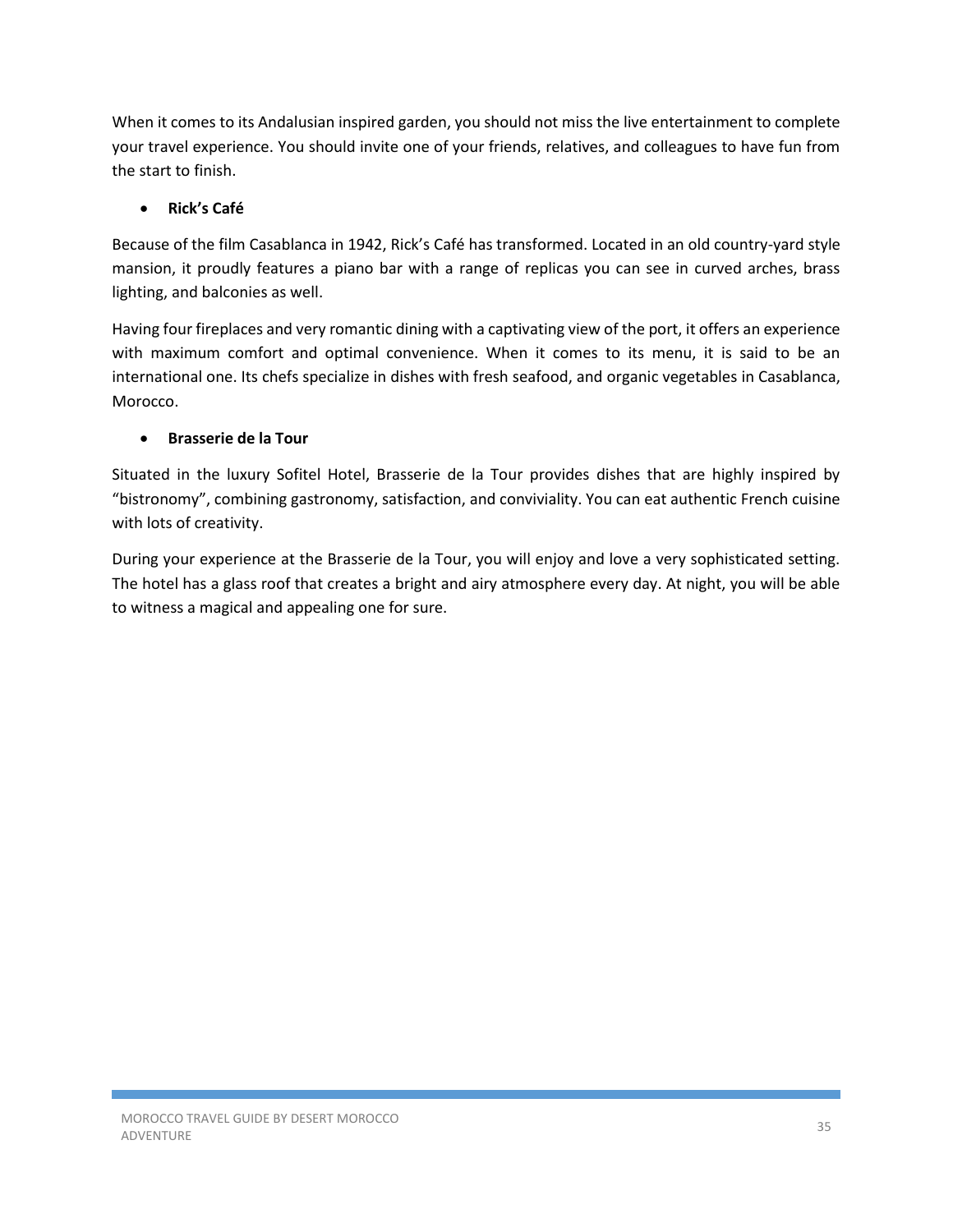# **CHAPTER 9: Different Outdoor Activities in Morocco**

# **Morocco River Rafting and Kayaking**

Looking for a travel destination this 2017? Morocco should be the top on your list. It has several adventures that can make you active all throughout your travel. As a matter of fact, it is a place of kayaking and river rafting. A kayaking trip is one of the several river adventures you can afford. You will witness a picturesque and wonderful topography with a captivating Moroccan sunshine.

# **Horse-Riding**

Horse-riding across the beach through the lapping sea with an aesthetic backdrop from the setting sun, you will be able to have a perfect experience. Starting from Essaouira, you can take advantage of horseriding and enjoy its beautiful surroundings. With the sound of the waves and the warmth of sun, horseriding will be an ideal outdoor activity you can ever have.

Morocco offers different activities that can reach your expectations whether you are a thrill seeker or an adventure lover. With its range of landscapes and continuous innovation, horse-riding is an intimate activity you do not expect in the first place.

# **Camel Riding**

Have you ever experienced riding camels across a desert or dining with several Saharan nomads? If not, Morocco is the best travel destination you can ever have. Its camel ride is just a 20 minute experience. You will literally walk with a pair of nomad shoes and experience their way of living. You will have an adventure you will always remember as well.

A visit to the desert in Sahara is an experience all people should try in their lifetime. It is a travel journey in which you will be able to have many fond memories that will last forever. Once you hear every footstep of a camel, you will encounter a sense of fulfillment. Upon seeing the vast, clear, and bluish sky, you will realize that your 2017 travel destination is one of the best.

Near Merzouga, Erg Chebbi has the highest sand dunes in Morocco. As an ocean of Saharan sand, it gives you a way to have an authentic Arabian adventure. You will also have the opportunity to explore a one of a kind desert landscape. Indeed, you should include camel trekking in your travel adventures in Morocco. Surely, you will have fun.

# **Mountain Biking at Draa Valley**

Before going home, you should go to Draa Valley. There are a lot of bike tours that can give you many options. Though descending on the valley is exhausting, you will be quite amazed with the stunning views. This is why it becomes a special adventure that is an excellent alternative to camel ride. In addition, it boasts red rocks and sands against the green palm trees.

When you are eager to experience mountain biking at Draa Valley, make sure to choose a qualified tour service provider. That way, you will finish the adventure safely. You will also take the right path to reach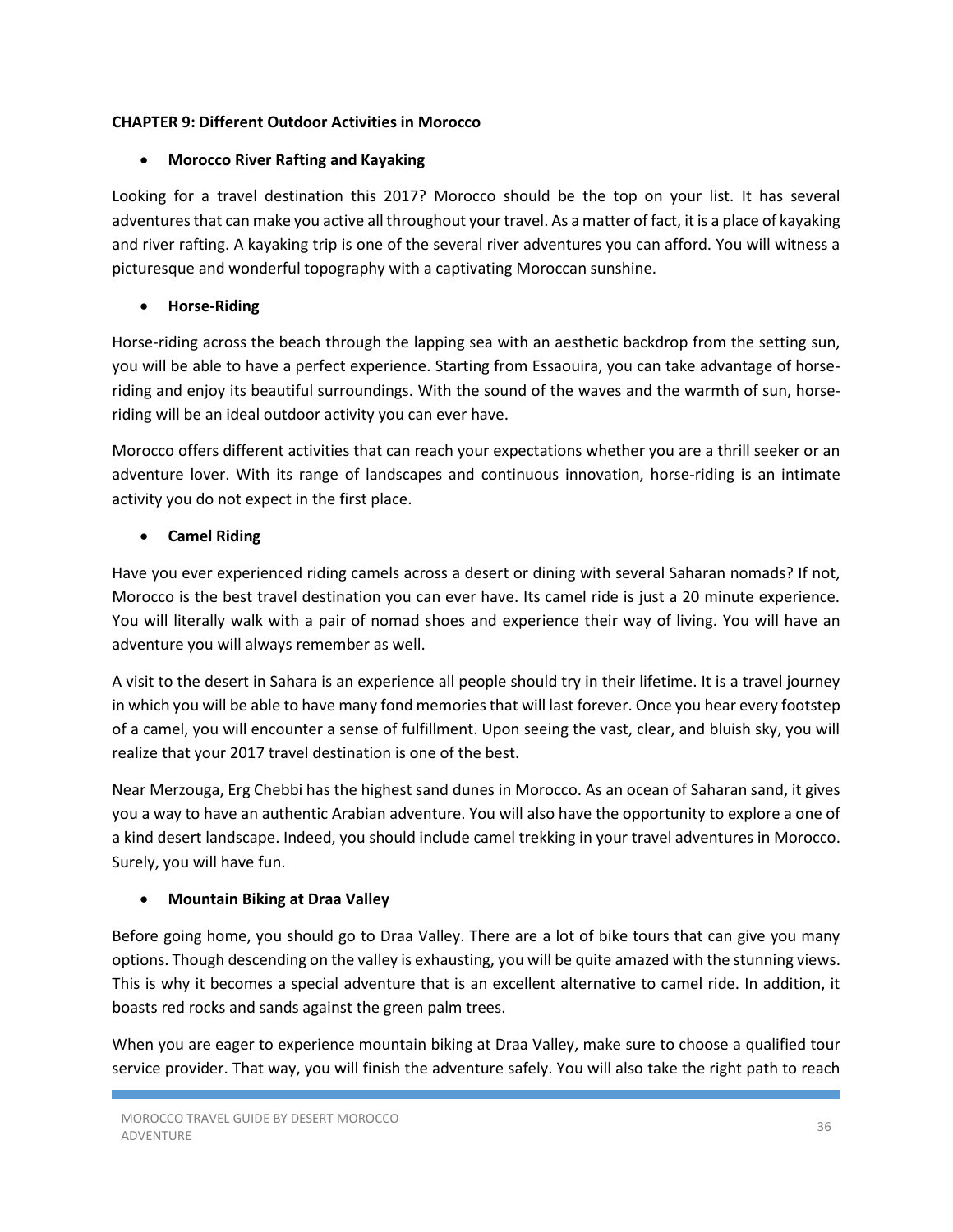your desired destination. Its biking tour may link a few of the most varied or contrasting landscapes of the south eastern part of Morocco.

You and your friends will depart from Marrakesh and cross high plateaus. All of you will cycle through spectacular canyons and lush valleys. Once you set south, you will be able to witness the wildest part of the Djebel Saghro. It also has an array of incredible lunar like views. Once you reach the Draa Valley, you will be caught by its lush oases as well as palm groves.

# **Rock Climbing at Todra Gorge**

Are you obsessed doing different types of climbing? Worry no more as Morocco is a place for natural, thrilling, and outdoor climbing. Having many breathtaking and spectacular mountainous regions, Todra Gorge is one of the right climbing spots for you. It can be a bit challenging if you opt a tougher climbing path. This is best when you invite one of your friends and colleagues. You will realize that you have a worth it travel destination at the end of the day. Go to Morocco this year to have the best travel experience ever!

Todra Gorge is recognized as one of the premier sport climbing destination in Morocco. It is also a home of 400 climbs approximately, including single-pitch top ropes and 10 pitch adventures. On popular sectors, there is an excellent and fixed protection. Aside from that, there is an amazing selection of traditional routes and long mixed sports. When you are in search of more thrilling adventures, Todra Gorge will never disappoint you.

# **When to Go**

Pleasant temperatures, a lack of rain, or reliable sunshine gives Todra Gorge a hassle-free or desirable climate for you as a climber. This is the time when the place becomes an ideal escape during the winter season. It is always best to go to Todra Gorge from September to November. But, it can be extended to February or May.

# **Getting There**

The nearest international airport is in Marrakech. Daily flights are available from or throughout Europe and other countries. There are also bus services that run from Marrakech to Tinghir. It is 15 km away from Todra Gorge. If you prefer taxis, there is nothing to worry about as there are reliable service providers you can trust and count on.

# **Accommodation**

There are tons of riads, guest houses, and hotels between Tinghir and Todra Gorge. In the heart of the climbing, you can take advantage of Hotel Yasmina. By just a few minutes of walking, you can reach the exact location without hassles. At the entrance of the Todra Gorge, Hotel La Vallee and Hotel Mansour are one of the most outstanding options you can ever have. When you want a luxury one, you should grab Kasbah Lamrani in Tinghir. It is highly recommended by many travelers around the world.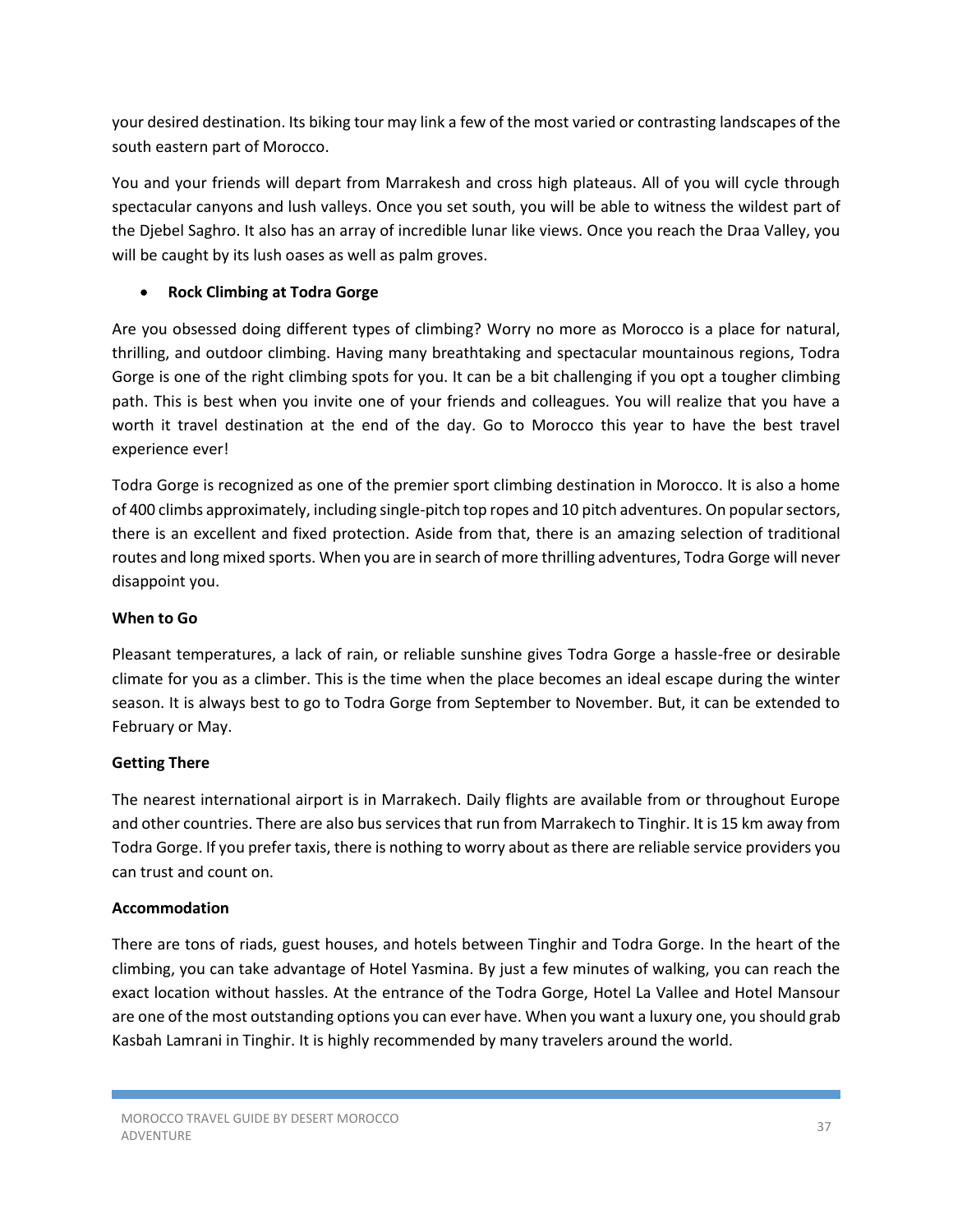#### **CHAPTER 10: 12 TOP-RATED TOURIST ATTRACTIONS IN MOROCCO**

Morocco is one of the most wondrous destinations in the world. It gives every traveler the chance to have a taste of exotic experiences along conjurers and snake charmers with their eyes open. You could be one of the millions who witnessed flea markets piling high with hordes of riches and the boundless glasses of mint tea.

Morocco is also a great choice for adventures. It has a number of stunning sceneries in North Africa with the Sahara desert on its threshold and the steep heights of the Atlas Mountains beyond it. If you are planning for your next trip, Morocco can surely promise you a tranquil and timeless journey.

It has a serene world of coastal villages, colourfully-painted towns clinging to the hillsides, and remote outposts that are guarded by fairy-tale adobe fortresses. You will surely not regret your visit to Morocco because this country is really fascinating. It merges the Arab and the African worlds effortlessly with ageold traditions.

There is no doubt why this place has been famous for writers and artists for decades. Until today, Morocco continues to enchant everyone who visits. Be enchanted by the unique charm of this country on your next trip! It does not matter if you are new to the place. In this chapter, you will discover the top-rated and most visited places that would make you more excited to see it with your own eyes.

#### **The Top Tourist Attractions of Morocco You Should Never Miss**

Morocco is the country that fits all types of travelers. There are plenty to explore, to taste, and to learn in this enchanted destination. Whatever your interests are, you can surely find your heart here. Here are the top tourist spots that you can include to your bucket list:

#### **Marrakesh Medina**

It is the vibrant and bustling buzz in Marrakesh Medina that manifests how many visitors are in Morocco. You can enter this old city from the grandeur plaza of Djemma el-Fna Square where you can see that almost half of the city comes together all day. In the evening, people hang out with traditional musicians, stall vendors, random acrobats, and snake charmers.

Once you are already inside Medina, you will feel like you have entered a world of many mystifying alleyways and shopkeepers hustle. Marrakesh Medina will surely be an experience that is full of the noisy and colorful local life. You should not miss all of these and more when you go sightseeing trails in Morocco.

#### **Hassan II Mosque**

Hassan II Mosque is the landmark building of Casablanca. It is an extravagant symbol of the city and of Morocco itself. This is a modern mosque that was completed in 1993. The decoration of the mosque is an intricate detail that covers every centimeter of the mammoth 2 ha site and took 10,000 artisans to finish. There are vibrant mosaics, beautifully carved marble pieces, and zellige tiles that pay tribute to the oldstyle Islamic architecture but it still feels very contemporary.

#### **Oudaias Kasbah**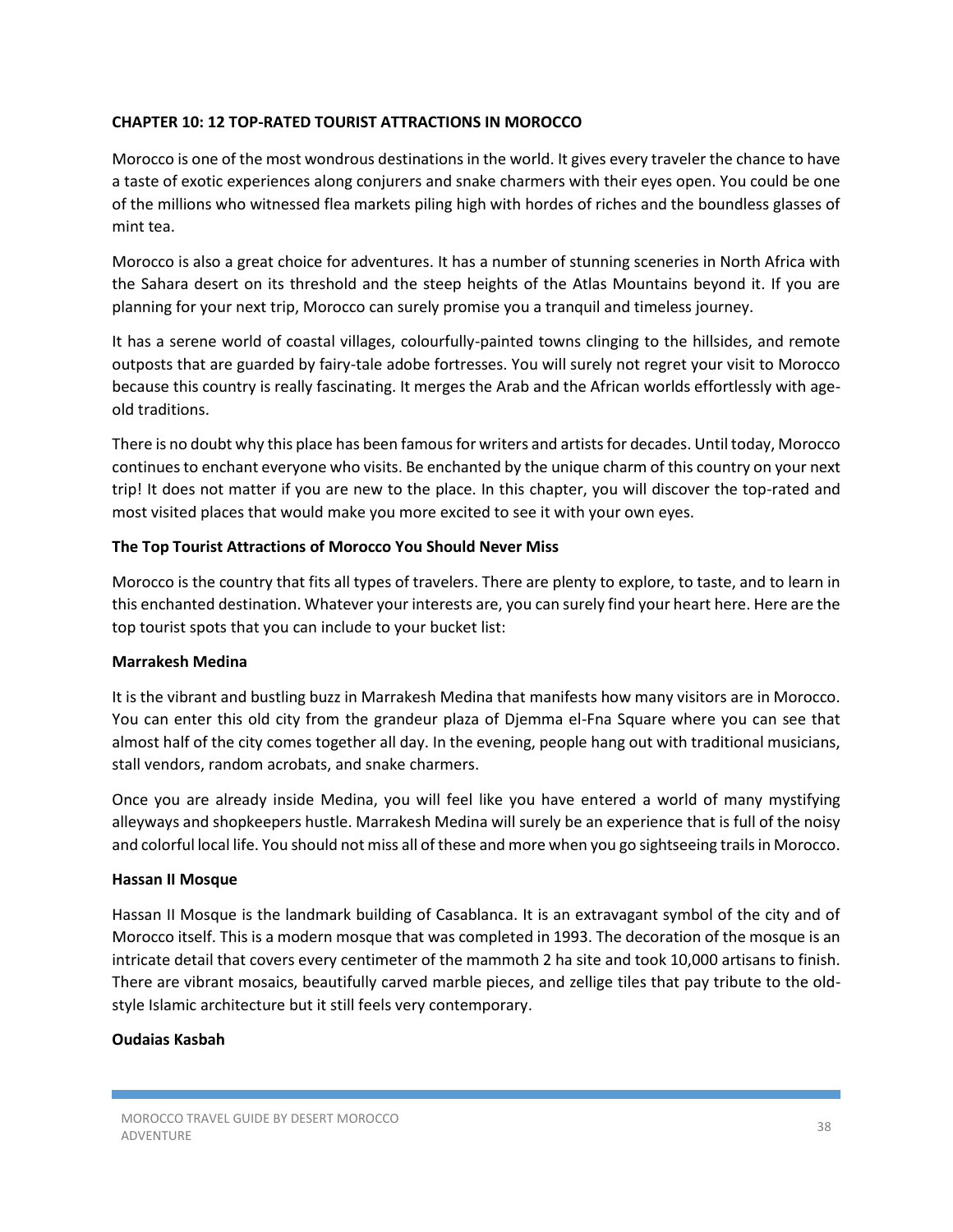The neighborhood of Rabat's Oudaias Kasbah is a perfectly quaint and peaceful district that may be miles away from the city but feels to the heart. There are lanes of neat blue and white house inside the walls of this fort that are rimmed by flowerpots in different colors and a flapping washing. This is considered as the prettiest spot in the capital.

#### **Fes el Bali**

Fes is another huge cultural destination in Morocco along Marrakesh. But it is different from its sister Imperial City to the south because it has not been bounded by tourists. Fes el Bali is an old city, an authentic mix-up of a place where it is impossible for you not to get lost in the view.

There are back alleys with whittled plasterwork and elegant old doors that will really catch your attention and make you want to take a picture of you on each corner. One of the most popular fascinations in Fes el Bali is its stinking tanneries especially for those who can deal with the smell.

#### **Tangier**

Tangier is a Moroccan city that feels most European. It has a slightly debauched and mesmerizing role in the literary history of the 20th century. It is the past that draws a lot of visitors to this place. Tangier is a famous city that is inspired by remarkable works such as the "Naked Lunch" by William Burroughs and the "The Sheltering Sky" by Paul Bowles. This classic destination may really have been burnished since its era with louche bars and bohemian cafes but nevertheless, you can always catch a vestige of its decadent days.

#### **Chefchaouen**

Chefchaouen is a stunning maze of blue-on-blue buildings in the gorgeous Rif Mountains. Chefchaouen has a picturesque glow, making it one of the main attractions of the town although there is not much in it for sightseeing. It is more about wandering around the alleys in Medina and getting enough of all the colorful architecture around. This place is easy-going, peaceful, and perfect for you to recharge yourself from being exhausted roaming around the cities.

#### **Volubilis**

Volubilis is the number one Roman ruin of Morocco. It is the perfect place for traveler who is fond of history. History-lovers like you can have a clutch of notable mosaics that are still unearthed. This destination is full of temple remnants and tumbled columns that stand as reminders that even great empires could crumble. Its hilltop location lets the ruins to tower over the countryside and adds a romantic ambiance of glory. You can easily visit Volubilis via a day trip from Fes or Meknes.

#### **Bab al-Mansour**

Bab al-Mansour is a mammoth gateway that guards the forts to the Imperial City district of Meknes from Medina. This is very popular because of its spectacular decoration. Bal al-Mansour is meant to be a monumental reminder of the might of the Sultan. It is one of the magnificent relics of the glorious era of Meknes as a capital.

#### **Ait Ben Haddou**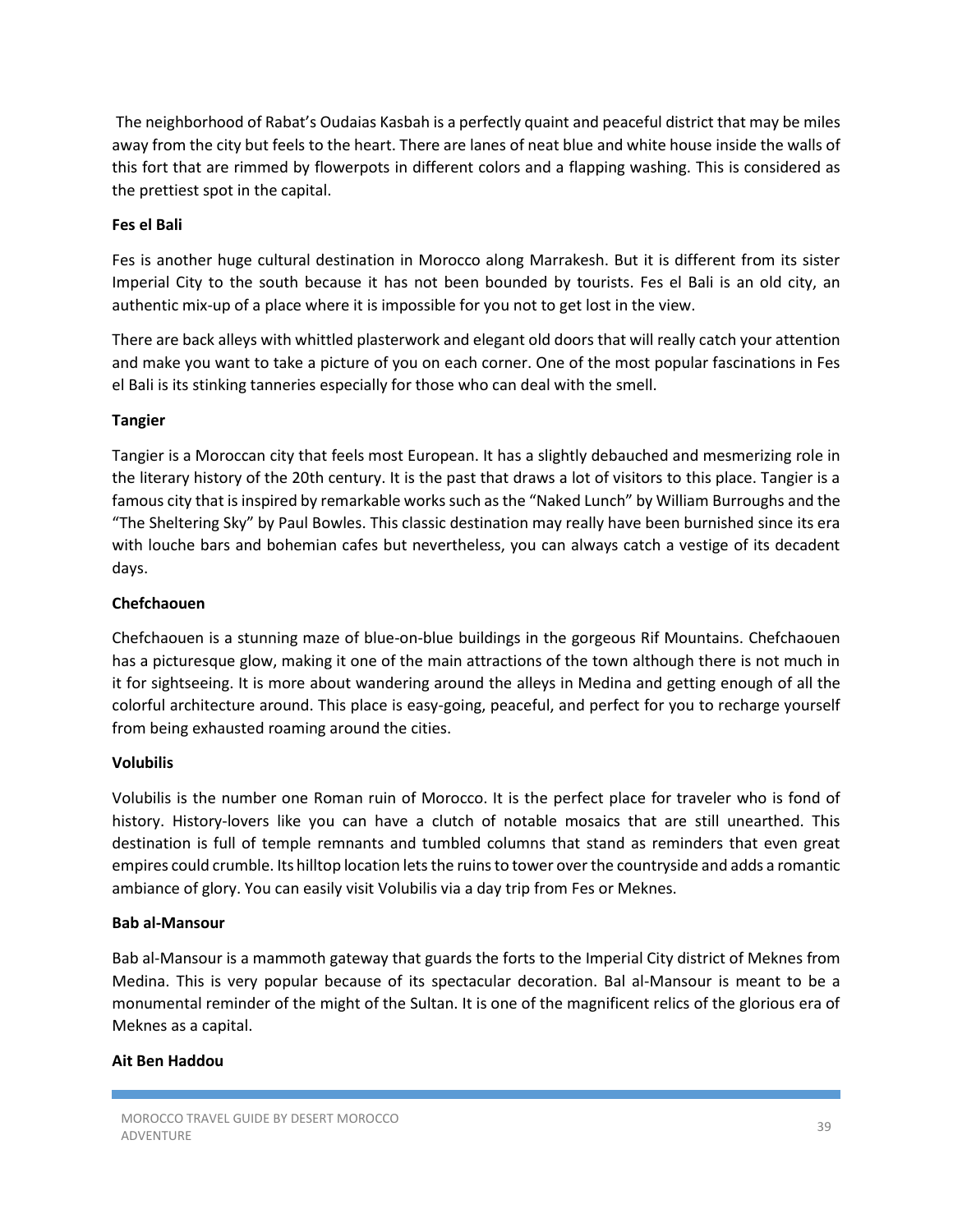Ait Ben Haddou is a golden adobe Kasbah that vividly plunges out of the earth amid a majestic scenery that wows everyone who visits. It is actually a magical place where there are orange turrets that made it a great filming location. If you are planning to take a trip to the inland regions of Morocco, do not miss to witness the surreal beauty of Ait Ben Haddou.

# **Dades Valley**

For trekkers, hikers, and to the general public who are nature-lovers by heart, Dades Valley is a raw landscape in Morocco that you should not miss visiting. A journey to this spot is definitely a promising and unforgettable one with a sneak view of the snow-capped Alps of the High Atlas at a distance.

This is a big sky country amid Fes and Marrakesh that provides an effective antidote to people who have been experiencing weary nerves. There are villages galore, wide stretch of lush fields, and opportunities of bird spotting.

# **Essaouira**

Essaouira is the most enchanting seaside village in Morocco. It is a laid-back and old hippie of the 1970s. Over the years, it has never lost its authenticity. There are always colorful and vibrant fishing boats bobbing afloat the water. Essa is a delightful discovery for new visitors in Morocco, offering a stately old shore-side entrance and twisty lanes of its old town.

# **Erg Chebbi**

In the inland eastern Sahara region of Morocco lies the grand and swelling sand dunes of Erg Chebbi. This is where adventure-seekers and explorers who want to have a close desert action. It is a haven for dunesurfing, camel trekking, and wheel-drive dune-bashing. For those who are less active, you can sit amid the splendid sand dunes and get enough of the fantastic view.

Morrocco is absolutely your haven when it comes to adventures, attractions, cuisine, traditions, and culture. There are no reasons for you not to choose Morocco as your next vacation spot. Experience all of these top-rated attractions and more on your next trip!

# **How To Get Around The Top 4 Tourist Attractions In Morocco**

Now that you already have the idea of the top-rated tourist attractions in Morocco, the next thing for you to learn is how to get around these wondrous attractions once you are already there. As for your journey to the timeless and exotic country of Morocco, it is essential for you to be familiar with the place as much as possible so that you will not get lost.

For first time travelers in Morocco, this is a very helpful guide for you to get around its tourist attractions just fine. In this chapter, you will also have a preview of the brief history of Morocco's best tourist spots. Here is a brief guide on how to get around the top 4 tourist attractions in Morocco:

# **MARRAKESH MEDINA**

Marrakesh was a bit more than a far-flung settlement before the leader of the Almoravid Berber, Youssef bin Tashufin, who is the cousin of the Sultan, and his wife, Zeinab founded the city in 1062 A.D. Under the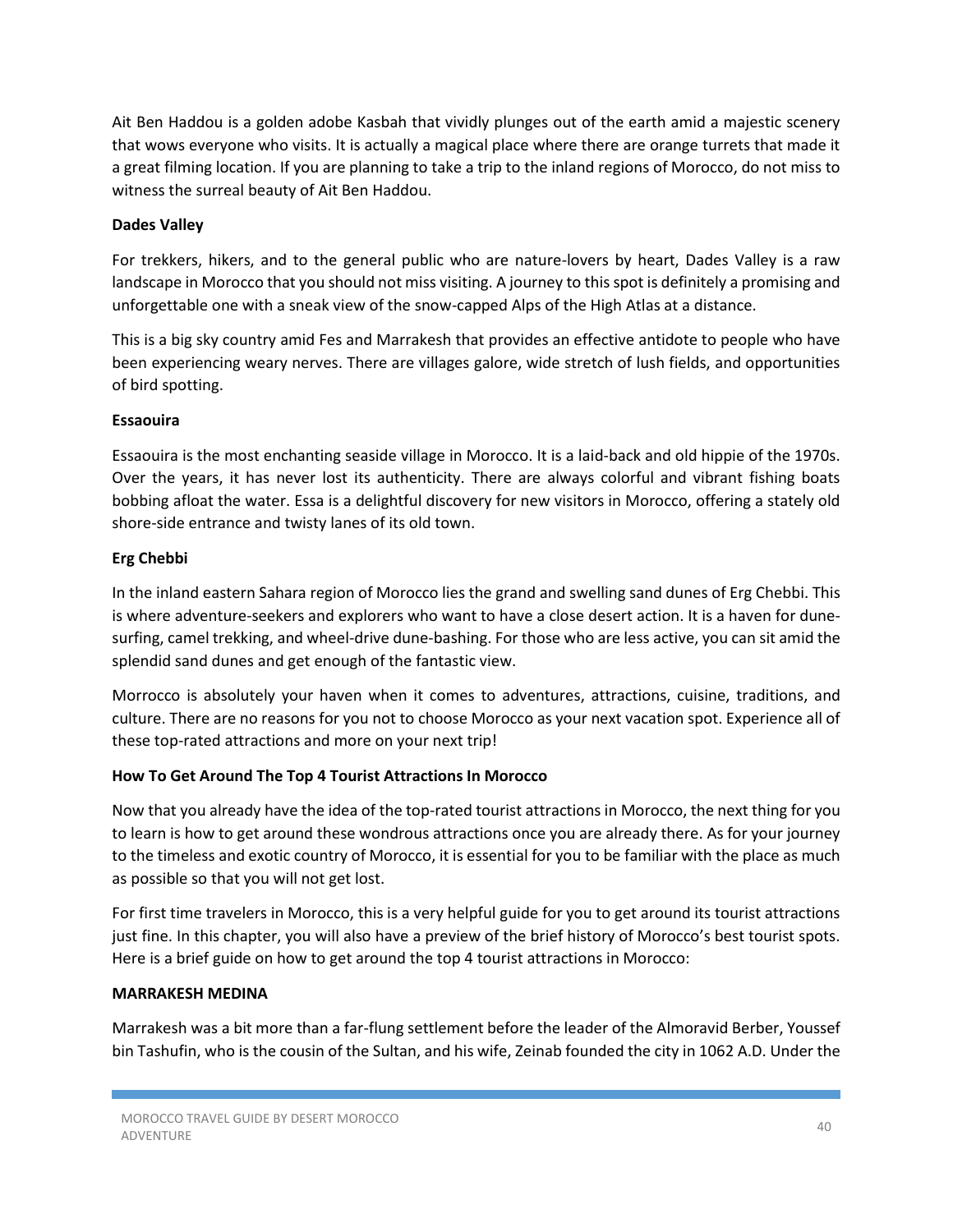leadership of Tashufin, the city grew bigger and eventually became the capital of the Almoravid Empire. It has remained as an economic, cultural, and political center for a long time.

With the independence of Morocco in 1956, the Glaousa family was ousted by the new monarchy. It was that time when Marrakesh Medina became a haven of activities and a sanctuary for artists. Now, after how many decades, it remains as an important attraction in Morocco that offers a rich culture and history to its visitors from across the world.

#### **Best Ways to Get Around Marrakesh Medina**

- **Plane** Marrakesh has a new and modern airport. Unless you are heading to southern parts, Moroccan buses and trains will do but if you are running for the time, there are several internal flights that link the country. Planes are very helpful for you to get to Fes el Bali in an instant.
- **Train** Trains in Morocco are clean, frequent, and reliable. This is another great way for you to travel from one city to another. However, they do not for further south until Safi and do not pass the mountains. They connect popular cities like Marrakesh, Casablanca, Tangier, Fes, Rabat, and Meknes.
- **Bus** There are inter-city buses, city buses, and private bus lines. As taxi is a more expensive travel in Marrakesh, you can look for buses to take a trip to Casablanca or Essaouira.
- **Taxi** Taxis in Morocco are in 2 types: the grand taxi and petite taxi. Petite taxis charge by meter, only carry 3 passengers, and limited to urban zone while grand taxis have fixed prices that are negotiable, carry 6 passengers, and travel outside urban zones.
- **Caleche** If you are not in a hurry and want to try a stylish travel, you can go with Caleche. This is a transport by a horse-drawn carriage. They are on the outskirts of the old city of Medina and also in the city proper. You can also find them outside the Djemaa el Fna Square.
- **Walking** Marrakesh is meant for walking in flat and compact. The skinny maze of Medina's alleys and souks are best explore by foot. The central Gueliz is just a 25-minute walk from the Djemaa el Fna.

# **HASSAN II MOSQUE**

Hassan II Mosque is located in the business and economic capital of Morocco—Casablanca. It is the world's 2nd largest mosque. This mosque was designed by a French architect, Michel, Pinseau. The mosque was designed by Pinseau to be earthquake-proof.

At night, the lasers of the Minaret shines through the direction of Mecca. Now, this minaret stands to be the tallest around the world. The Hassan Mosque was finished in 1993. It stands on the prominent land on the shore the Atlantic Ocean, giving spectacular views to visitors.

# **Ways of Getting Around the Historic Hassan II Mosque**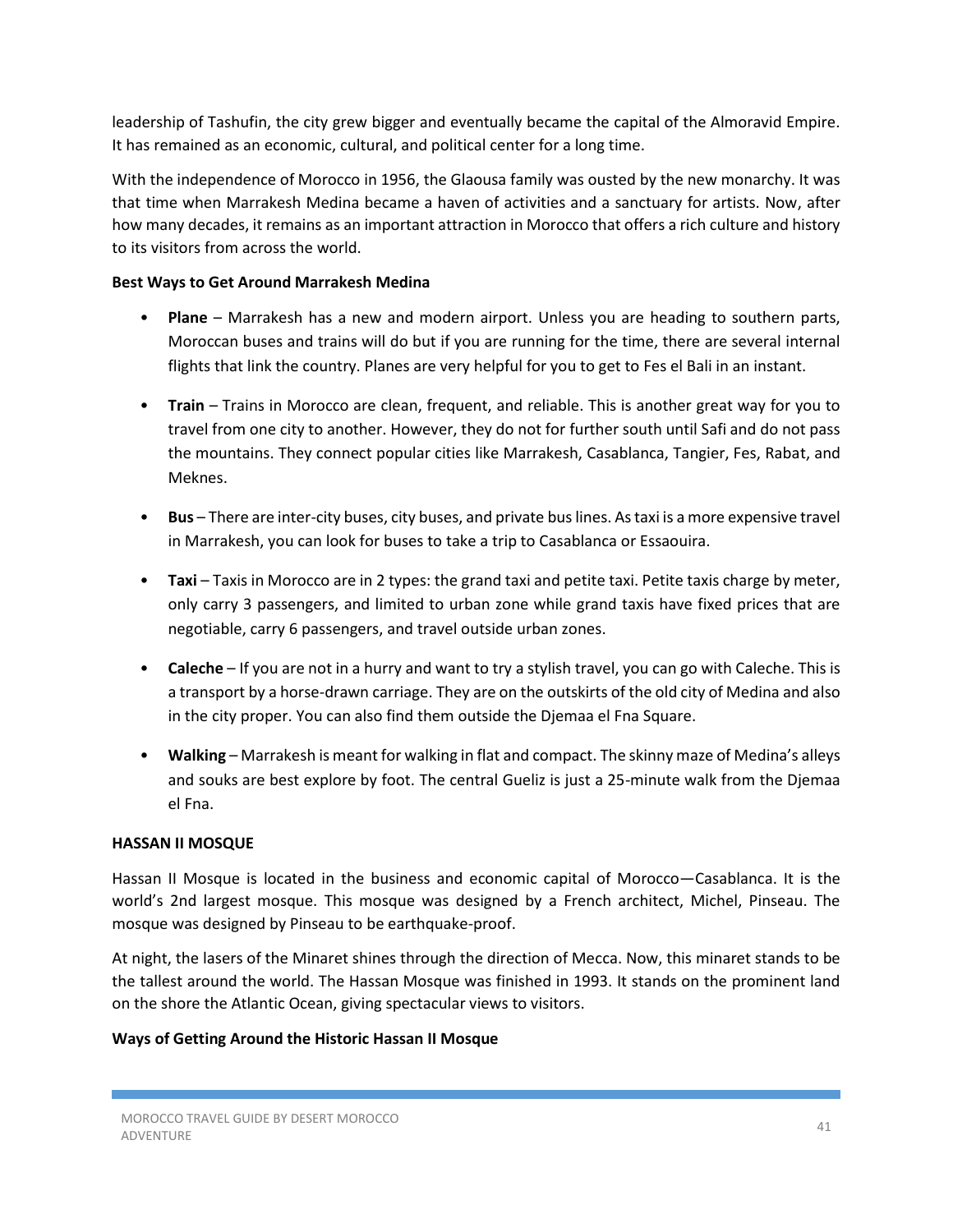Most of the travelers who fly to Morocco arrive at the Mohamed V International Airport located about one hour away from the city center of Casablanca but it depends on the traffic. Traffic is one of the problems of Casablanca just like in other metropolitan cities and may be worse until the construction of the Casa Tramway was finished.

However, getting around Casablanca is very simple. You can hire petite red taxis to take escort you to Hassan II Mosque and to other places in the city. It would be best if you could write down the name as well as the street address of the destination but most of the attractions like Hassan II Mosque are already well-known by local drivers. Tours to the mosque are always available except on Fridays or religious holidays.

# **OUDAIAS KASBAH**

Oudaias Kasbah is located in the capital of Morocco at the mouth of Bou Regreg River. It is one of the unique sites of the city. It was originally built during the 12th century and was renovated several times over the centuries. It is a home for Arab tribes, powerful Sultans of Morocco, and Andalusian immigrants.

The history of Oudaias Kasbah is the history of Rabat. Rabat replaced Fes as the capital of Morocco. It is the home of the Royal Palace of King Mohammed VI. This is where the city started in the 12th century under the Almohad dynasty. The dynasty needed a defense for its territory so they built a location on the Bou Regreg River. The Kasbah was placed here to ideally protect Rabat from invading forces and pirate ships.

# **Getting There and Getting Around**

- **Getting There** 
	- $\checkmark$  By plane The Rabat-Sale Airport has JetAirFly, Air France, and Royal Air Maroc that serve Paris. The Royal Air Maroc serves Agadir while the JetAirFly flies on Charleroi and Brussels. Direct flights include Tripoli and Cairo.
	- $\checkmark$  By train ONCF trains run for every 30 minutes between Casablanca and Rabat and also to Kenitra. Other trains also run to Meknes, Fes, Tangier, Oujda, and Marrakesh.
	- $\checkmark$  By car You can rent a car with the international companies in Rabat.
	- $\checkmark$  By bus Bus is great for moving to different places like Casablanca, Agadir, El-Jadida, Fes, Essaouira, Marrakesh, Er-Rachidia, Tangier, Safi, Tiznit, and more.
- **Getting Around** 
	- **By car** It is not recommended for you to drive by yourself because insurance rates are actually high. You can simply rent a car or ride a taxi around.
	- **By public transport** The simplest way to travel around the city is by petite blue taxis. Cost is about 10 to 20 dirham.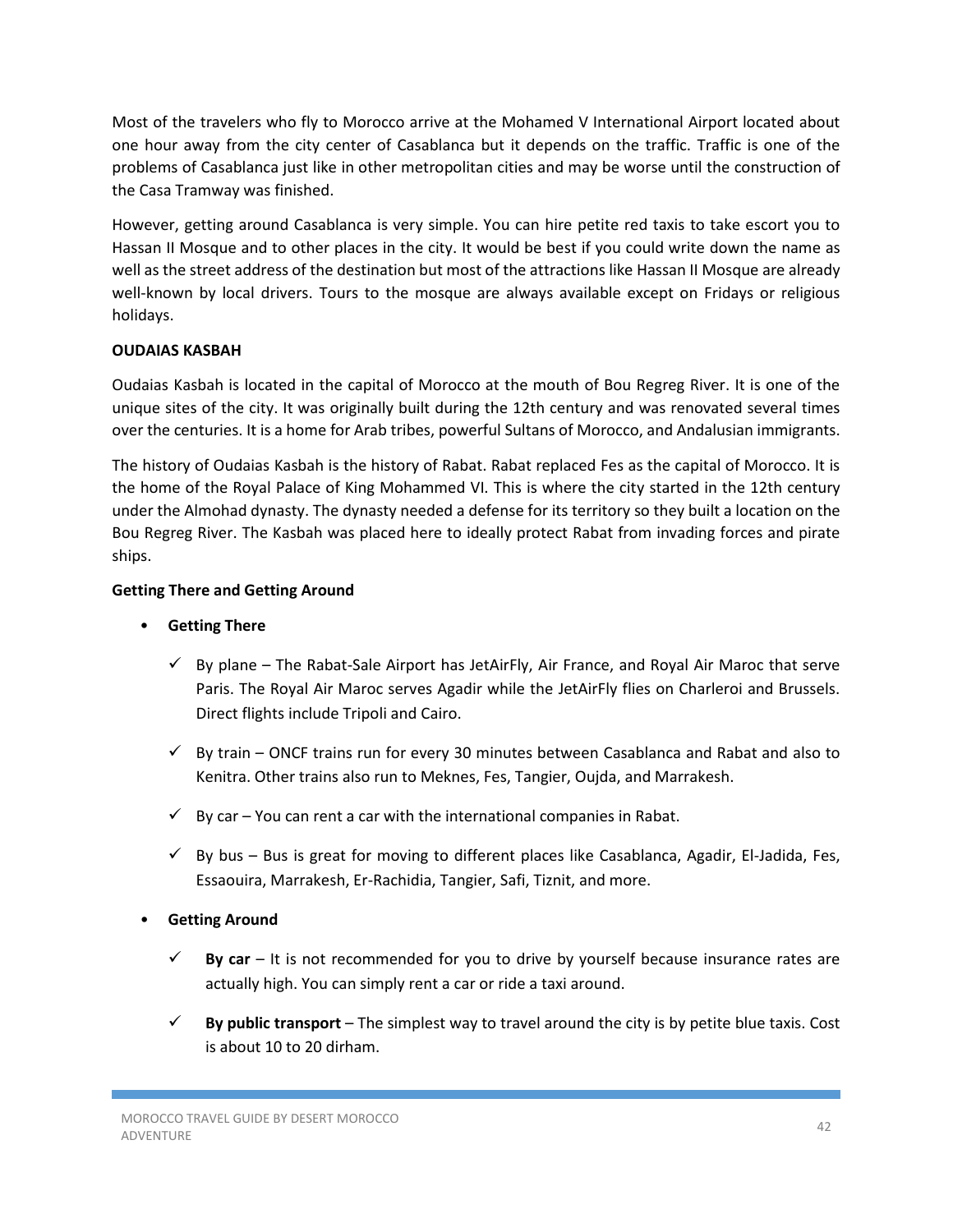**By foot** – If you are not in a rush, you can walk around Agdal, Center Ville, Median, the University, monuments, the ocean, and river. The Corniche on the river that leads to Oudaias has already been re-done.

# **FES EL BALI**

Fes el Bali is the largest and surviving ancient city in the world. It is crowded with stalls and shops, madrasas and mosques, and merchants who sell spices, dates, and meat. It is one of the major districts of the city where you can encounter a lot of leather tanneries, places for worship, tourist gimmicks, and stalls that sell fresh fruits.

The history of Fes can be traced back to the Idrisid dynasty where it has become as a capital in 789 through 808 A.D. It is a home to the oldest university in the world, the University of Al-Karaouine. In 1981, Fes el Bali was named as a World Heritage site and one of its notable icons is the Bab Bou Jeloud or "The Blue Gate" that leads to the pedestrian area of the city.

# **How You Can Get Around Fes el Bali**

- **Public Transport** Local buses are usually crowded but they run regularly to connect the Ville Nouvelle with other parts of the medieval city. Route numbers are on the side of buses. Some useful buses include bus 9, 12, and 19.
- **Taxis** The petite taxis operate just within the city limits, are inexpensive, metered, and has a 3 passenger capacity and grand taxis are more spacious and travel with upfront routes.
- **Car hire** There are also car rental companies where you can rent cars that you can use for you travel.
- **Bicycle hire** There is also a Rabat-based bike hire company that rents out mountain bikes around Morocco.

There you go with the ways on how to get around the top 4 most visited tourist attractions in Morocco. Getting around and familiarizing yourself with the best places in Morocco should be easy. This guide can surely help you while your journey to the famous land of Morocco.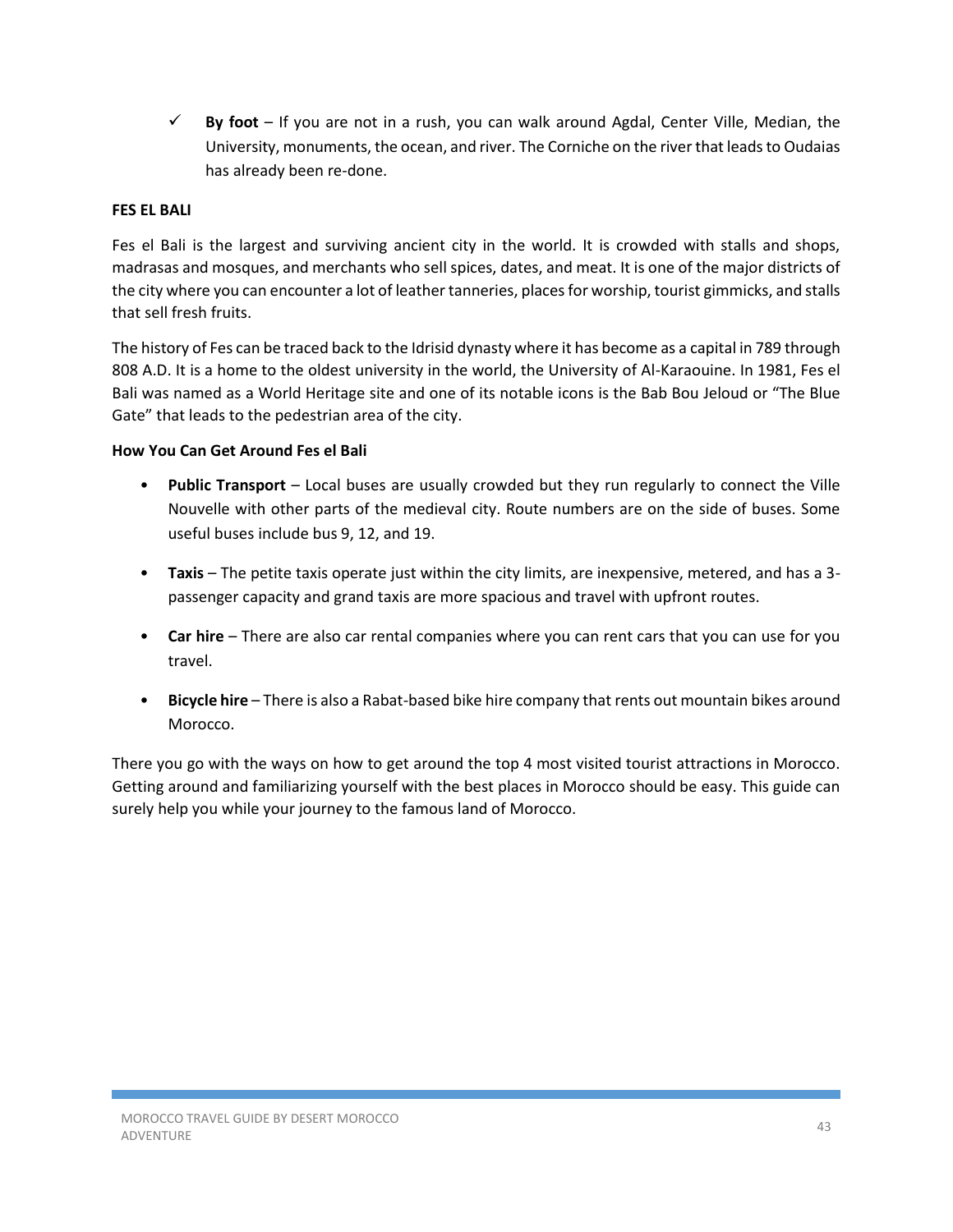#### **CHAPTER 11: Explore the Berber Community in the Berber Villages**

If you plan to head to the African spots in Morocco, you don't want to miss the opportunity to visit, see and experience the Berber Villages. This calls your attention maybe because you heard about their skills in crafts, their knowledge about the lands, their indestructible history, or maybe something a bit more than just that. Or perhaps, you are curious about the place and never heard anything about the people at all.

Well, what you know has nothing to do when you personally see the place and experience the Berber people in their small community. So let us take a peek at this amazing place and the people that take good care of the spot.

# **Morocco Berber History**

Whether you believe it or not, the history of the Berbers goes back to the prehistoric times. The rich history of the Berber's culture dates back to the prehistoric times over 4000 years ago. Calling themselves as "Amazigh" known as the proud Raiders, they bravely fought against the large numbers of invaders such as Romans, French, and Arabs. Though the Roman invaders and other races tried colonized their community, the Berber people still able to preserve their culture and language, thus, in reality, they were never beaten at all.

The Berber's language was primarily oral in nature even though they have their own systems in terms of writing for over 2500 years. Sometimes difficult to find, their writing can be found being cataloged in the small museums in the south.

#### **About the Morocco Berbers**

The Berbers are the people who are ethnically indigenous to the North Africa located west of the Nile River. As light-skinned people, the Berbers have been called by different names. The ancient Greek calls them as Libyans. The Romans called them as Numbians and Africans. And the medieval Europe calls them as Moors. The Islam people came to the Berbers from the ninth to the tenth century. With it, many Berbers in the Africa were Jewish or Christians. The two Islamic dynasties in the Berbers, the Moravids, and Almohads, built the Moorish empire that has been ruling the Northern Africa and Span, Portugal.

Most of the Berber people are living in the mountains of Morocco and the Arabs and the Moors are living in the cities. As of today, it is already common to see some Berbers running and operating their own small shops and other types of commerce endeavors. Most of the Berbers today are farmers in the mountains and in the valleys in the Morocco. In the earlier days, they are traders.

While there are many Berbers are having a settlement in the Berber Village, there are different tribes inhabiting different regions in the Morocco. The Drawa Berber tribes are settling in the Draa Valley. The Dades tribe are living in the North East. The Mestiga Zeri and Seddrat tribes are living along the rivers of the North West. And the Ghomara makes the Moroccan Rif region as their home.

#### **The Greatness of the Berber Community**

The Berber's long recorded influence had affected the commerce by establishing a trading route to the farther region, where they are able to transport their goods beyond the deserts to the cities in the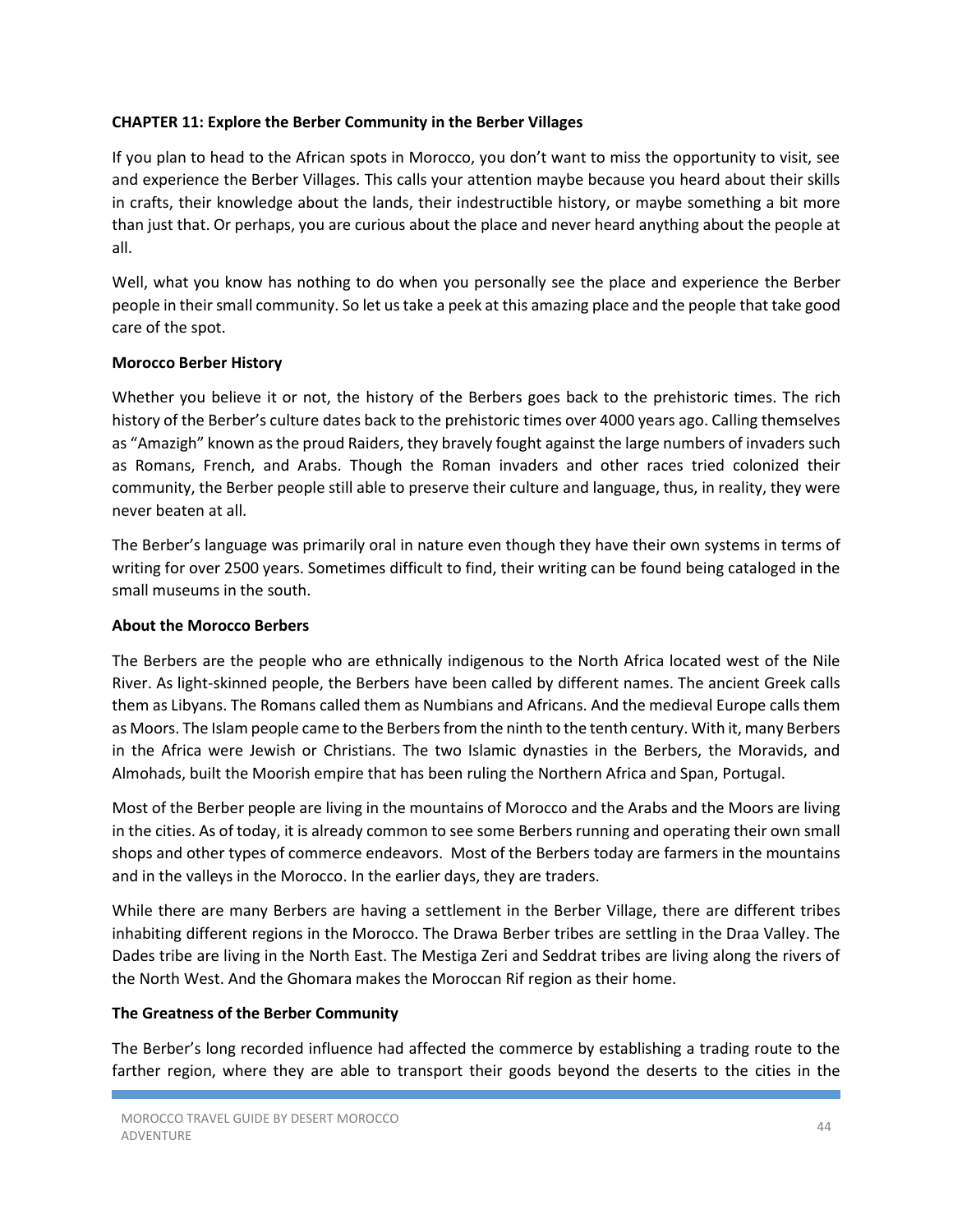Northern Morocco. Indeed, the identity of the Berber people is usually a lot wider than of the language, ethnicity, and craft – it encompasses the entire history and the geography of the Morocco and the North Africa.

On the other hand, if you try to visit Souks in the Marrakech, your eyes will see overwhelming options of Berber's craftsmanship – from the stunning silvers like Tuareg and Amazigh jewelry to the handmade rugs – you will surely appreciate their skills and talents of creating such wonderful products. However, if you feel like seeing the products don't satisfy you that much or you are curious about the people who created those items and learn more about the authentic Berber people, we recommend you to travel to the traditional Berber Village for a trip, for example as part of your wondrous excursion to the Imlil in the High Atlas Mountains. So if you are ready, we will give you a great overview so you will know what to anticipate when you arrive there.

#### **What to Expect When You Visit the Traditional Berber Village in the Atlas Mountain**

As of today, it is still possible for us to find lots of traditional Berber settlement in the Moroccan mountains. Though the Berbers don't exclusively live in the rural locations, their communities are offering an exciting insight into their traditions and history. Thus, if you will happen to receive an invite to visit the traditional Berber Village for an exploit in the Atlas Mountain, you should not pass on the chance of going there and discover a never-before happening.

Let me give you a little guide if you're willing to go there. It may take you an hour to reach the Berber Village when you travel from Marrakech. You may arrive at the stood as the cluster of the pise homes that is carved into a hillside, setting the backdrop of the fantastic Atlas Mountains. The Atlas Mountains is called by the Berbers in the village as "Idraren Draren," which means "The Mountains of the Mountains." Well, it is very easy to see why they call it that way. It is because the Atlas Mountain is standing tall like an unmoving monument that towers over the dozens of a small community of the Berbers. This scene is truly marked by the overwhelming stillness and prevailing tranquility – and these could be two of the significant luxuries we might rarely found at the effervescent Medina of the Marrakech.

If you wish to ascend upwards the narrow pathway that is lined with the clay homes, you may more likely want to create a delicate footstep so you can complement with the ambiance of the total scene. This doesn't mean that you are not welcome in the place, but this has been a mutual feeling for everyone going there since the silence has partially become a feeling of amazement and wonder and partially an exciting attempt to witness the unnoticed life of the Berber people. And when you fully combine them together, you can seamlessly capture a vibrant glimpse of the local community in a pure way.

Indeed, the Berber people in the village are recognized for their attitude of being hospitable. Some people in the community might get a chance to invite the visitors to their small lovely homes to share a toast of their popular Moroccan mint tea. You should try it! With the help of your tour guide, you can even talk to the local people about the village, as they were very much willing to share some insights about the history of the place. Make sure to make the most of every second of your life while you are there as each of these experience counts not just for you as a visitor, but also to the Berber Village people. They love to accommodate guests and flaunt the richness of the place in a very hospitable way.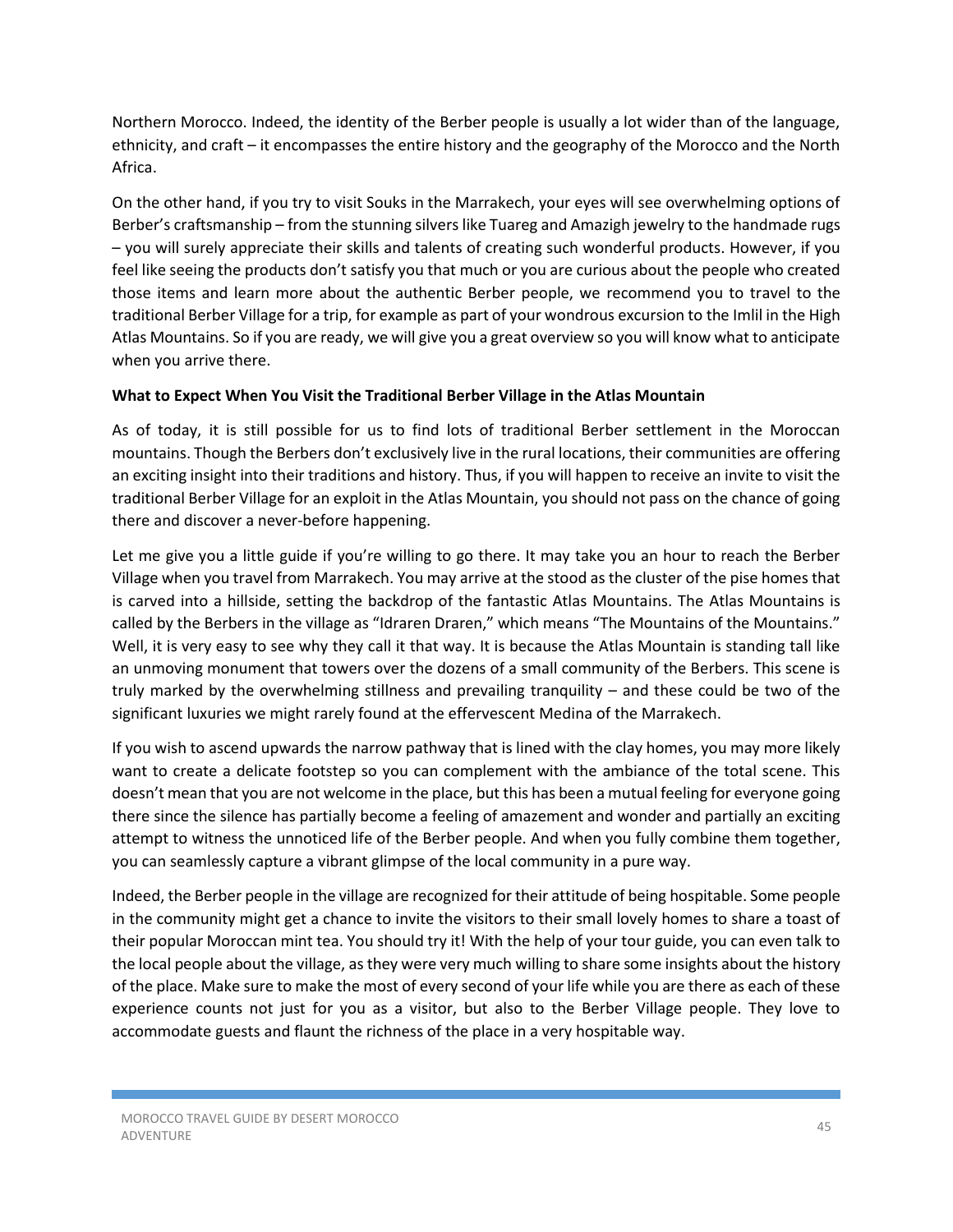After all, the Berber Village is worth a visit. If you want to know about the Berber Villages and meet the community people, discover the place with your feet standing the villages.

# **CHAPTER 12: Fun Things to Do in Morocco that You Should Not Miss**

Morocco, one of the beautiful countries found around the world is one of the top choices when it comes to travel destinations. In this country, people with wanderlust souls can experience history and modernization at the same time. Choosing this country as your destination will never disappoint you instead it will satisfy your free-spirited and adventure seeking soul because it has a lot of fun things to do that will surely be unforgettable. Even though that Morocco is known for its strict laws when it comes to travelers, still, your money and time will be valuable especially when you know the things that you should do.

In Morocco, you can spend all your time wisely and properly because you will be able to enjoy it to the fullest. You will be able to learn and feed your hungry eyes with scenic views that you cannot find from other places. The country has great destinations and cities that will give you what you are looking. Your time will never be wasted when you set foot in Morocco.

Are you looking for some fun and adventure? Well, all your desires will come true once you are in the country of Morocco.

#### *Here are the things that you can do when you are in Morocco.*

#### **Stroll the beautiful street of Chefchaouen**

When you are in Morocco, you should never miss strolling because it will allow you to have a glimpse of its beautiful street no matter what time of the day you choose. You will be able to see scenic views that are breathtaking and are worth capturing. You can take a stroll on the Blue Streets of Chefchaouen which is found in the heart of Rif Mountains. This place will give you a quiet yet satisfying sensation. The accommodations in Chefchaouen are competitive and absolutely budget-friendly. When you stroll in this street, you will be able to find it stunning. This is called the blue street because some of the buildings are colored in sky blue.

#### **Return to the past by visiting Fez**

When you are in Morocco, you will be able to experience the past once again. When you visit the old town of Fez, you will be able to enjoy the narrow lanes that it offers just like you are inside a maze. This historic town is a great place for you to enjoy all your desires– from eating down to getting familiar with the history that has taken place in the city of Fez. The town is packed with museums that are open air where you will experience the Moroccan heritage for 13 centuries.

In addition, visiting the old city of Fez, you will also have a spectacular view of the sunset especially when you have it viewed on a rooftop. You can enjoy this scene with your friends, partner, or family whom you are traveling with.

#### **Enjoy the sands in the Sahara Desert**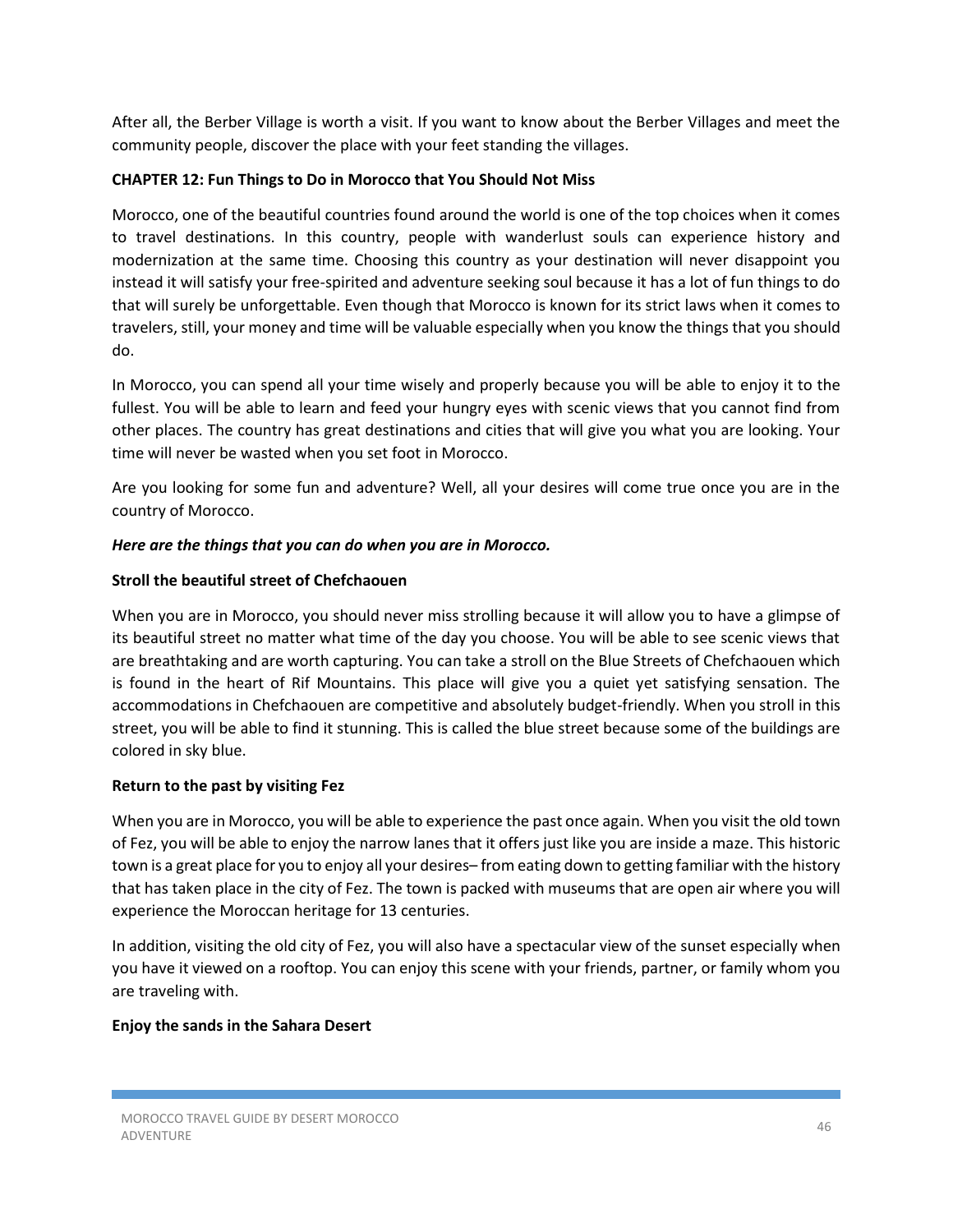If you want to enjoy the sands of the famous Sahara Desert, you can make it happen when you visit Morocco. You can ride a 4x4 which will give you a bumpy yet thrilling ride over the desert that is surely unforgettable and will keep your spirit high. In addition, you can also enjoy the Sahara Desert by riding a camel which is more adventurous. You will be able to enjoy and explore the sand dunes which is far from what you see in the city. The sand dunes in this desert are the highest in the country of Morocco and this is something that you should not miss. If you want to see the sand dunes, the best time for you to enjoy the sands of the Sahara is during the sunset or sunrise where you will also have a glimpse of the red color that looks striking.

#### **Experience everything at Marrakesh's central square**

Djemma El Fna is the central square that can be found in the city of Marrakesh in Morocco. This is the central square that will allow you to experience everything! You can taste the exquisite cuisines that melt in the mouth from high-end restaurants. Also, if you want to taste the street foods that the country offers, there are food stalls that you can enjoy which will give you the taste of what Moroccan food is all about. Djemma El Fna is also the place where you can purchase traditional medicines. The central square is perfect for people who would want to experience everything in one place.

#### **Have a dip in the river and at the Cascades d' Ouzoud waterfall**

If you don't want to dip on the beaches of the country, then the next option is to visit the Water Rivers and the waterfall that is known in Morocco. The Cascades d' Ouzoud waterfall is a place where you can enjoy dipping. The Water Rivers are just below the waterfall. The Cascades d' Ouzoud waterfall is situated between the Atlas Mountains and is just nearby the Ouzoud village. If you are planning to visit the falls, take a dip during the late afternoon because rainbows are formed which makes the place look more impressive.

#### **Visit the most sacred destination in Marrakesh Morocco: Koutoubia Mosque**

Koutoubia Mosque is the most sacred destination that you can visit in Morocco. Located in Marrakesh, which is one of the biggest cities in the country, this is the place that should be given with great respect no matter what religion you have. The highlight of the Koutoubia Mosque is its 70 meters high Almohad minaret which can be seen wherever you may be in the city of Marrakesh.

# **Stretch your muscles by trekking at the Atlas Mountains**

The Atlas Mountains is the highest peak that can be found in Morocco. If you love to climb mountains, then this is the place where you can enjoy trekking. The Atlas Mountains' peak is 4,000 feet which are the tallest all over North Africa. The trek may be exhausting but once you reach the top, you will be proud to say that you were able to reach the highest mountain in Morocco. Reaching the top of the Atlas Mountains, you have the best place where you will have a wide view of the cities that lie beneath.

#### **Get surrounded by beautiful and rare plants and flowers at Jardin Majorelle**

Jardin Majorelle is one of the famous destinations that can be found in Morocco. This is a botanical garden that is 12 acres wide which are considered as an artist's paradise. Jardin Majorelle is made by Jacques Majorelle which is a French painter. As time passed by, the botanical garden was bought by Yves Saint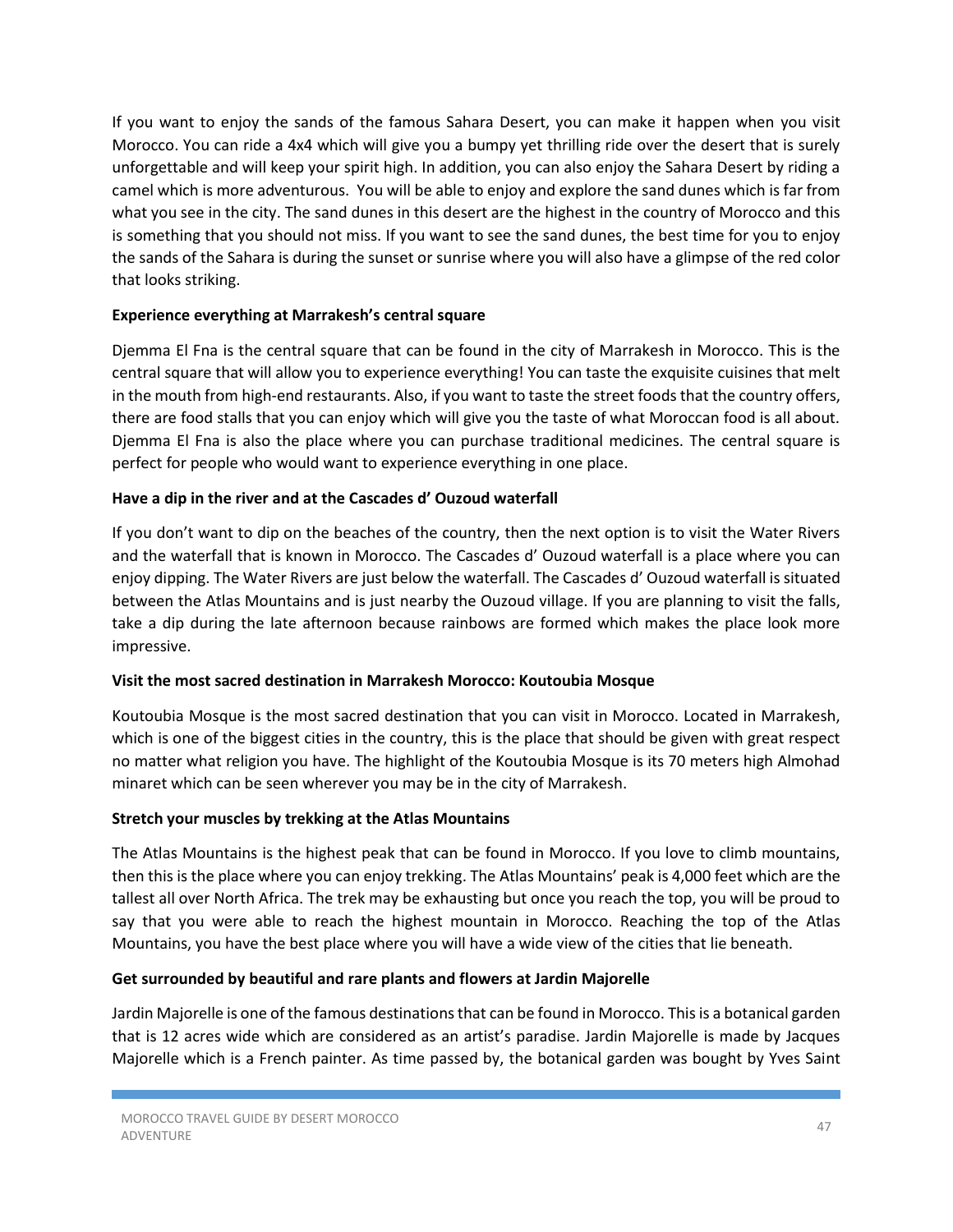Laurent and Pierre Berge during the 1980 and restored it. When Yves Saint Laurent died, his ashes were spread on the oasis. Now, the botanical garden is now made into a small museum which focuses on Islamic Art and this botanical garden is a gift of Yves Saint Laurent to the city of Makkaresh.

# **Cook traditional and delicious Moroccan cuisine**

The cuisines of Morocco are combinations of influences and these are Turkish cuisine, Arabic Andalusian cuisine, Middle Eastern cuisine, French cuisines, and Berber cuisines. If you want to complete your travel by learning how to cook Moroccan food, you can make it happen and that is by through Riads. Plenty of Riads is providing cooking classes in the city of Fes, Marrakesh, and Essaouira. The classes are usually given for half-day and within this time, you will have the chance to buy fresh ingredients on your own and cook a cuisine you want to learn. Learning how to cook Moroccan food is one way of letting yourself adapt to the culture that the country lives.

# **Take a steam bath at Hammam**

If you want to try the public steam bath in Morocco, then the traditional Hammam is the best option for you. Hammams are made for the public so expect that you may have the chance to share it with other travelers. You can scrub your body and take a steam bath in a hammam is a way of widening your eyes on the culture that country has. Also, taking a steam bath in a hammam will allow you to socialize with the locals as well.

# *Searching for more fun things to do in Morocco?*

Morocco is the perfect place where you can definitely experience the diversities that life offers. As a matter of fact, there are several fun things that you can do in this country. Even though that Morocco is a Muslim country, it does not stop you from enjoying your time as long as you respect the culture and religion they have.

If you want to maximize all your time in the beautiful country of Morocco, indulge yourself on doing all the fun things which will make your heart contented and happy. So, don't just sit around and wait for your departure time to come. Hence, once you step foot at Morocco, start exploring the place!

Still looking for more fun things to do in Morocco? Here are the other fun things that you can do in Morocco.

# **Play with the waves at Taghazoute**

If you love surfing, never let this thing pass by because you can enjoy playing with the waves at Morocco. The country is known for its big waves that have been enticing surfers ever since. If one of your purposes is to surf in Morocco, you should visit Taghazoute which is found in the north of Agadir. And the perfect time for you to surf is during the months of winter wherein the waves are good and also the air is still mild. You don't have to worry when you want to surf in Morocco because there are several surf shops that can be found in the country and there are hotels where you can stay that are near from the surfing camp.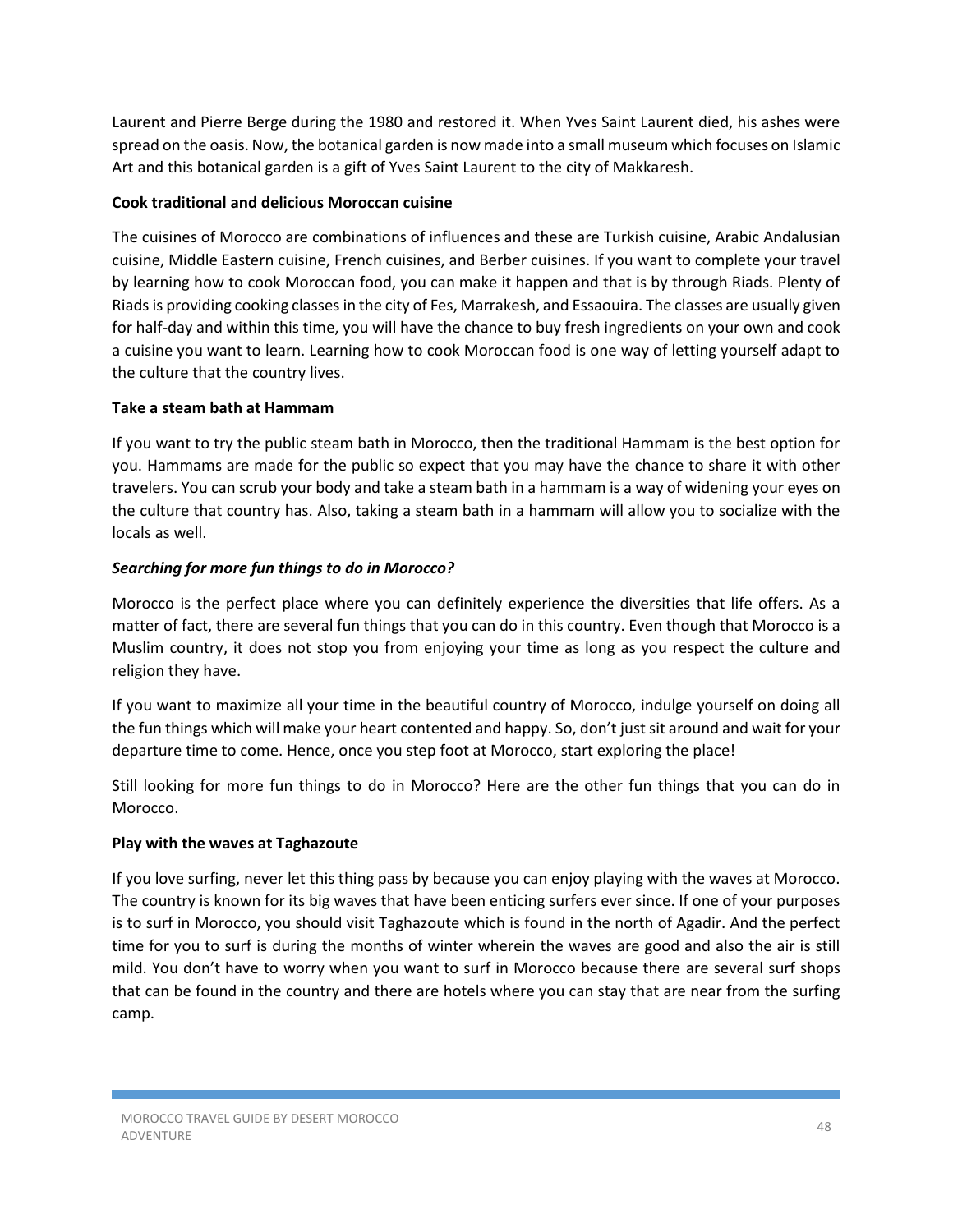Also, you can visit the city of Essaouira since it also a place where you can surf and fly kite but the waves are not as a consistent as the one in Taghazoute. So, if you want to enjoy surfing in Morocco, you know where to go.

# **Stay at the cozy and haven ambiance of Riads**

If you want to stay at a traditional home but are turned into hotels, Riads are what you are looking for. The home turned hotel is a place that is designed with great luxury that is truly stunning. Riads are filled with tiles and the architecture will leave you in awe. Also, you will be able to see fountains and courtyard which complete the place.

Riads are usually found at Marrakech and Fes which means that you are just in the center of the cities which make everything accessible. When you stay at Riads, you will a great glimpse of the sunrise and sunset because of its rooftops. Also, you can eat breakfast and enjoy the overlooking alleys and minarets in the area when you are on Riads' rooftops.

In addition, if you are going to Morocco during the summer, there are Riads that have swimming pools and that could be the best choice.

#### **Ski at the Snow of Oukaimeden**

Who would have thought that you can also ski in the country of Morocco? Well, you can! You can have the chance to ski at Oukaimeden during the months of January and February because these are the months where the mountains are deeply covered with snow.

Oukaimeden is found 46 miles south of Marrakech in the High Atlas Mountains. When you reach the place, there are ski lifts that you can rent or you may ride a donkey. There is ski equipment that you can also rent but not all are in good quality. Visiting this place, you can grab some snacks to ear and also stay at some hotels overnight. When you are from Marrakech and planning to go to Oukaimeden, you can ride a taxi and spend \$40.

#### **See the Hassan II Mosque**

If you are planning to visit the Hassan II Mosque, then you should head to Casablanca. This mosque is created for five years and 6,000 Moroccan artisans lent their hands to finish the beautiful Hassan II Mosque. The marbles, mosaics, columns, floors, ceilings, and plaster moldings are intricately done.

Hassan II Mosque is considered to be the hugest mosque found in the world where it can accommodate 100,000 worshippers. This is the mosque that you should not miss when you visit Morocco. However, if you are a non-Muslim, you cannot access the mosque. Still, you can explore the outside of the mosque.

# **Discover Meknes**

Well, if you want to feel at home when you are in Morocco, then Meknes is the place for you. This is a smaller city stop that can be found in Morocco and it is being surrounded by the busy streets of the bigger cities. The good thing in this small city is that you will be able to discover historical sites that are ancients. The city is small but genuine and quiet which will give you a relaxing time in getting to know the city better and here, you will not feel like a tourist but you may feel like you are part of the local community.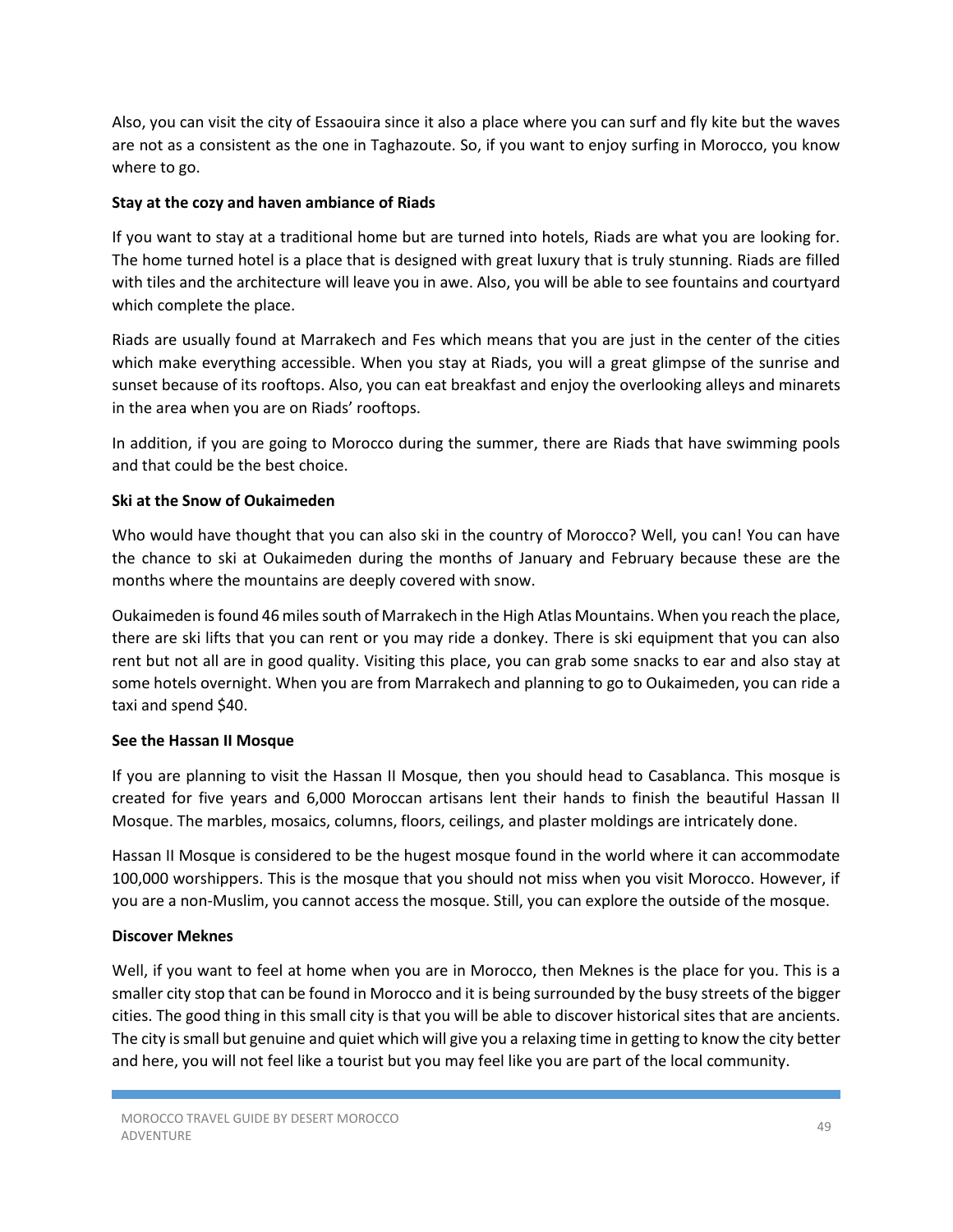#### **Enjoy the capital of Morocco: Rabat**

Rabat is known to be the capital of Morocco and here, you will never be disappointed. You will be able to enjoy everything. Also, you will have the chance to see the clean neighborhood of the area which will make your stroll more fun and fresh. You don't have to worry about your safety when you are in Rabat because the place is safe to everyone and can be navigated easily.

#### **Experience the signature dish of Morocco – the Tagine**

When it comes to the famous signature dish of Morocco, the first dish that comes to mind is Tagine. This is the dish that you should not miss when you are in Morocco. The dish is baked in a closed clay pot and this is enjoyed with a round bread. Have a taste of Tagine and you will surely get familiar with Morocco.

Don't just settle on what you always do when you are traveling to different countries because when you are in Morocco, there are a lot of things that you can do that are fun and are definitely worthy of your time.

When you are in Morocco, you will be able to enjoy adventures and experiences that you don't usually see in your native land. There are several things that you can do in the country that is fun and worth taking. The things to do will guide you on how you can fully enjoy the country.

If you are planning to visit Morocco and would want to make your time and money all worth it, these are the fun things that you can do. In this country, you will not only make your wanderlust soul full but your mind will also be filled with satisfaction and your heart will be filled with joy and contentment.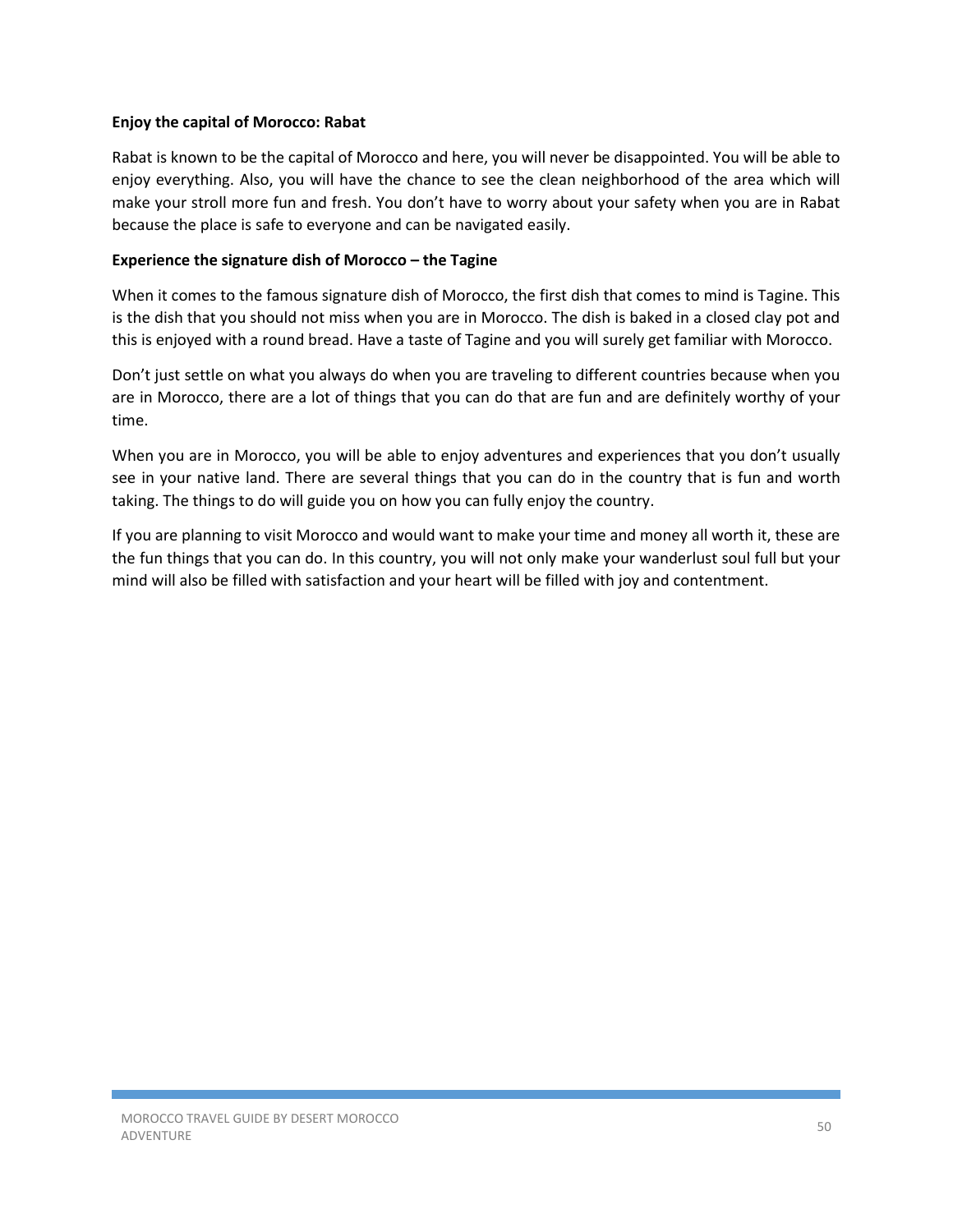#### **CHAPTER 13: The DO's and DON'Ts Travelers Need to Know before Visiting Morocco**

#### Hello everyone, welcome to Morocco!

Situated in the southern portion of the Mediterranean, the place boasts lots of extraordinary and outstanding scenes, sights, and spots, where your eyes will please to see. The Morocco's multi-ethnicity is comprised of different combinations of cultures, beliefs, and customs, which are African, Arab, Islamic, European and Berber. With all these mixtures, Morocco remains as an Islamic country and the religion is one of the integral parts of their rich culture.

So, if you are a traveler and targeting to visit Morocco for your next adventure, you need to understand everything before you step your toes on their land. When you were here, whether you like it or not, you will have to encounter their practices every day. And wherever you go in the proximity of Morocco, you will meet people possessing these beliefs, so it is necessary to make some adjustments. Make your trip to Morocco become much enjoyable, memorable and rewarding by knowing the do's and don'ts. Here are some of them:

#### **Morocco Travel Don'ts**

Moroccan people are sticking to their beliefs. If what is stated here, it should be practiced by everyone, even by the people who visit the place. Remember that it is not your place. So, it is important that you know what are the actions and things that offend them.Let us start with the don'ts so you will initially know the things you should avoid.

- Don't ever convince yourself to offer any type of alcoholic beverage to the Muslim people, unless if you are inside the bar or they're already imbibing.
- When thirst strikes, don't buy your water, juice or any kind of beverage in the main square, instead purchase them on the outside shops because their price is a lot cheaper.
- Don't drink and/or eat in the public places in Morocco during the Ramadan days as this is extremely rude and it insults their culture.
- Don't take pictures or videos of the dancers, monkeys and snakes when you don't have a plan to offer a penny. If you want, you can watch for free but no image-taking allowed.
- Don't wear too revealing clothes as it can offend the Muslim people in Morocco. You have to understand that Moroccans are wearing their dresses in a very conservative way. Both women and men are usually covering their bodies with clothes unless they are on the beach.
- Don't offer unnecessary eye contact to the people as this might be misinterpreted by them, which sometimes leads into trouble.
- Don't go to the Morocco at the time the Ramadan is celebrated if you don't have a plan to offer a faithful fasting together with the local people. And even you are not anticipated to fast each day until the sunset with them, in larger cities and towns, you can still find good places to eat during the day, so you might be tempted.
- Don't carry your Bible in this Arabic country, or get yourself involved in any religious activities that can upset the religious sentiments of the Muslim people. Watch also your language when the topic is about religion. Don't make any argument when it comes to this matter.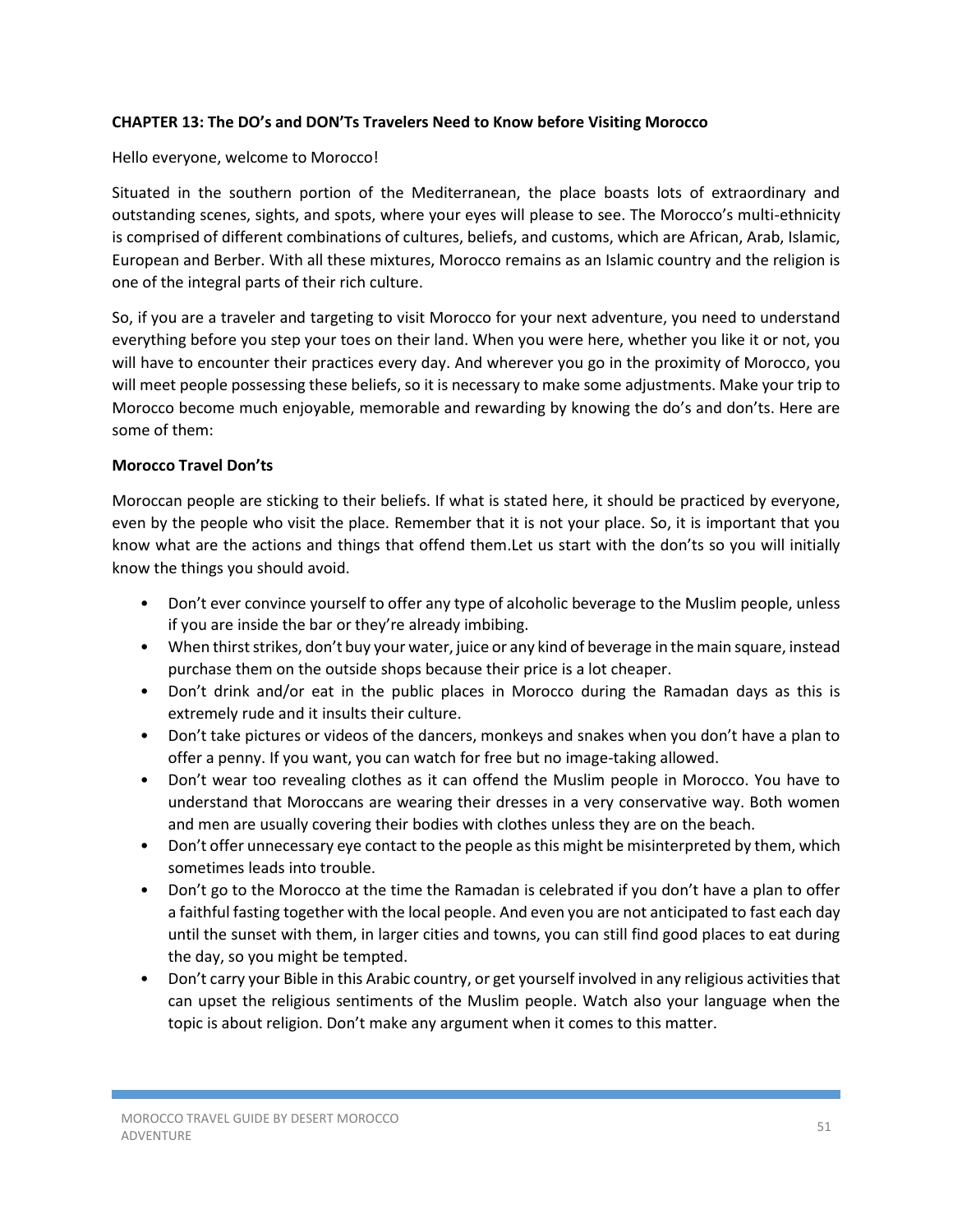- When you are having a communal eating with the Muslim people, don't use your left hand, as people here believed it is used for a personal hygiene. Use your right hand instead because it is used for eating and greeting purposes.
- Don't take alcoholic drinks in view of the mosque because this considered by the Muslim people as highly disrespectful.
- Don't go to the Western Sahara of the Morocco because of the landmine presence. Feel free to check the safe Travel for the current government warnings.
- Don't carry a huge amount of cash when you travel here, but rather use a traveler's cheque.
- When you are hiring a taxi to go somewhere else, talk first to the driver about the fare or the meter before entering the vehicle. When the agreement is done, it is the right time to hop in.
- Don't get yourself involves in any kind of drug dealing or using. The penalties in Morocco in terms of drug issues are very harsh even it only involves a few amount of prohibited drugs.
- Don't accept direction coming from the strangers. Some people who are kind might tell you that those who offer directions to the tourists might give information in exchange for money. When you think you're lost, ask assistance from the police officers.

Knowing all these don'ts in Morocco, you can protect yourself against the potential harm that the environment, the people and you can create. Like any other countries, Morocco has their belief and they want to keep it that way and of course, it should be applied to all – even the tourists are no expectations.

Just because Morocco has all these restrictions, it does mean it is no longer a good place to go and spend your holiday. These rules are just a part of the mild considerations and if you know all these beforehand, you will have a good and stress-free escapade with the people here.

# **The Morocco Travel Do's**

Though there are lots of things prohibited things to do in Morocco, particularly when it comes to the cultural perspectives of the people living here, there are many good things you can do and enjoy while you are on your stay here. Just make sure you are guided by do's things. Here are some of them:

- Do learn to educate yourself with little Arabic words. Although everyone is speaking French and few are speaking English, learning some of the important native words can help you communicate with the local people here.
- Do sleep in the riads. There are lots of attractive riads in the midst of the Souk, the hidden treasures at the narrow street in the old part of Morocco.
- Do greet the local people with a smile and a handshake. And when you have any question to ask, offer a friendly inquiry either it would be about health, family pleasantries or happiness. Be friendly all the time.
- Do enjoy the foods of Moroccan people. There are lots typical Moroccan foods you can enjoy, including tajines, fresh fish, lamb chops, couscous, etc. You can even explore the restaurants and food centers to get amazing dinner experiences.
- Do bring tissues when you are using a toilet.
- Do explore the streets to buy souvenirs. There are lots of stuff you can buy on the streets and they are sold at a cheap price. You can give the souvenirs to your friends when you get back to your place.